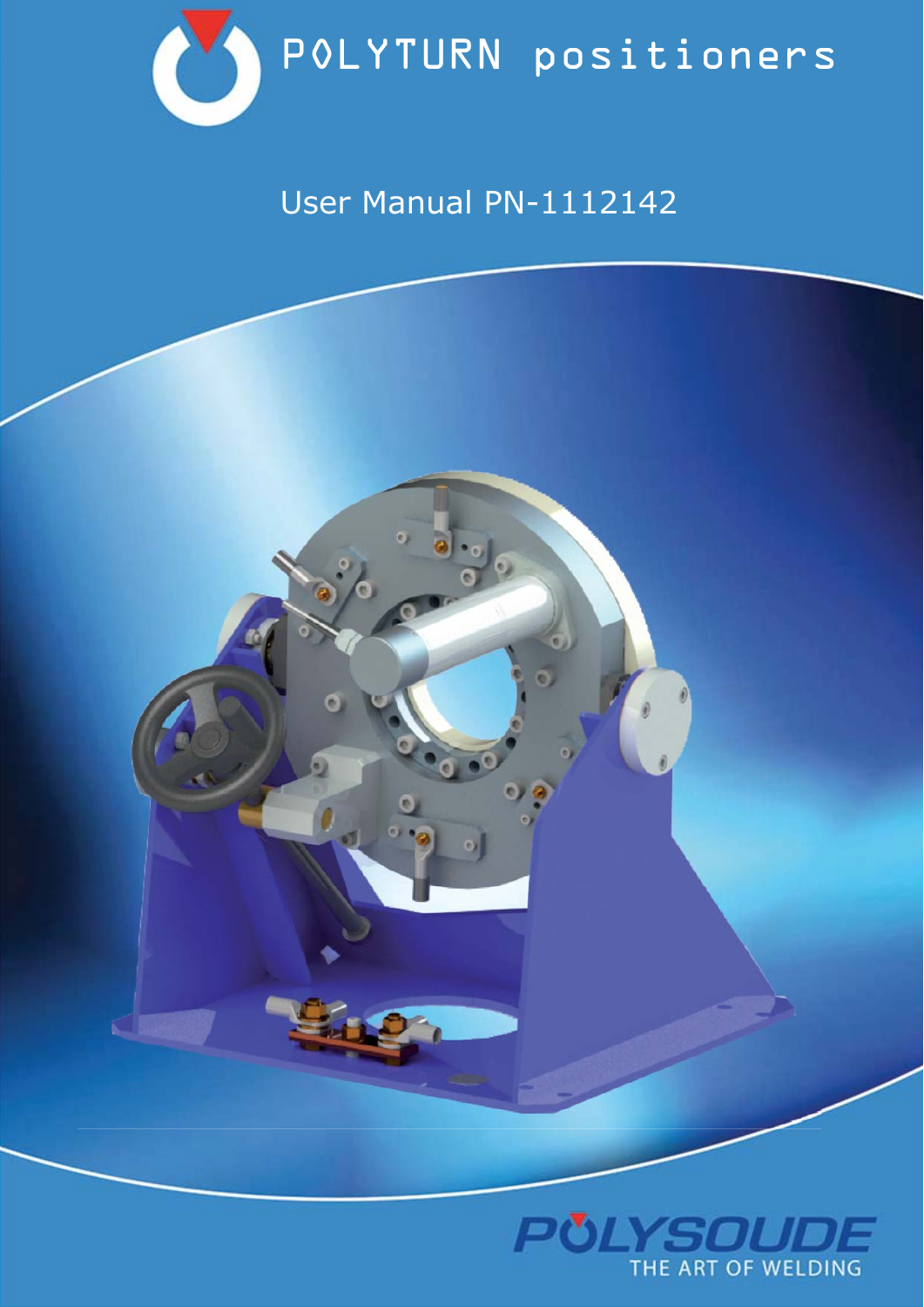

### **SBR**

#### **Document revision**

| Rev. 0 | Original issue                                    |
|--------|---------------------------------------------------|
| Rev. 1 | Modification Chuck adaptor, dia. 250 mm0011560702 |
| Rev. 2 | Update Illustrated part lists (11/2016)           |
|        |                                                   |
|        |                                                   |

**If this technical manual is to be printed, both sides of the page must be used to improve understanding and readability.**



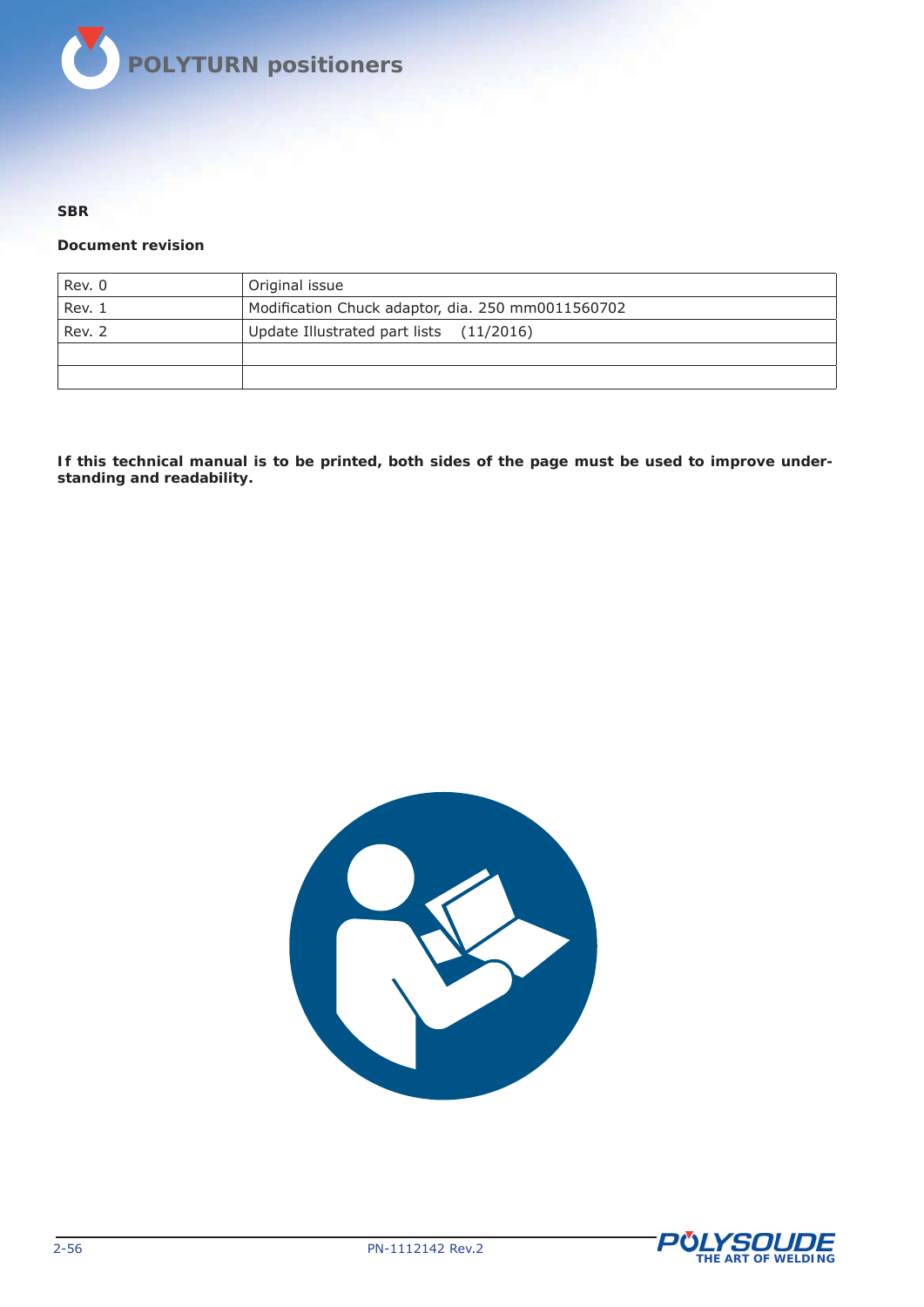

# Contents

| 1. |                                                      |  |
|----|------------------------------------------------------|--|
|    | 1.1.<br>1.2.<br>1.3.                                 |  |
| 2. |                                                      |  |
|    | 2.1.                                                 |  |
| 3. |                                                      |  |
|    | 3.1.<br>3.2.<br>3.3.<br>3.4.<br>3.5.<br>3.6.<br>3.7. |  |
| 4. |                                                      |  |
|    | 4.1.<br>4.2.<br>4.3.<br>4.4.                         |  |
| 5. |                                                      |  |
|    | 5.1.<br>5.2.                                         |  |
| 6. |                                                      |  |
|    | 6.1.<br>6.2.<br>6.3.<br>6.4.                         |  |
| 7. |                                                      |  |

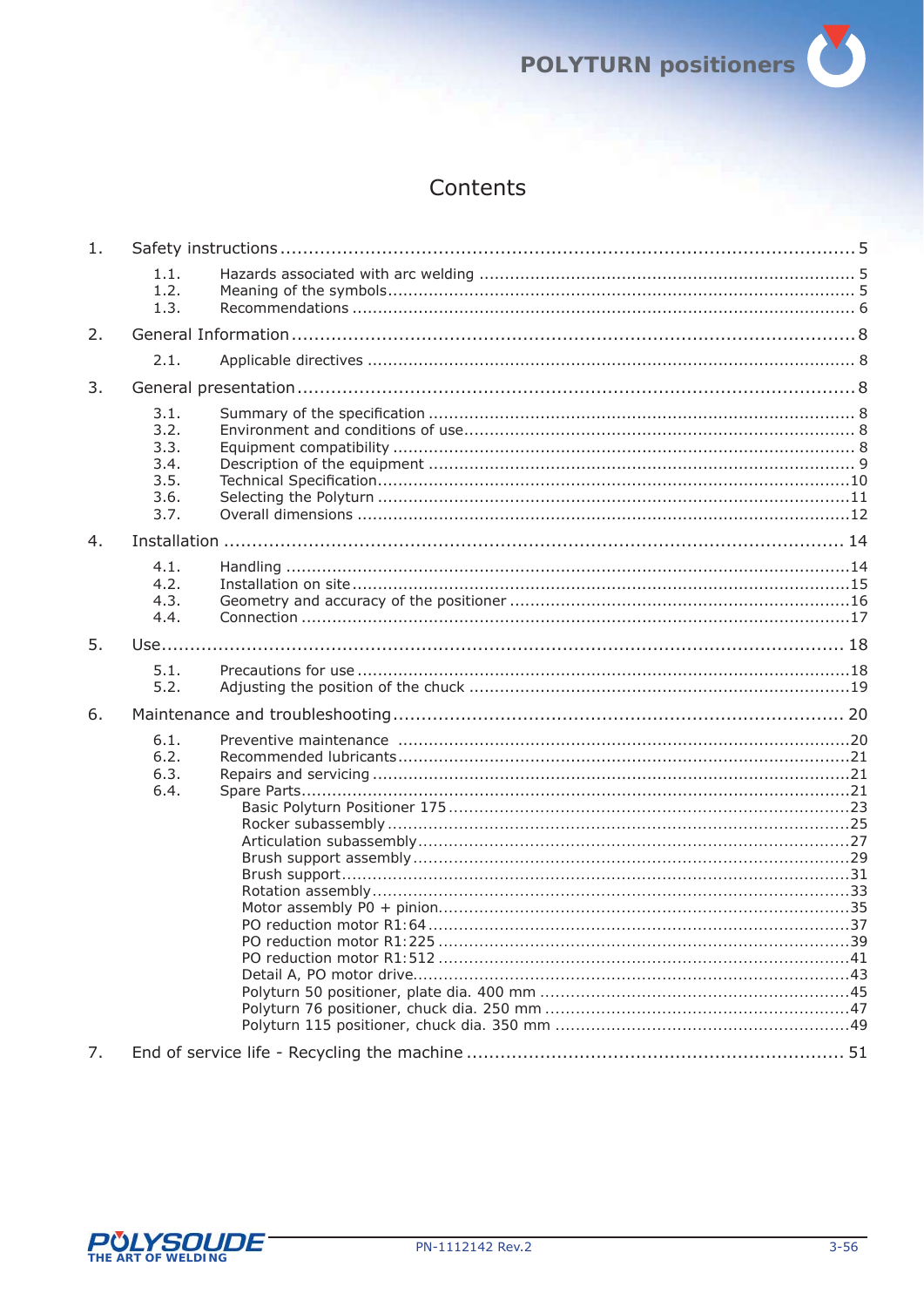

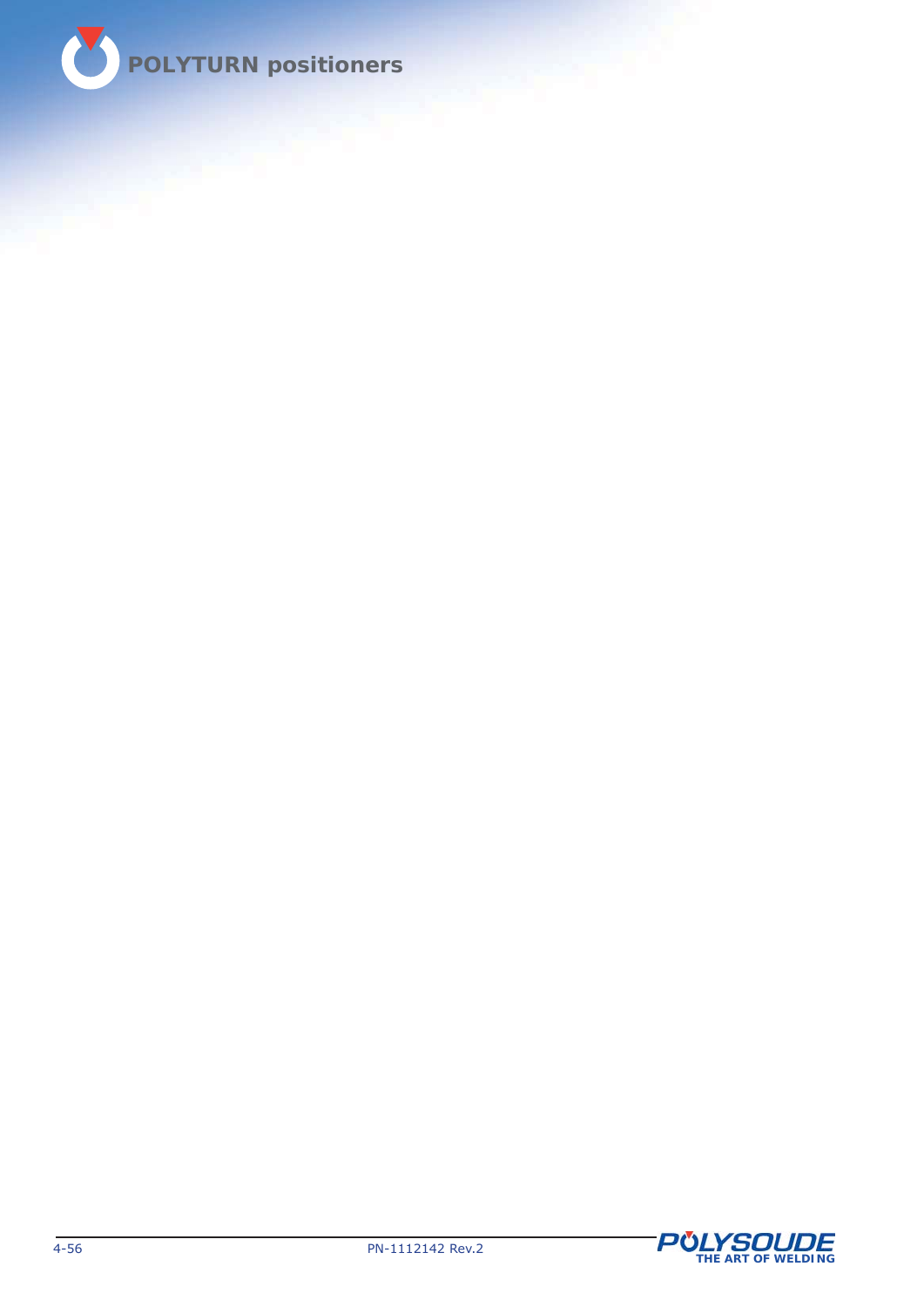

# 1. Safety instructions

Warning: Protect yourself and others from injury − Read and follow these precautions.

### 1.1. Hazards associated with arc welding

**The symbols reproduced below are used throughout this Technical Manual in order to draw your attention to** and identify the potential hazards. When you see one of these symbols, **refer to the safety instructions in the following section 'Recommendations'.**

This equipment must only be installed, used, maintained and repaired by qualified persons. While it is in use, anyone not working with the equipment must be kept well away.

### 1.2. Meaning of the symbols

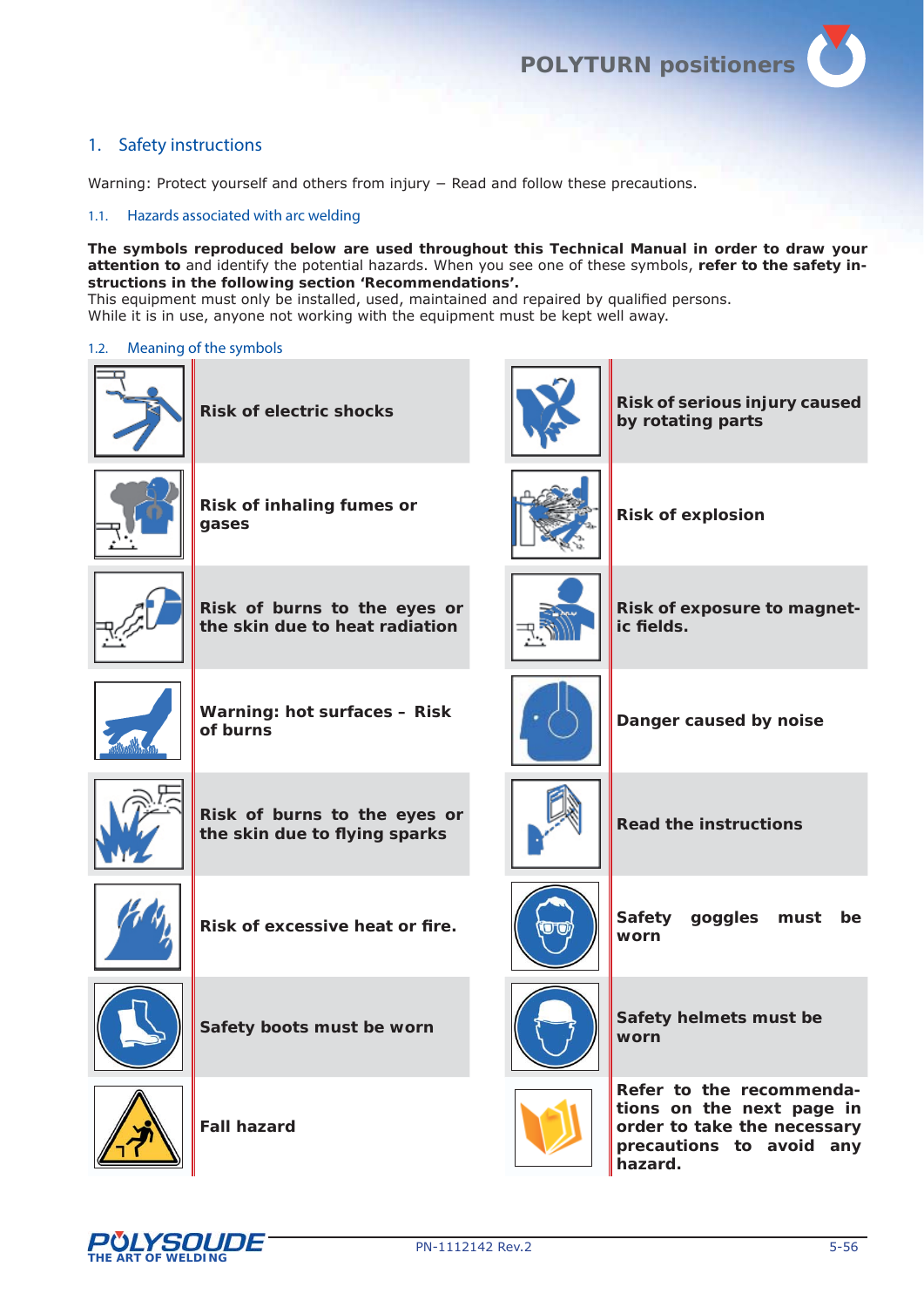

#### 1.3. Recommendations



The electrical components include the electrode, the welding circuit, the input circuit and the internal circuits, the welding wire and the metal parts in contact with it, the wire feeder and the housing for the welding wire feed rollers. The slightest contact with these parts may cause an electric shock or even electrocution when the machine is switched on.

Factors increasing the risk of electric shock: Moisture in the immediate area, working on an electrically-conductive surface, inadequate earthing, poor maintenance of the equipment, unsafe working methods.

Preventing risks:

- Avoid any contact with the spools of wire while they are under tension.
- In the case of water-cooled torches, inspect the torch at regular intervals in order to identify any leaks; take care to prevent condensation.
- Do not coil the cables around your body.
- Before replacing the electrode, ensure that it is no longer live.
- Switch off the machine before carrying out any maintenance or repair operations or while it is not in use.
- Wear safety gloves, clothing, aprons and boots which are dry and free from holes.
- Insulate the component and the earth by means of mats or other means of providing sufficient insulation if the welder is required to work on metal surfaces or structures.
- This machine must be installed and earthed in accordance with its User Manual and with national, local and municipal codes of practice.
- The return cable must be attached correctly (clean contact surface, cable securely fastened, as close as possible to the area to be welded.
- Do not use damaged, worn or bare (uninsulated) cables which are of insufficient size or not properly assembled. If this is the case, they must be replaced immediately.
- The welding station must be correctly earthed.
- If the component to be welded has to be earthed, use a separate cable.
- Use the appropriate connectors.

Note the no-load voltage, which is limited to 80 V r.m.s. for alternating current or 113 V for direct current (the voltage required to strike the arc). The maximum value for plasma cutting power sources is: 500 V.



**Risk of inhaling fumes or gases**

Welding generates fumes and gases which are hazardous to health. Do not inhale the fumes.

Origin of the fumes and gases: Base metal, filler metal, coating (flux) with welding by coated electrode, shielding gas, solvents and materials covering the metal to be welded.

In order to prevent risks:

- Use breathing apparatus, such as filtering masks, assisted-ventilation masks, inducted air masks and disposable masks.
- Avoid chlorinated solvents.
- Ensure that the components are completely dry before welding.
- Do not work alone!
- Trap the fumes and gases at source.
- Remove paint, oil or any other surface coating.



### **Risk of burns to the eyes or the skin due to radiation**

Radiation from arc welding is liable to cause burns to the eyes and the skin.

Identifying the risks: Exposure to the radiation emitted by the arc, generating intense visible and invisible rays (ultraviolet and infrared), reflection of the rays while welding metals such as aluminium and stainless steel, arc strike, sparks, pin-holes created by the tip of a tungsten electrode.

In order to prevent risks:

- Wear gloves or leather gauntlets to protect your hands and lower arms.
- Wear an apron or gaiters to protect your legs, knees and forefoot.
- Wear a mask (headband-type, hand-held or electronic mask) or goggles fitted with a suitable filter.
- Use safety shields to protect nearby workers.
- Tie a scarf around your neck and button the neck of the protective clothing.

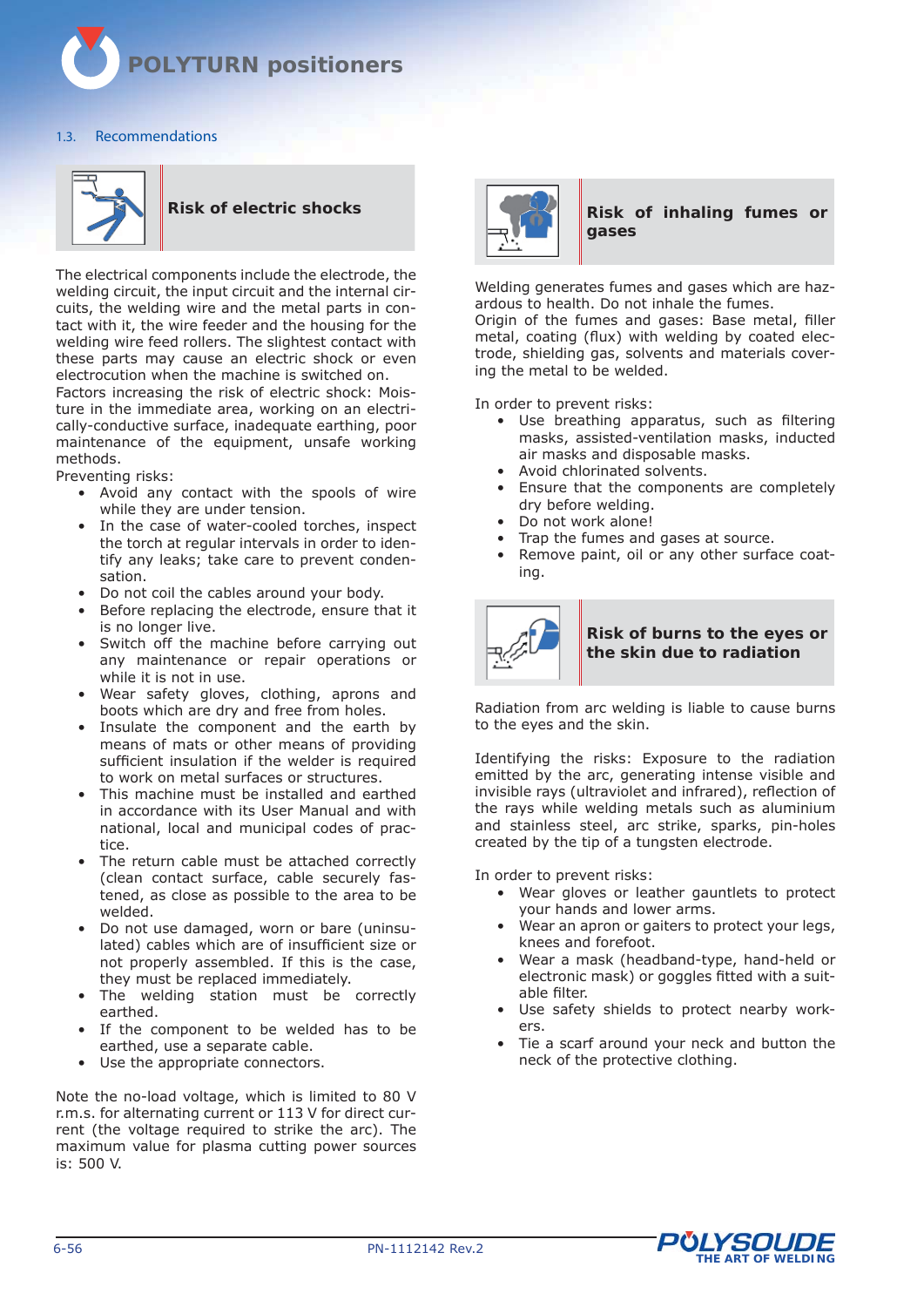



**Warning: hot surfaces Risk of burns**

Do not touch welded or flame-cut components with bare hands. If such components have to be handled, use the appropriate tools and/or wear welders' gloves, thick and insulated, to prevent any burns. Allow the components to cool before handling them or welding them.



**Risk of burns to the eyes or the skin due to fl ying sparks**

- Wear gloves or leather gauntlets to protect your hands and lower arms.
- Wear an apron or gaiters to protect your legs, knees and forefoot.
- Wear a mask (headband-type, hand-held or electronic mask) or goggles fitted with a suitable filter.
- Use safety shields to protect nearby workers.
- Wear garments with long cotton or woollen sleeves, preferably free from any traces of oil or grease. Do not wear clothing made from synthetic fabrics.
- Tie a scarf around your neck and button the neck of the protective clothing.
- Wear welders' safety boots.



**Risk of excessive heat or fi re.**

- Maintain the equipment at the electrical workstation in good operating condition, particularly the cables carrying the feed and return current.
- Maintain a minimum distance of 6 metres between the welding equipment and any greasy, inflammable or dust-laden materials.
- Use safety shields to protect nearby workers.



#### **Risk of explosion**

These risks are associated with the use and handling of gas cylinders and flying sparks.

- Do not use damaged cylinders.
- Store the cylinders in a well-ventilated area and restrict access to anyone other than authorised personnel.
- Never exceed a temperature of 55 °C while storing or using the cylinders.
- Clearly identify empty cylinders to distinguish them from full ones.
- Protect the cylinders from extremes of temperature (ice, sunlight, sparks, etc.).
- Check the connectors and hoses at regular intervals.
- Use protective shields.



**Risk of serious injury caused by rotating parts**

- Do not place your hands near fans or any moving parts.
- Keep all safety shields closed or in the 'safety' position.



### **Risk of exposure to magnetic fields.**

The distance between the welding circuit and the brain is of fundamental importance.

- Never spool the cables around your body and certainly not around your shoulders.
- Advise your immediate superior if you are wearing a heart pacemaker. The interference generated by the circuit requires special protective measures, which must be applied in consultation with the company doctor.



**The operator must ensure that no-one is exposed to the hazardous area.**

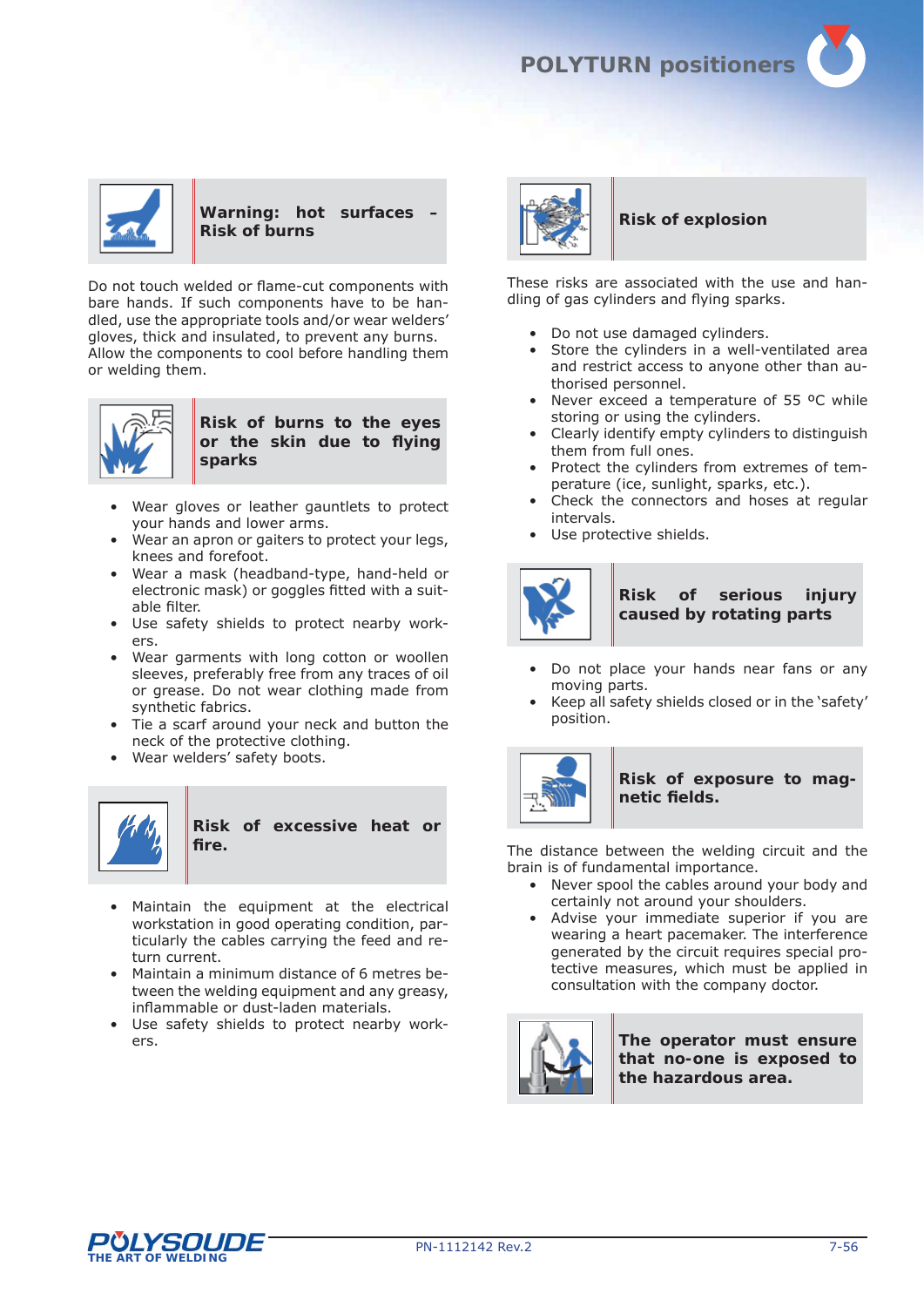

## 2. General Information

#### 2.1. Applicable directives

| 2006/42/EC  | Machinery Directive                                                 |
|-------------|---------------------------------------------------------------------|
| 2004/108/EC | Electromagnetic compatibility                                       |
| 2006/95/EC  | Electrical equipment intended for use within certain voltage limits |

### 3. General presentation

#### 3.1. Summary of the specification

Polyturns are machines which enable a workpiece to be maintained in a set position. They allow tubes to be rotated for welding. The Polyturn is controlled by the welding power source. It does not deal with components which are not supplied by Polysoude.

#### 3.2. Environment and conditions of use

This equipment is designed for use in workshops, in a non-explosive atmosphere.

When operating the machine, the following conditions must be observed:

- Ambient air temperature  $+10^{\circ}$  to  $+40^{\circ}$ C.
- Relative humidity:
	- Up to  $50\%$  at  $40^{\circ}$ C.
	- Up to  $80\%$  at  $20^{\circ}$ C.

The ambient air shall not contain abnormal quantities of dust, acids, gas or corrosive substances. Fumes due to welding are considered to be normal.

Examples of abnormal conditions of use:

- Abnormal corrosive smoke.
- Vapour.
- Excessive oil vapour.
- Shaking and vibration.

Ensure that air can enter and leave when using the equipment.

#### 3.3. Equipment compatibility

Polyturns are compatible with Polysoude power sources subject to the configuration of the axes, Eproms and program.

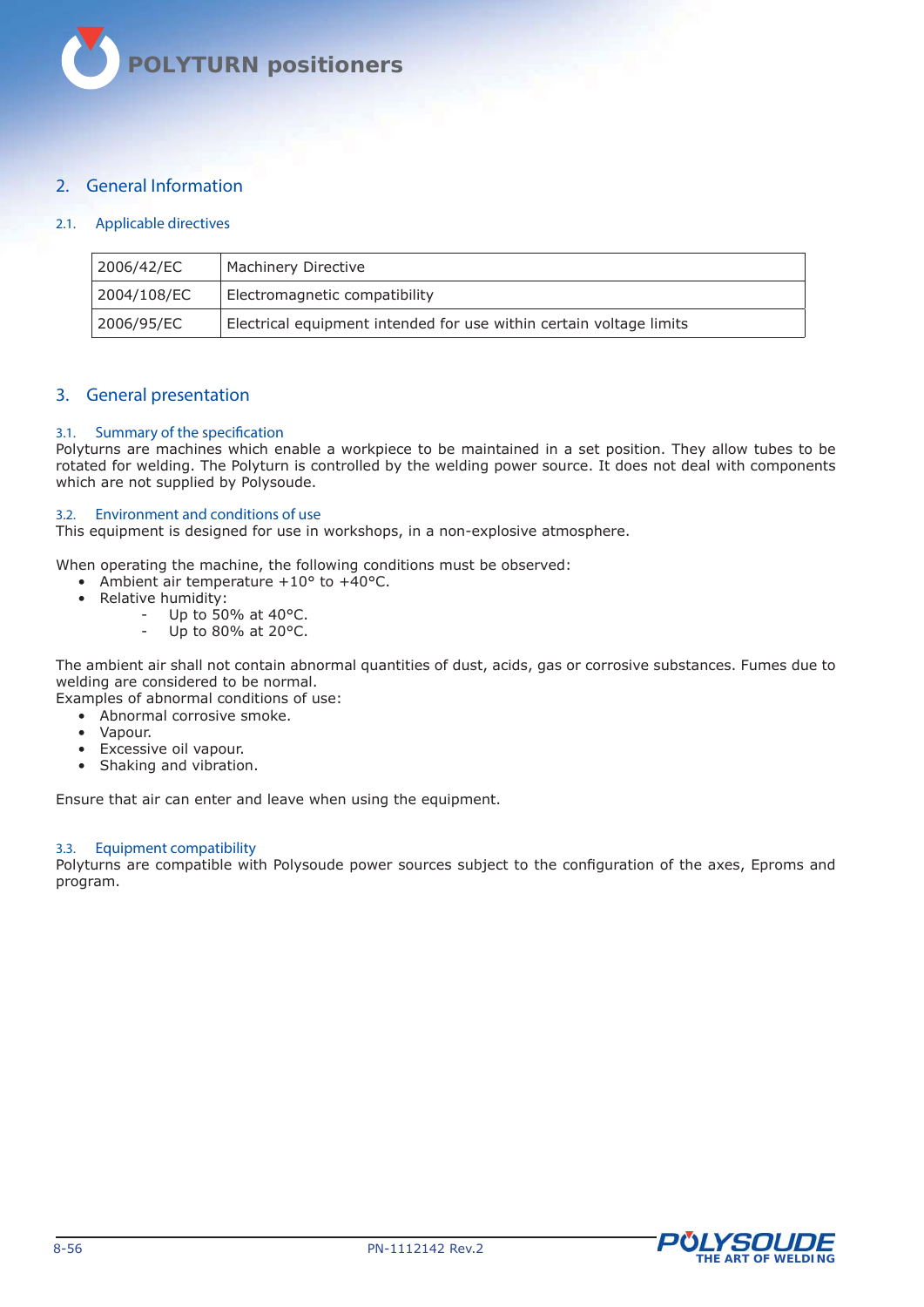



## 3.4. Description of the equipment

The Polyturn comprises:

- A frame assembly (1)
- A motor-gearbox unit (2) .
- A chuck  $(3)$ .
- A handwheel (4).
- A rotation assembly  $(5)$ .



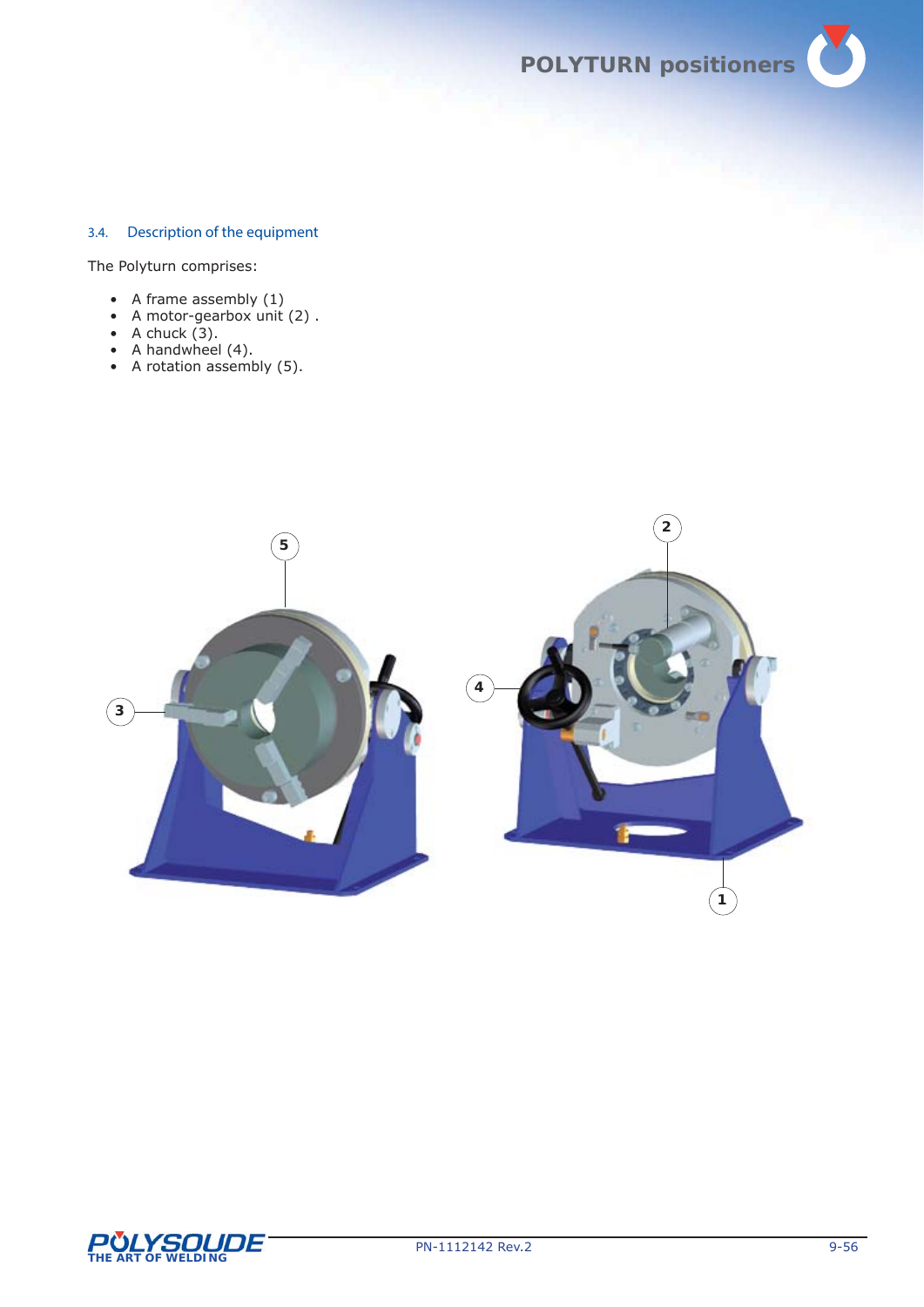

## 3.5. Technical Specification

| Dimensions and weight (ready to weld, including integral wire feeder) |                                |  |  |
|-----------------------------------------------------------------------|--------------------------------|--|--|
| Overall dimensions<br>See dimensional drawing                         |                                |  |  |
| Estimated weight excluding (kg)                                       |                                |  |  |
| Type of power supply                                                  |                                |  |  |
| Maximum voltage (V)                                                   | Connection to the power source |  |  |
| <b>Ambient noise</b>                                                  |                                |  |  |
| In welding mode pursuant to directive 2006/42/EC<br>(dBA)             | < 70                           |  |  |
| PO motor drive 1:64                                                   |                                |  |  |
| Min-max speed (rpm)                                                   | 0.25 to 4.87                   |  |  |
| Output from motor-gearbox unit (rpm)                                  | 3.04 to 60.66                  |  |  |
| Cable length (m)                                                      | 9                              |  |  |
| PO motor drive 1:225                                                  |                                |  |  |
| Min-max speed (rpm)                                                   | 0.07 to 1.39                   |  |  |
| Output from motor-gearbox unit (rpm)                                  | 0.87 to 17.25                  |  |  |
| Cable length (m)                                                      | 9                              |  |  |
| PO motor drive 1:512                                                  |                                |  |  |
| Min-max speed (rpm)                                                   | $0.03$ to $0.61$               |  |  |
| Output from motor-gearbox unit (rpm)                                  | 0.38 to 7.58                   |  |  |
| Cable length (m)                                                      | 9                              |  |  |

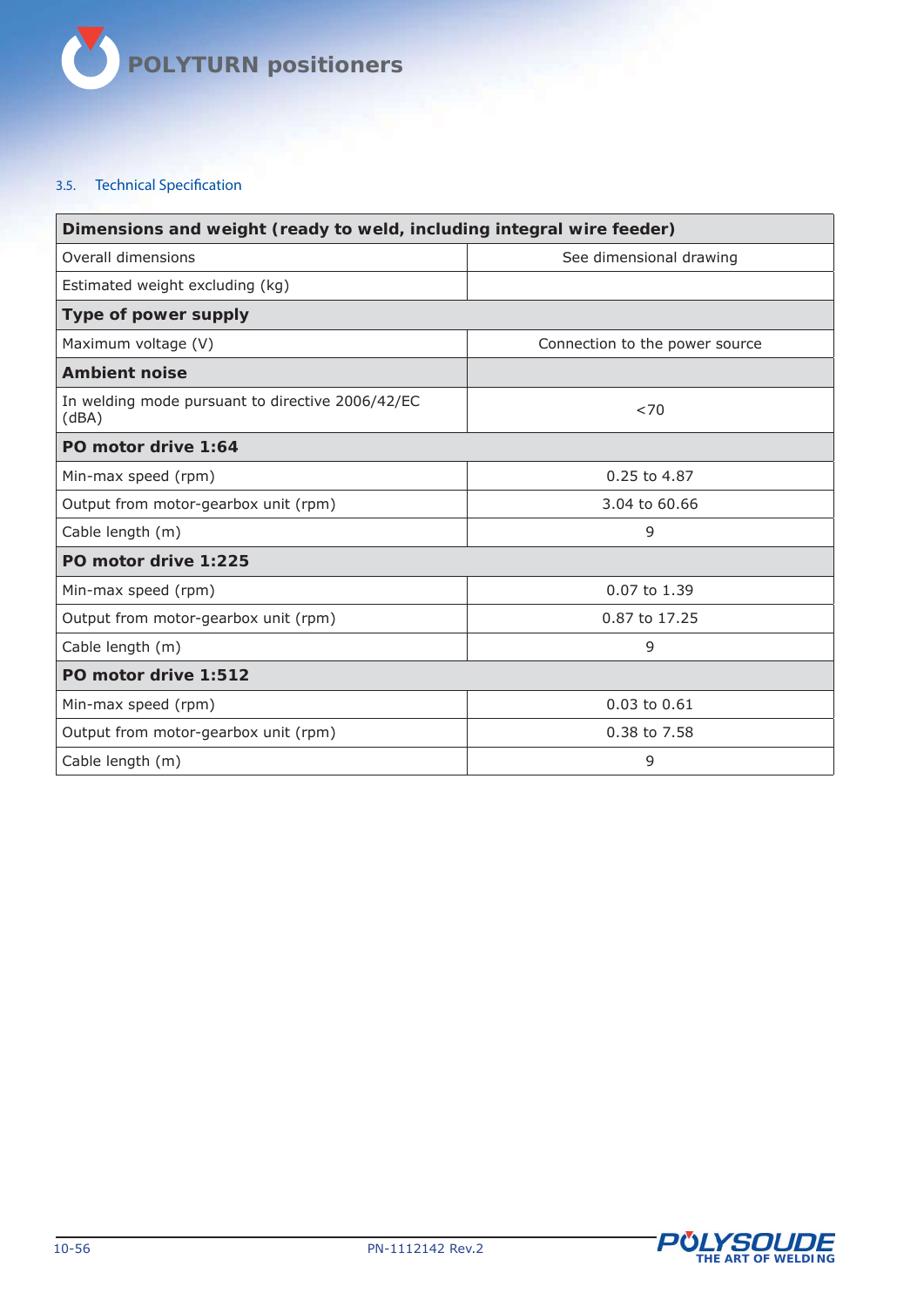

#### 3.6. Selecting the Polyturn

The Polyturn positioner is available in different versions. According to your application, the basic Polyturn may be fitted with motor drives and different chucks or plates. All combinations are possible.

|                                                                                                | PO motor 1:64<br>Part number<br>11569903 | PO motor 1:225<br>Part number<br>11599900 | PO motor 1:512<br>Part number<br>11599904 |
|------------------------------------------------------------------------------------------------|------------------------------------------|-------------------------------------------|-------------------------------------------|
| Plate, dia. 400 mm<br>Part number 11560701                                                     | On request                               | 75500732                                  | On request                                |
| Chuck, dia. 250 mm<br>Part number 9001250303<br>+<br>Adaptor 0011560702<br>Bore diameter 76 mm | 0011562101                               | 75500733                                  | On request                                |
| Chuck, dia. 350 mm<br>Part number 11560610<br>Bore diameter 114 mm                             | On request                               | 75500734                                  | On request                                |

PO motor drives may be sold separately in order to motorise existing machines (welding bench, beam boom, turning gear, etc.) and control them directly via Polysoude power sources. In this case, Polysoude's Design Office will need to produce a software configuration and carry out a power calculation.

To obtain the welding speed range on the tube, the maximum and minimum speeds must be multiplied by the circumference of the tube to be welded.

Example: Tube dia. 100, motor drive 1:225

Minimum welding speed =  $0.07 \times 100 \times \pi = 21.99 \text{ mm/min}$ Maximum welding speed =  $1.39 \times 100 \times \pi$  = 436.68 mm/min

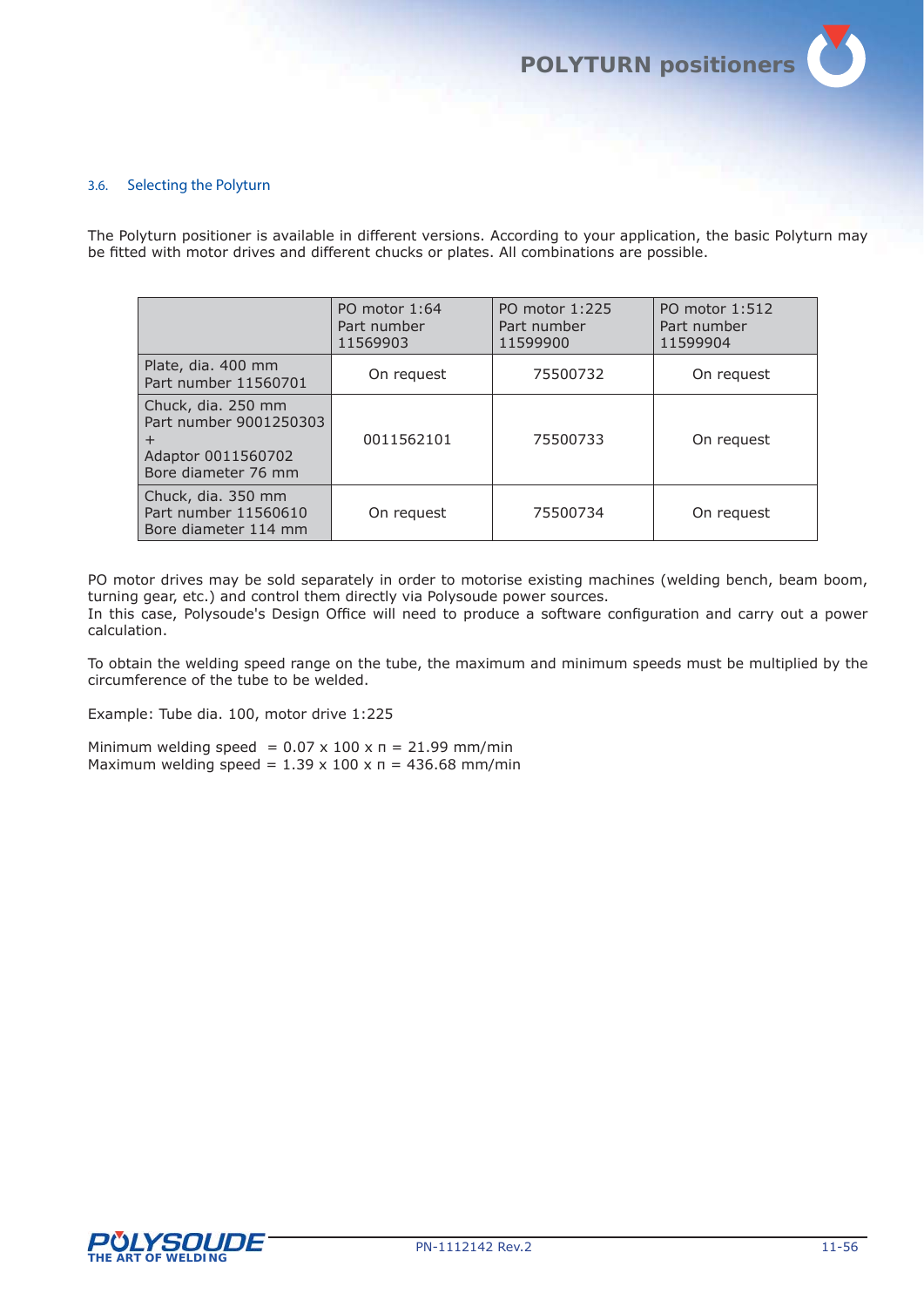

3.7. Overall dimensions



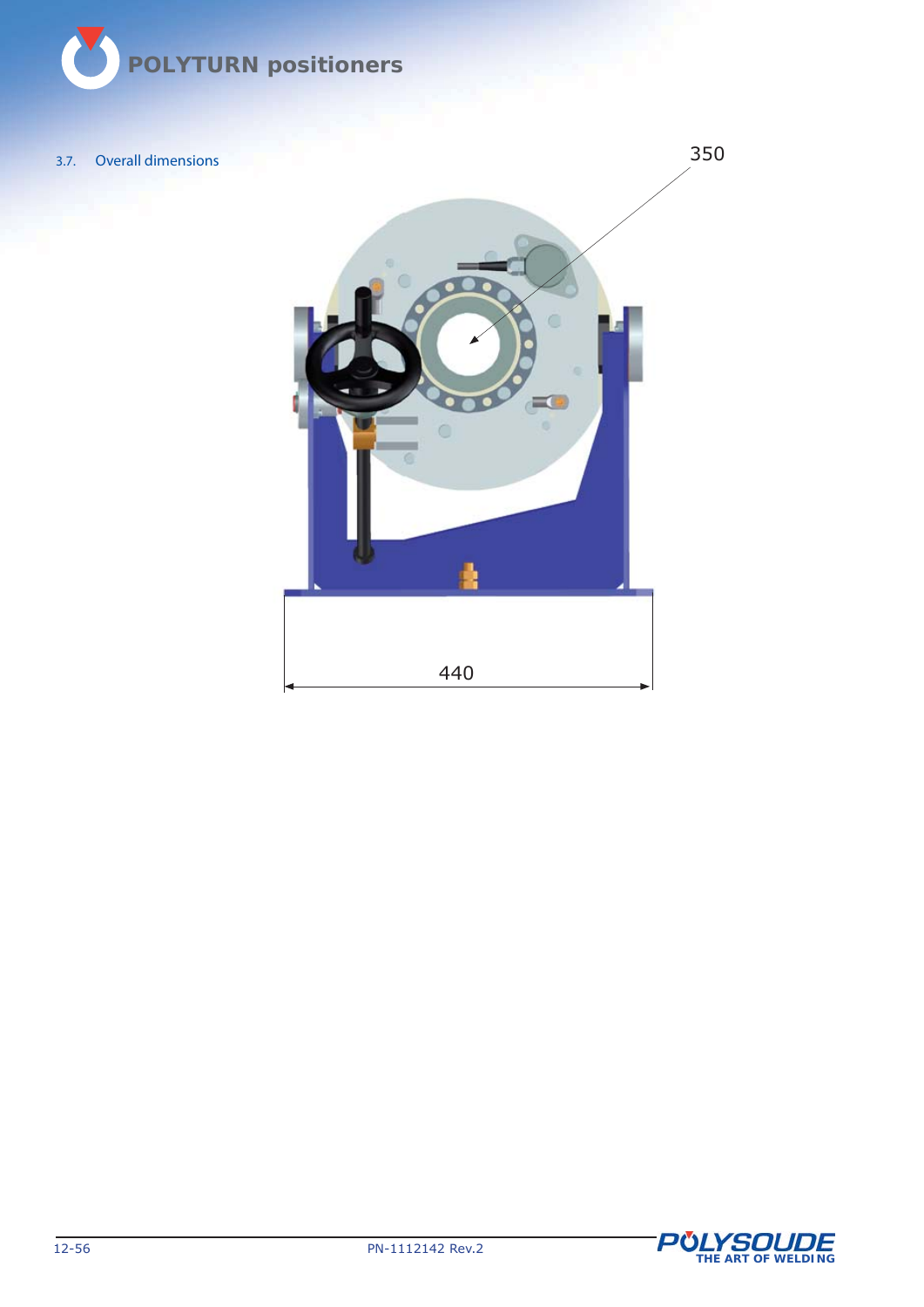





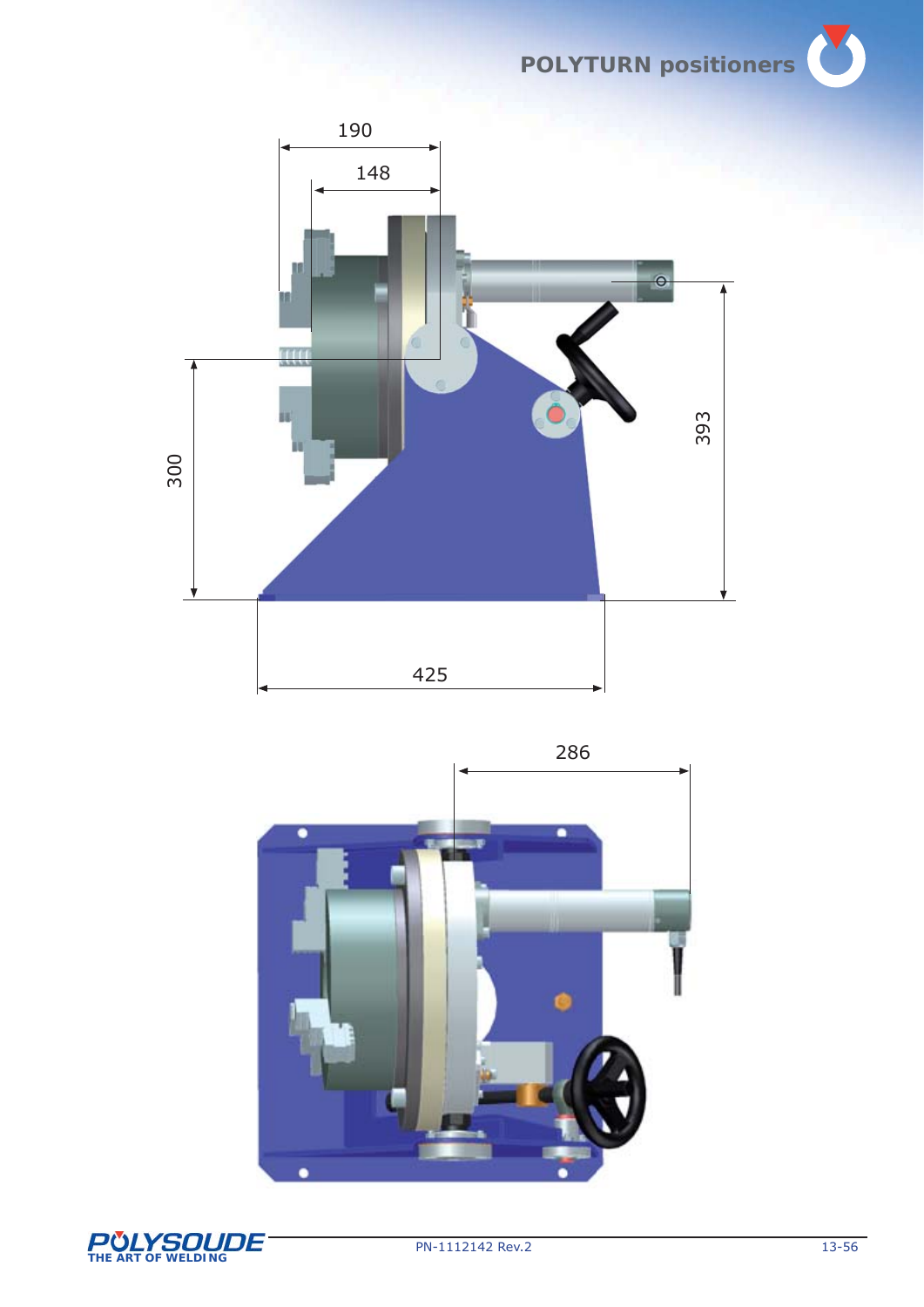

## 4. Installation



### 4.1. Handling



**This equipment must be unpacked and handled with care. If a component was damaged during transit, write any complaints on the shipping note and immediately notify the carrier.**



**Comply with any symbols marked on the crate.**

The machine is delivered in a packaging - case, protective devices etc. This packaging is specific to the machine. The original packaging must be kept for use each time the machine is transported in order to prevent damage.

When the machine is removed from its support, it should be stored on a suitable support away from any impacts (or in its packing).

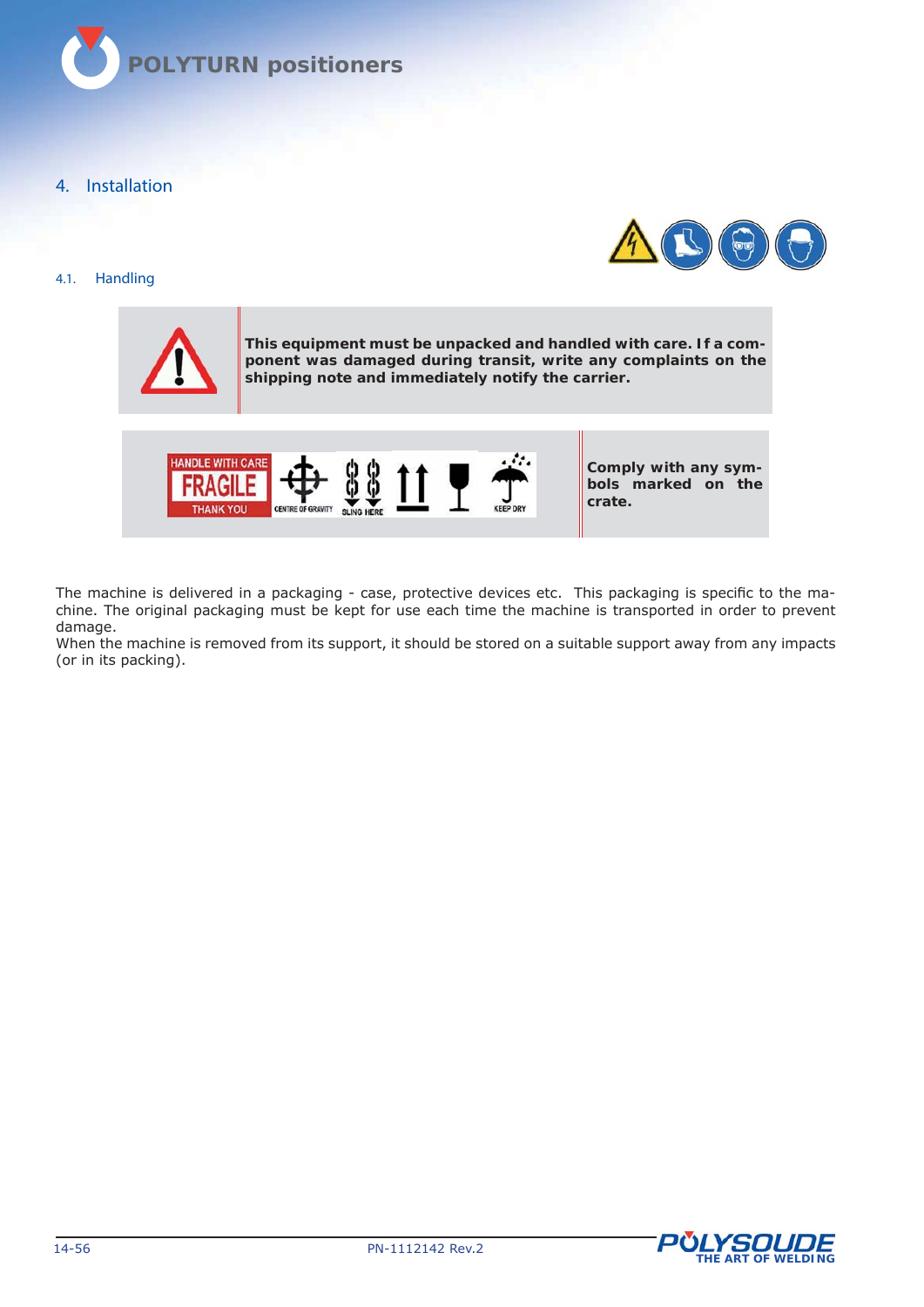

#### 4.2. Installation on site



The complete installation must be fitted with a power supply iso**lation switch that can be locked.** 



**The machine along with its components and devices must be suf**ficiently stable to avoid tipping over, falling or uncontrolled move**ments during transport, assembly, dismantling and any other action involving the machine.**

**If the very shape of the machine or its planned installation does not provide suffi cient stability, appropriate fi xing provisions must be employed and indicated in the instruction manual.**



**All installation and servicing must be carried out with no voltage present. Always use the attachments provided for the purpose when handling the various parts of the installation. Never use parts of the machine to provide a grip for handling. There is a risk that the equipment will be damaged or destroyed.**

The positioners are provided with 4 holes to enable them to be fixed to the ground using 4 M12 bolts.



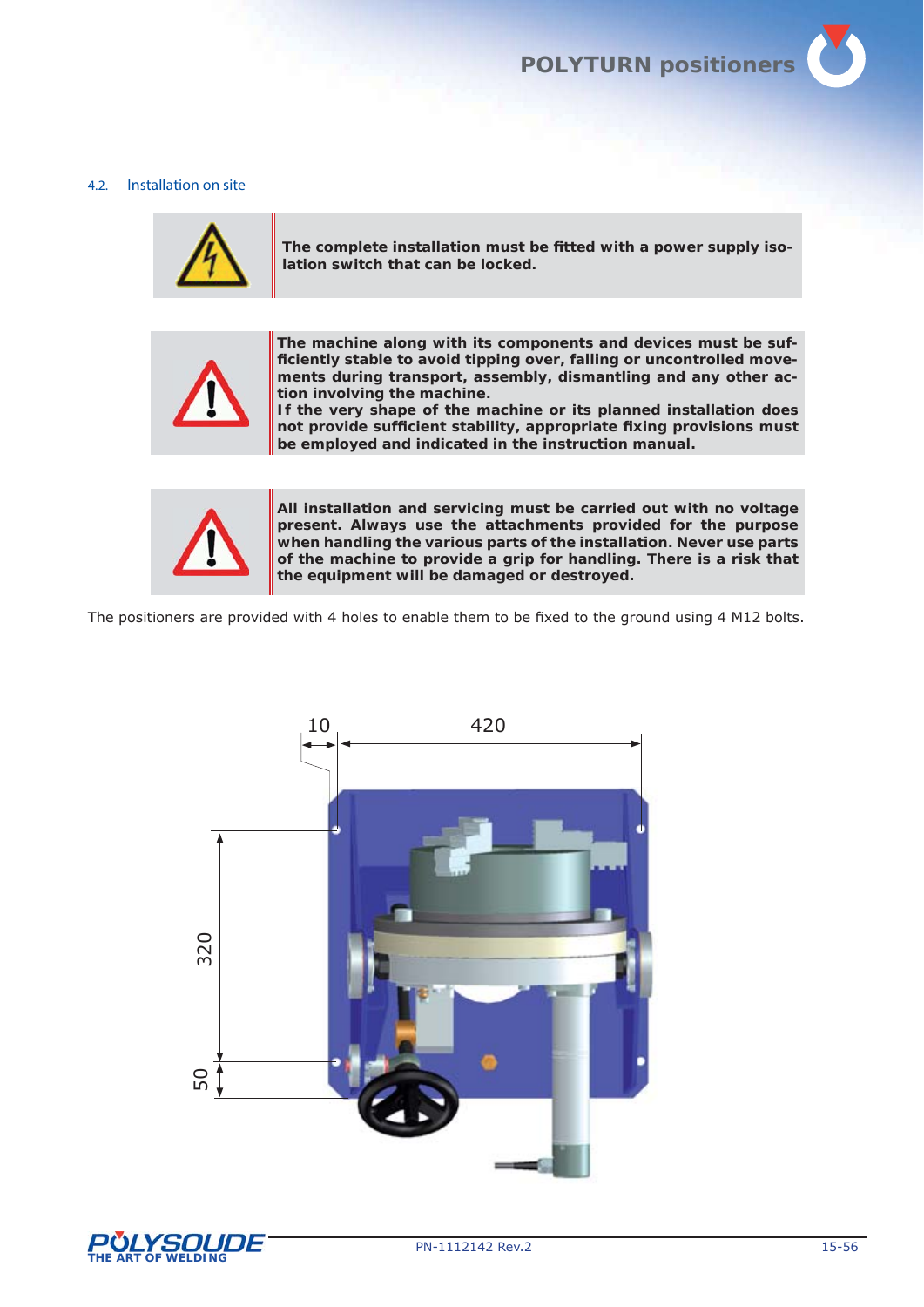

### 4.3. Geometry and accuracy of the positioner



The mechanised installation must be mounted and secured to a flat, horizontal **fl oor to ensure it operates satisfactorily. It is essential that the structure is rigid and that the movements are precise in order to guarantee welding quality.**

| <b>Description</b>                                      | <b>Values</b>                                                             |
|---------------------------------------------------------|---------------------------------------------------------------------------|
| Flatness allowance for the table                        | $0.5$ max.                                                                |
| Kinematics of the positioner: vibrations during welding | Minimise as far as possible vibration phenom-<br>ena, transmission shocks |
| Axial chatter                                           | $0.5$ mm max.                                                             |



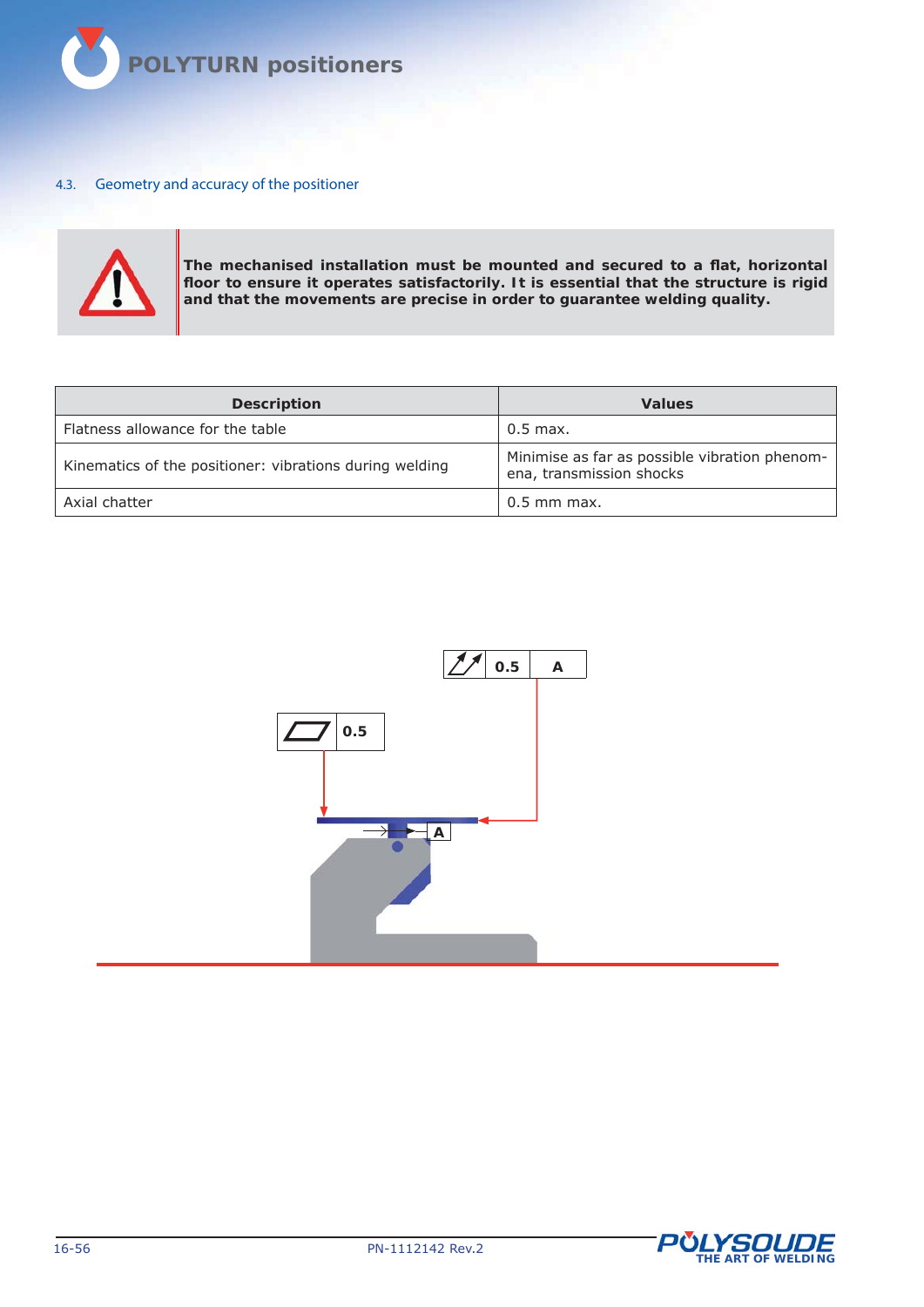

#### 4.4. Connection

The positioner must be grounded.

- Connect the ground cable (1) to the socket (2) then connect the 4 cables (3).
- Connect the motor cable to the front panel of the power source (rotation socket).
- Select the type of rotation according to the gear ratio of the PO motor drive.





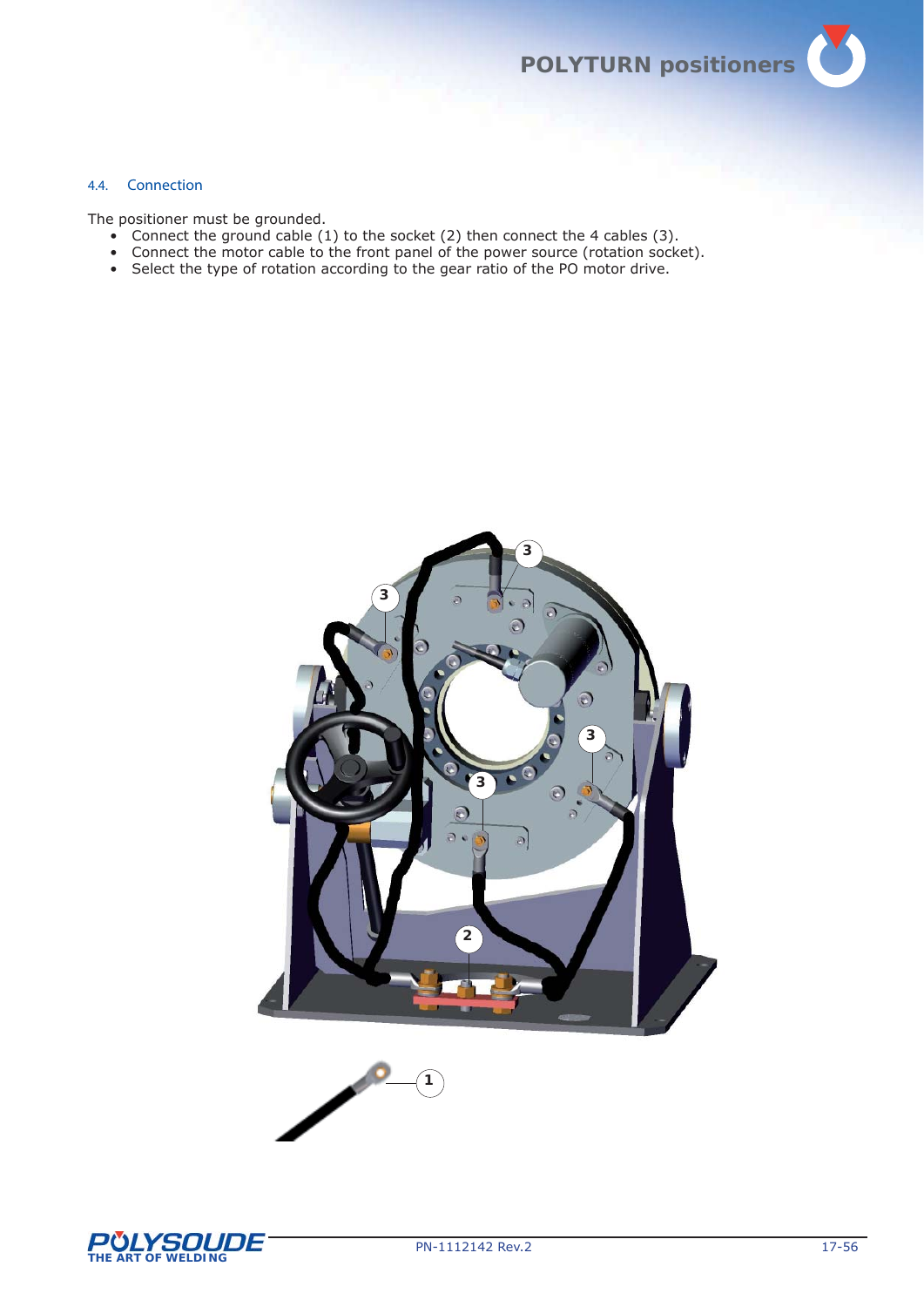

### 5. Use

#### 5.1. Precautions for use



This machine must only be used by personnel who are qualified to **perform the tasks involved, in accordance with the rules governed by the French Labour Code.**



**Any work piece touch operation with the AVC axis or auto-centring operation with the oscillation axis must be systematically monitored by the user (unless otherwise indicated).** 

**There is a risk of an incorrect contact (presence of dirt, silicate on the metal etc.). If that is the case, the operator must press the emergency stop in order to avoid destroying the torch or slides. Operators must be trained in this manoeuvre.**



**In view of the size of the machine, the lengths of the slides, the boom and the mast, operators are strongly advised to protect themselves by wearing suitable helmets, gloves and boots. Obey**  the recommendations given by the pictograms fitted to the ma**chine.**



**When welding particularly large parts whose shape creates a con**fined space or a tank, the operator must make sure that the oxy**gen content (between 19.5 and 23% of ambient air) is suffi cient before intervening. The use of an oxygen analyser is strongly advised.**

**Remember that below 18%, a feeling of dizziness may occur, leading to asphyxia.** 

**In addition, the operator must be monitored by a third person lo**cated outside the work area who is able to alert the first-aiders in **the event of an emergency.**



**The user is responsible for the installation and use of the arc welding equipment in accordance with the manufacturer's instructions. If electromagnetic interference is detected it must be the responsibility of the user of the arc welding equipment to resolve matters, with technical assistance from the manufacturer (extract of standard EN 60974-10 2008 – Annex A.).**

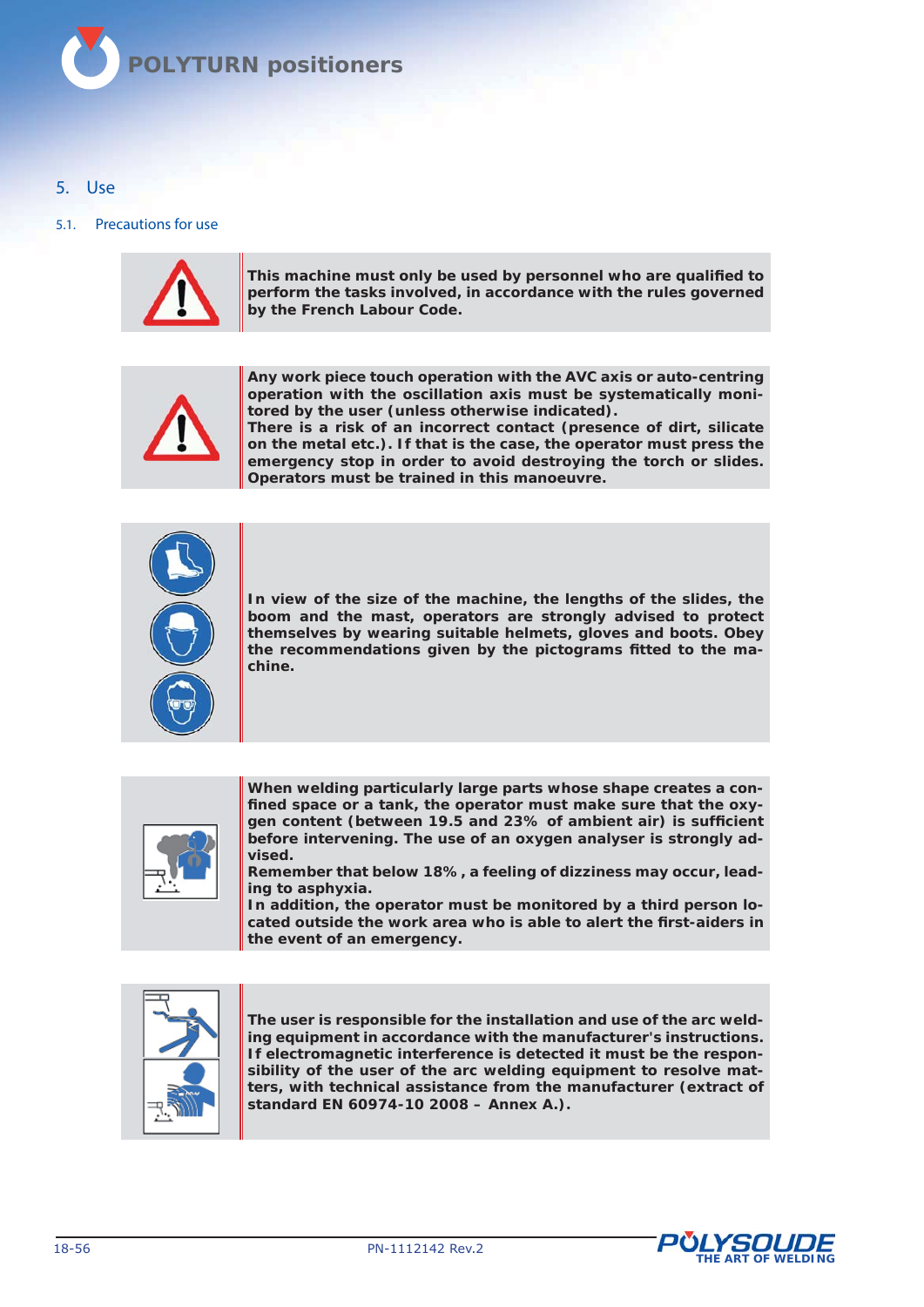## 5.2. Adjusting the position of the chuck

The chuck is positioned by means of the handwheel. It is adjusted manually. With the tube in vertical position, the hole in the frame is big enough to take a tube of maximum diameter 114 mm (depending on the chuck model)



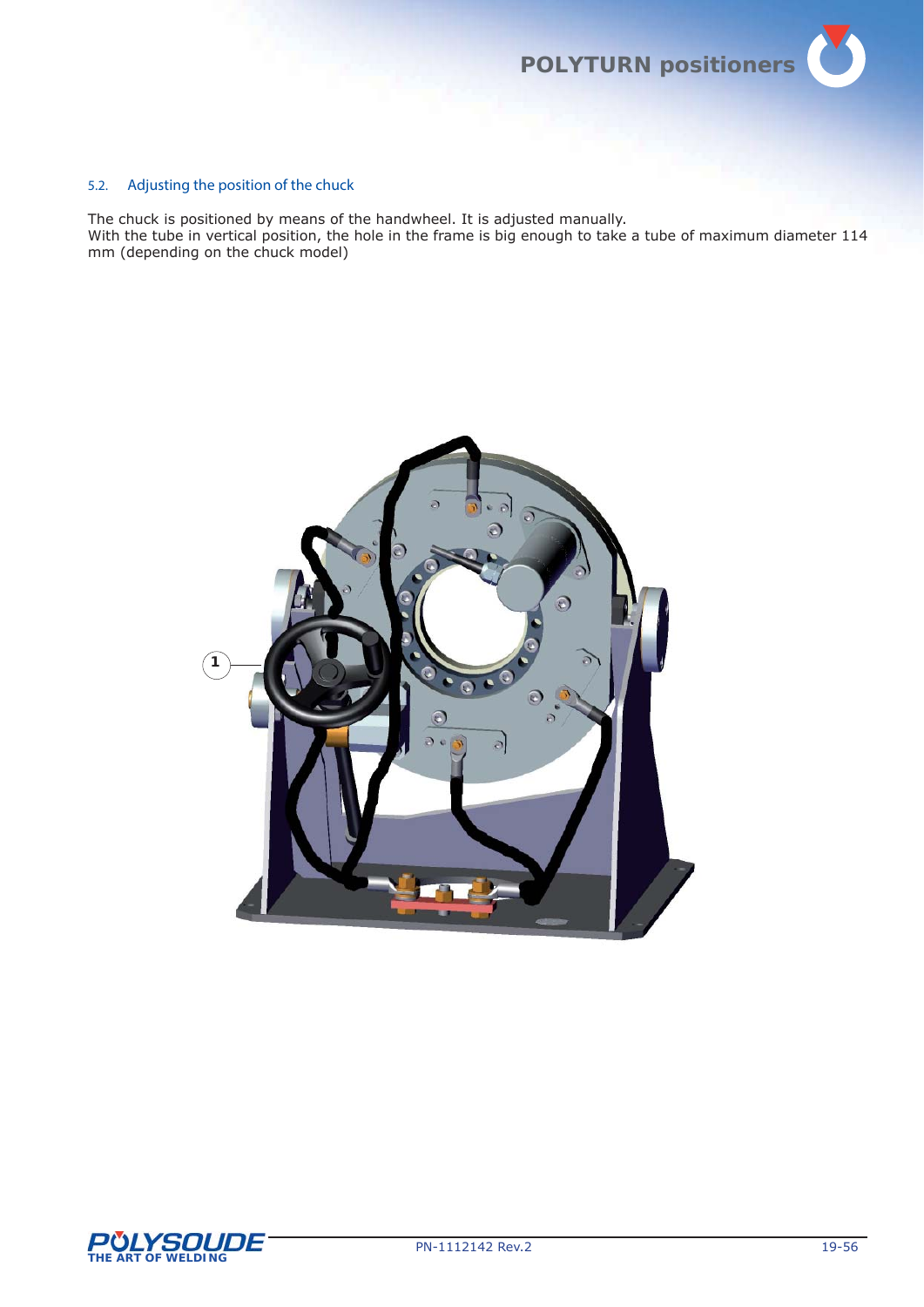

# 6. Maintenance and troubleshooting



#### 6.1. Preventive maintenance

| Trace abnormal noises |                  |                                                                                                                                                                                                                                                                         |
|-----------------------|------------------|-------------------------------------------------------------------------------------------------------------------------------------------------------------------------------------------------------------------------------------------------------------------------|
|                       | Frequency        | Operation                                                                                                                                                                                                                                                               |
|                       | Every<br>months. | 3   Machine switched on and operating.<br>Axis movement:                                                                                                                                                                                                                |
|                       |                  | • Move the axis in a positive or negative direction within the physical<br>limits of the machine.<br>• Pay particular attention to any suspicious noises (creaking, abrasion,<br>noise caused by abnormal vibrations, etc.).<br>• Repeat the operation on all the axes. |
|                       | Every<br>months. | 3   Machine switched on and operating.<br>Motors:                                                                                                                                                                                                                       |
|                       |                  | No abnormal noise should be generated while the machine is in opera-<br>tion: rumbling, scraping, creaking or any other unusual noise.<br>• Also check that no unusual noise is emanating from the motor.                                                               |

| Check the electronic connectors |                  |                                                                                                                                                                                        |  |
|---------------------------------|------------------|----------------------------------------------------------------------------------------------------------------------------------------------------------------------------------------|--|
|                                 | Frequency        | Operation                                                                                                                                                                              |  |
|                                 | Every<br>months. | 3   Machine switched off, isolating switch locked.<br>• Check that the connections are tight.<br>• Check that there is no sign of overheating of the wiring between the<br>components. |  |

| General inspection of the motors |                  |                                                                                                                                                                                                                                                                                                                                                                                                                                                                                                                                                                         |
|----------------------------------|------------------|-------------------------------------------------------------------------------------------------------------------------------------------------------------------------------------------------------------------------------------------------------------------------------------------------------------------------------------------------------------------------------------------------------------------------------------------------------------------------------------------------------------------------------------------------------------------------|
|                                  | Frequency        | Operation                                                                                                                                                                                                                                                                                                                                                                                                                                                                                                                                                               |
|                                  | Every<br>months. | 3   Machine switched off, isolating switch locked.<br>Check that there is no dust or grease on the motor and the ventilation<br>$\bullet$<br>grille.<br>• Check the general condition of the motor:<br>There must be no sign of impact on the motor casing or on<br>its fins (if any).<br>The breather cover must not be broken and its grille must<br>not be obstructed or clogged.<br>• Check the multiple conductor cable on the motor. It must not be crushed<br>or pinched and the insulation must not be damaged.<br>Check the points of attachment of the motor. |

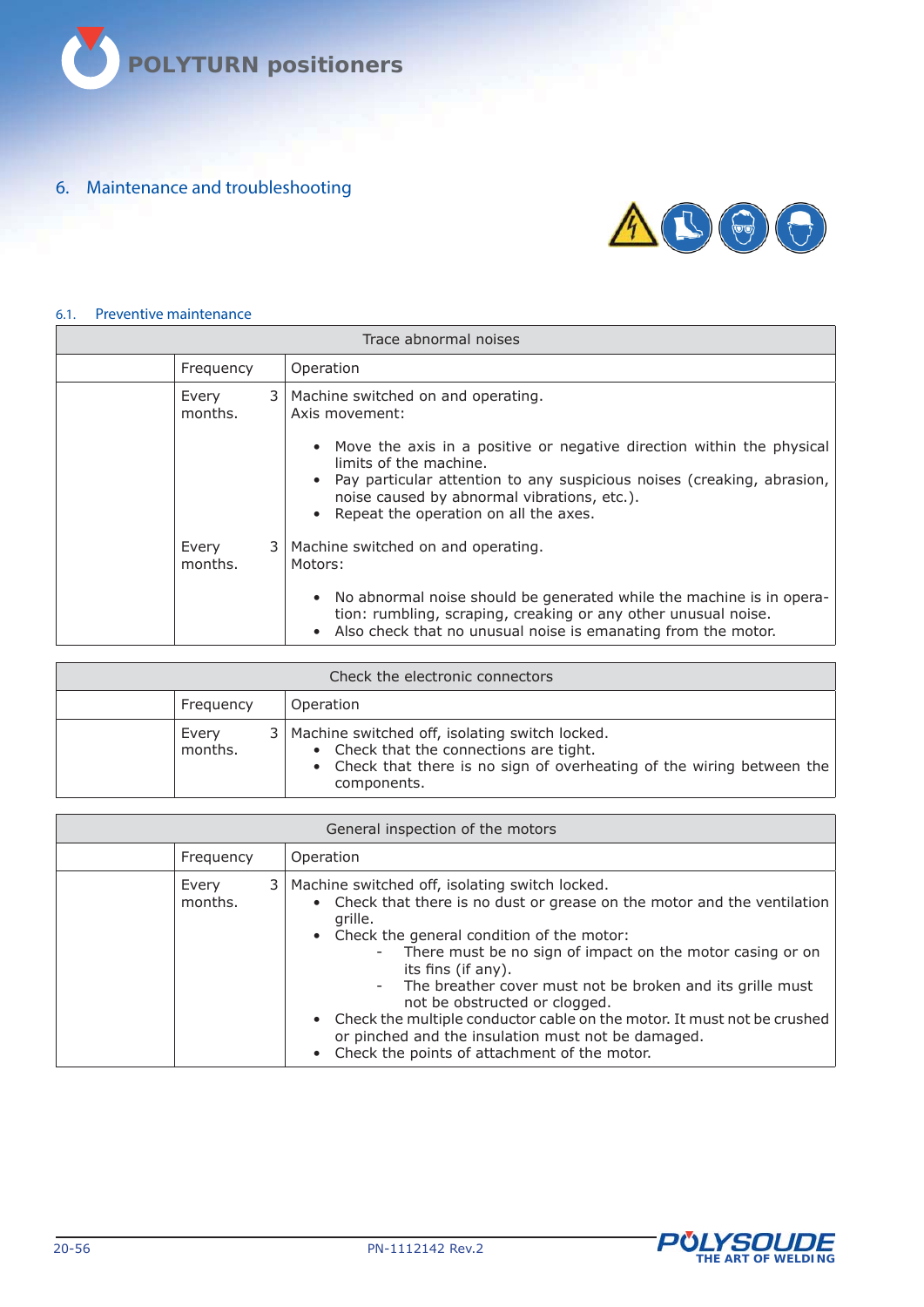

#### 6.2. Recommended lubricants

| For O-rings            | For all motor-driven | For mechanical con- | For electrical con- |
|------------------------|----------------------|---------------------|---------------------|
|                        | movements            | tacts               | tacts               |
| KF 2301 silicon grease | Molykote BR2 Plus    | Molykote BR2 Plus   | E452 gel            |

#### 6.3. Repairs and servicing



The Polysoude **After-Sales Service** is available to help you with solving any problems with the machine and to supply any spare parts you may require.

When you order a spare part, do not forget to quote **its order code** as shown in the 'Spare Parts' section of your equipment manual, as well as **the serial number of your machine**.

Furthermore, some subassemblies require factory settings. Some components cannot be supplied separately but are included in their preset and ready-to-fit subassemblies.



**Electrical hazards: for the following operations, disconnect the head from the power source completely.** 



#### 6.4. Spare Parts

This chapter includes illustrated parts lists for each sub-assembly. They enable parts to be identified.

Each double-page consists of two sections:

- The exploded view.
- The detailed parts list.

The exploded view shows all of the parts with their reference number. The parts list includes:

- The name of the article.
- The order code.

To place an order, you will need the information provided in these two columns plus the serial number of your equipment.

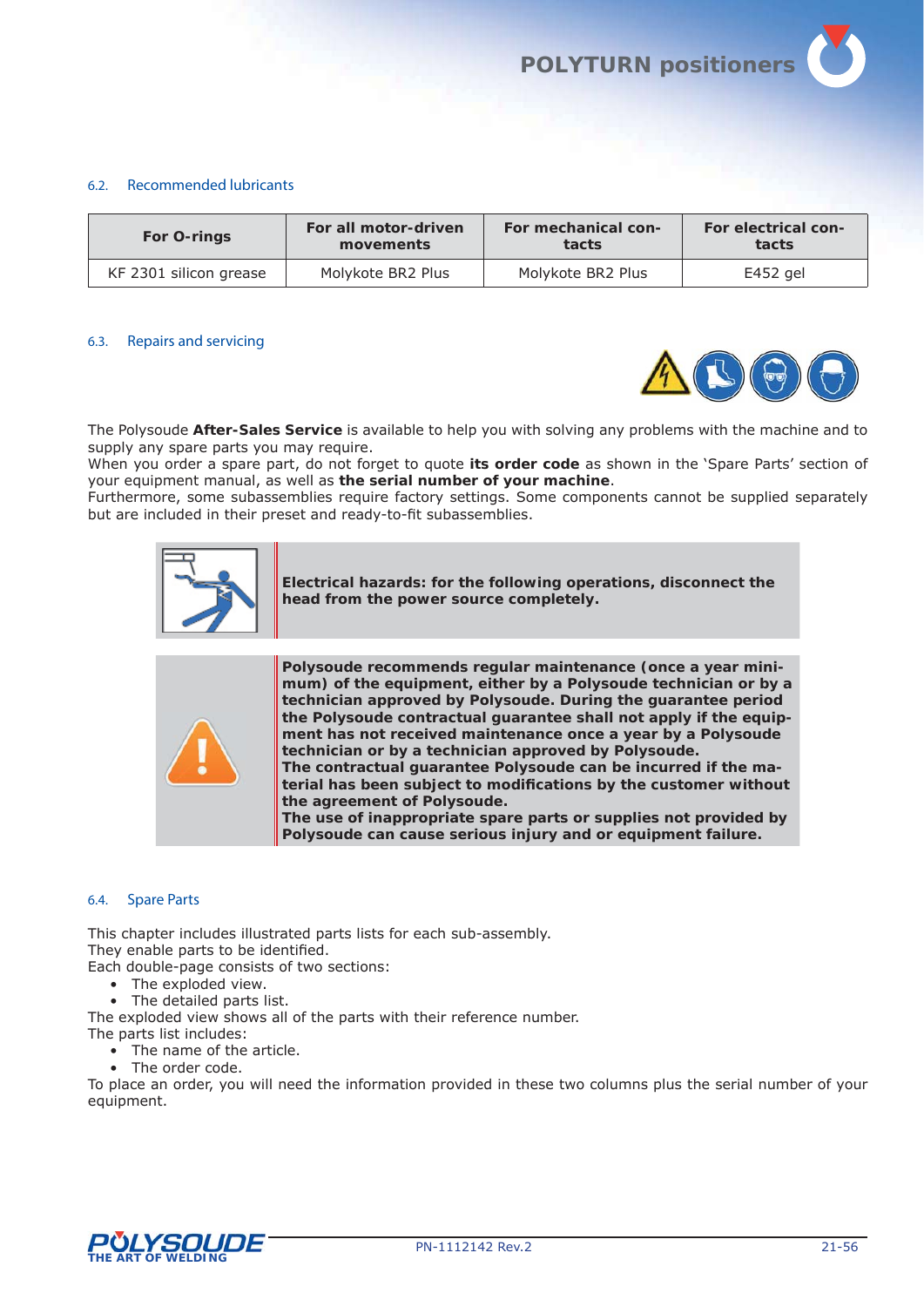



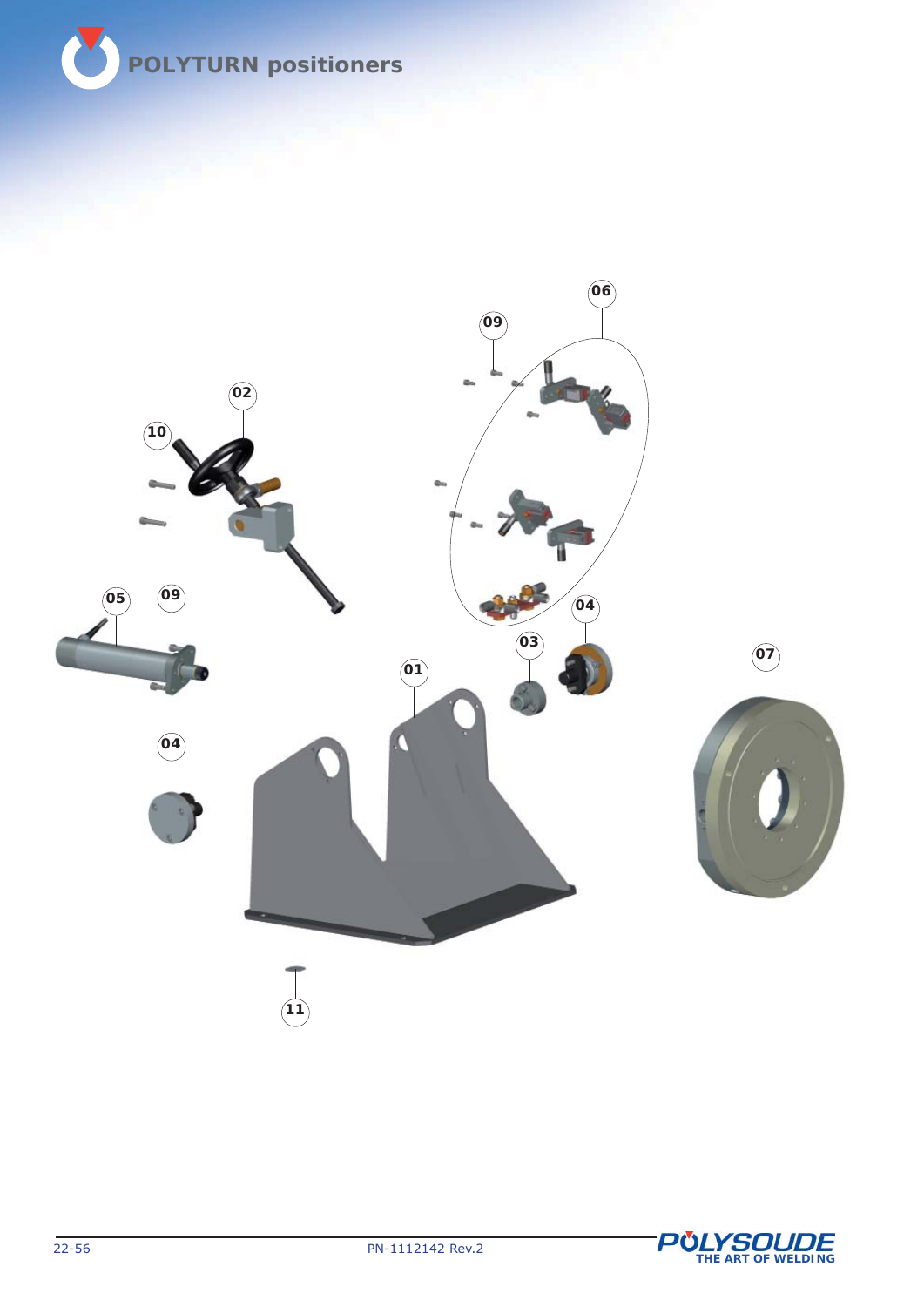

# **1156 00 00 Basic Polyturn Positioner 175**

| <b>No</b> | <b>Order</b><br>Code | <b>Description</b>            | <b>Qty</b> |
|-----------|----------------------|-------------------------------|------------|
| 01        | 11560100             | Assembled frame               | 1          |
| 02        | 11560200             | Rocker assembly P0            | 1          |
| 03        | 11560201             | Fixed bushing ring            | 1          |
| 04        | 11560300             | Articulation subassembly      | 2          |
| 05        | 0011560400           | Motor assembly $P0 + p$ inion | 1          |
| 06        | 0011560500           | Brush support assembly P0     | 1          |
| 07        | 11560600             | Rotation assembly P0          | 1          |
| 08        | 9001205020           | Circlip for Ø 20 steel shaft  | 1          |
| 09        | 9003020616           | Screw, hex skt head, M6x16    | 8          |
| 10        | 9003020820           | Screw, hex skt head, M8 x 20  | 2          |
| 11        | 0044411512           | Identification plate          | 1          |

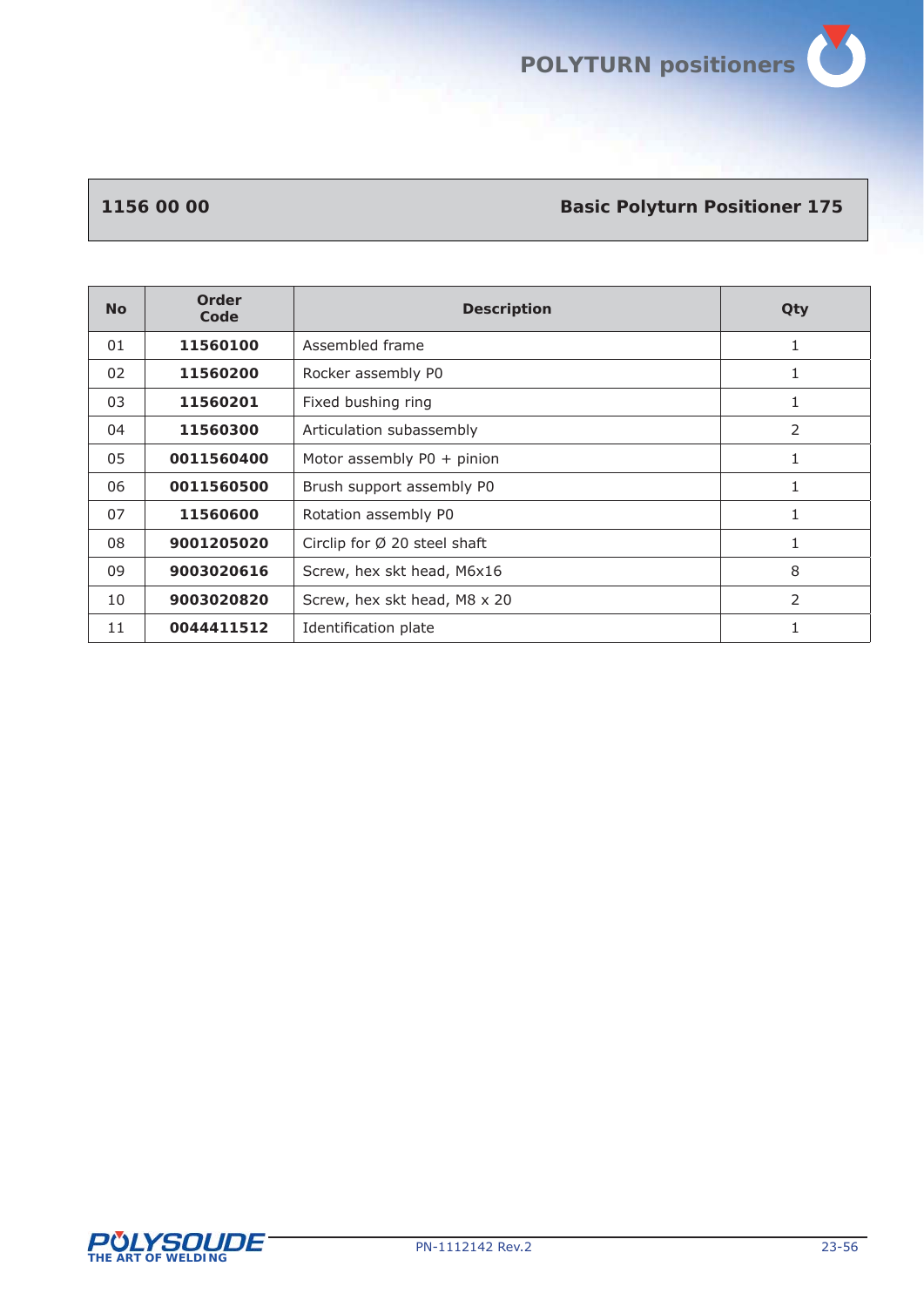



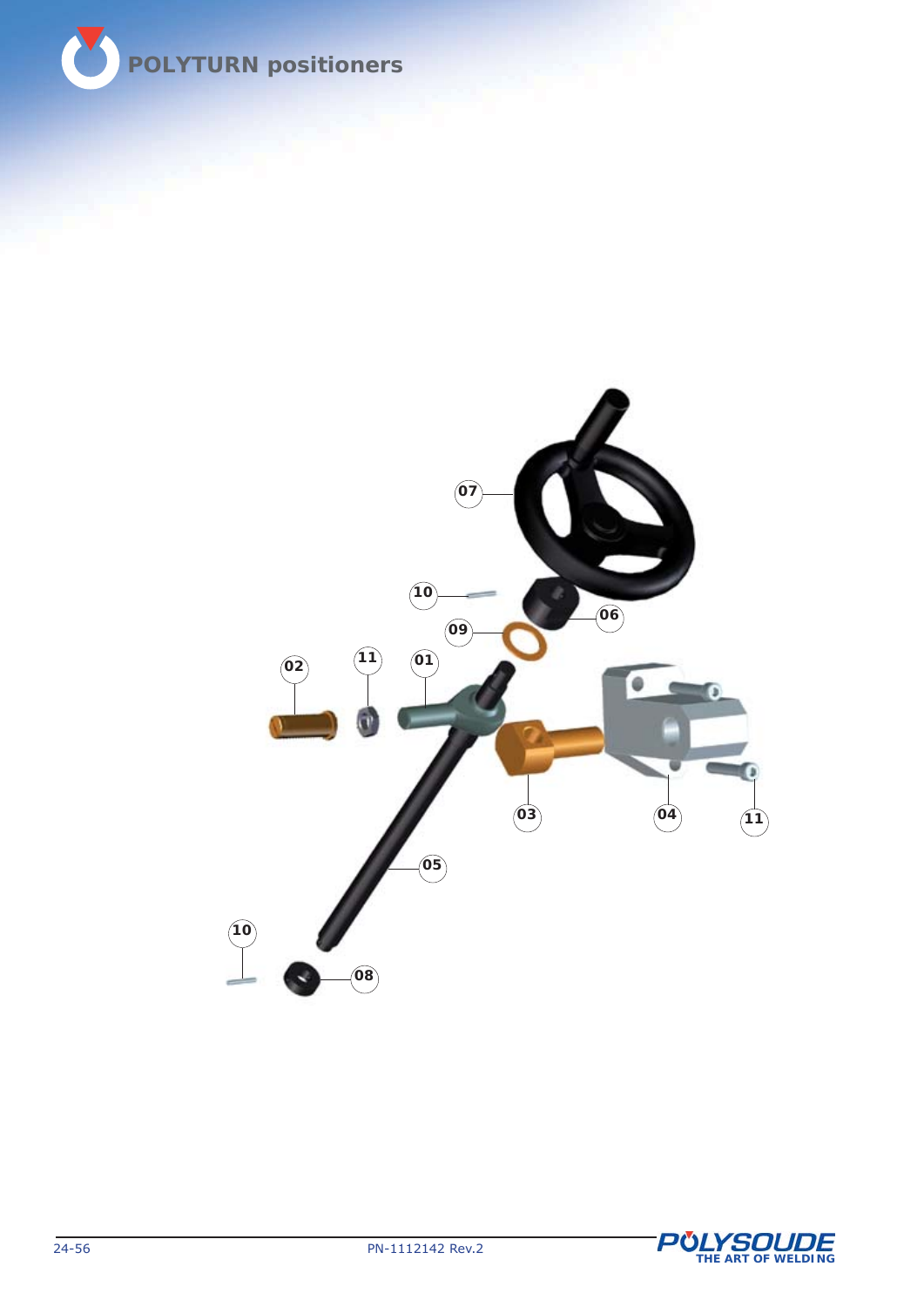

# **1156 02 00**

# **Rocker subassembly**

| <b>No</b> | Order<br>Code | <b>Description</b>         | <b>Qty</b>   |
|-----------|---------------|----------------------------|--------------|
| 01        | 9040001167    | Eye bolt M16x66            | 1            |
| 02        | 11560202      | Plain bearing              | 1            |
| 03        | 11560203      | Taped bearing              | 1            |
| 04        | 11560204      | Mobile bushing             | $\mathbf{1}$ |
| 05        | 11560205      | Screw, control             | 1            |
| 06        | 11560206      | Retaining nut              | $\mathbf{1}$ |
| 07        | 11560207      | Modified handwheel         | $\mathbf{1}$ |
| 08        | 11560215      | Stop ring                  | $\mathbf{1}$ |
| 09        | 11560216      | Shim washer                | $\mathbf{1}$ |
| 10        | 9003403024    | Pin, Ø 3x23.8              | 2            |
| 11        | 9022360532    | Nut, Hm M16                | $\mathbf{1}$ |
| 12        | 9003000405    | Set screw, M4x5, cup point | $\mathbf{1}$ |

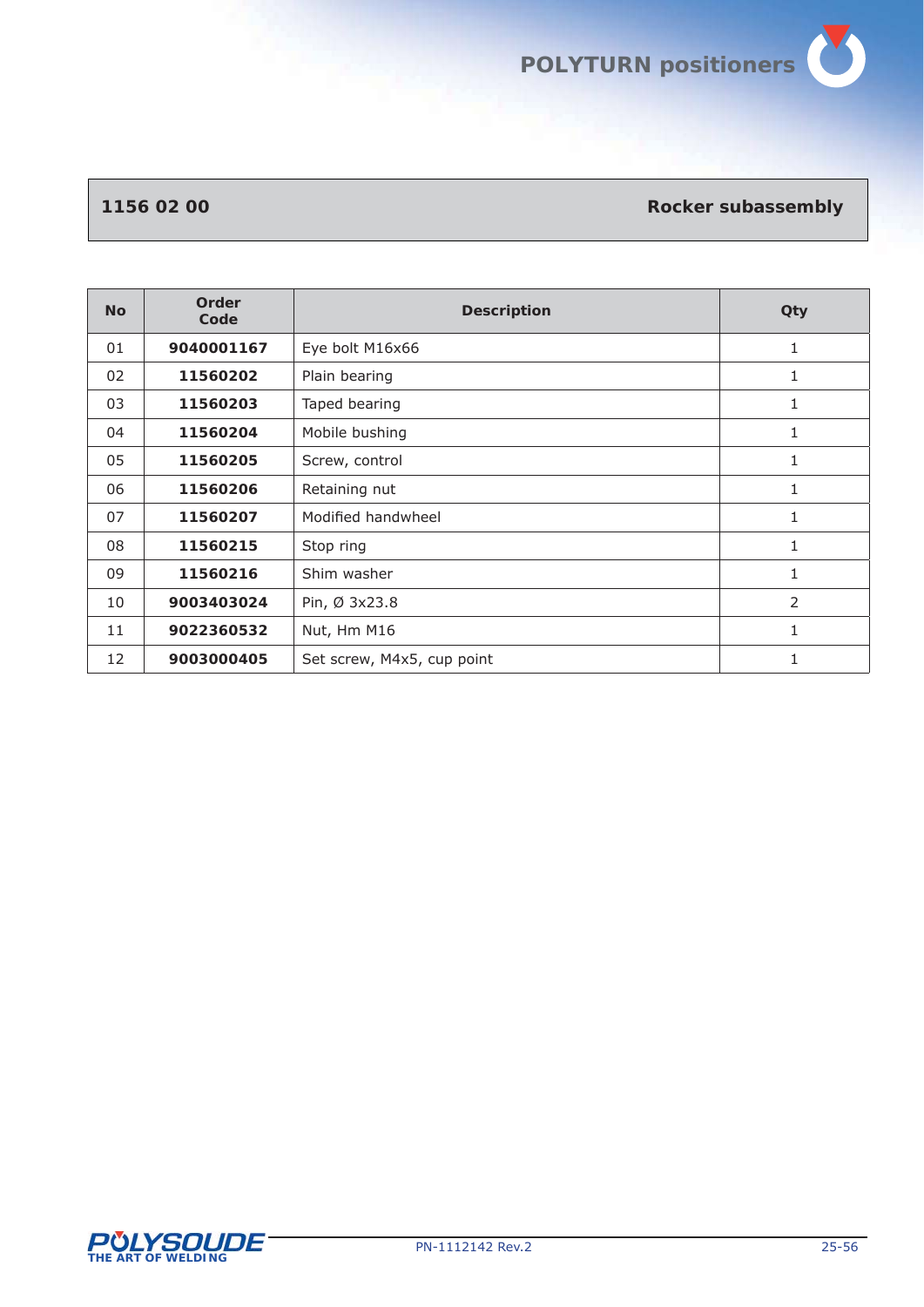













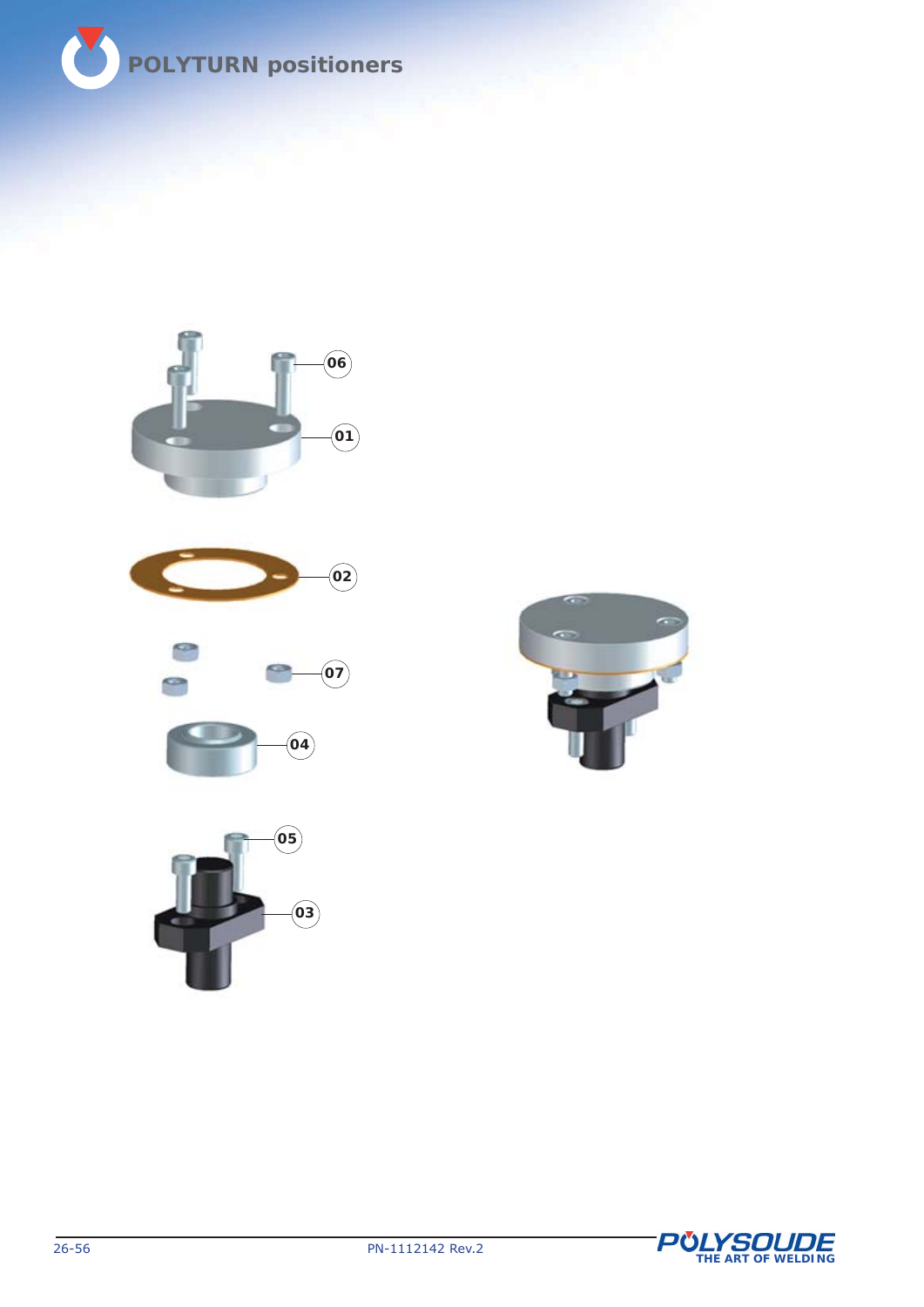

# **1156 03 00**

# **Articulation subassembly**

| <b>No</b> | <b>Order</b><br>Code | <b>Description</b>             | Qty |
|-----------|----------------------|--------------------------------|-----|
| 01        | 11560301             | <b>Bearing</b>                 | C   |
| 02        | 11560302             | Shim, peelable                 | 2   |
| 03        | 11560303             | Hinge pin                      | 2   |
| 04        | 9040001168           | Radial spherical plain bearing | 2   |
| 05        | 9003020820           | Screw, hex skt head, M8x20     | 4   |
| 06        | 9003020825           | Screw, hex skt head, M8x25     | 6   |
| 07        | 9003080801           | Nut, hex, M8                   | 6   |

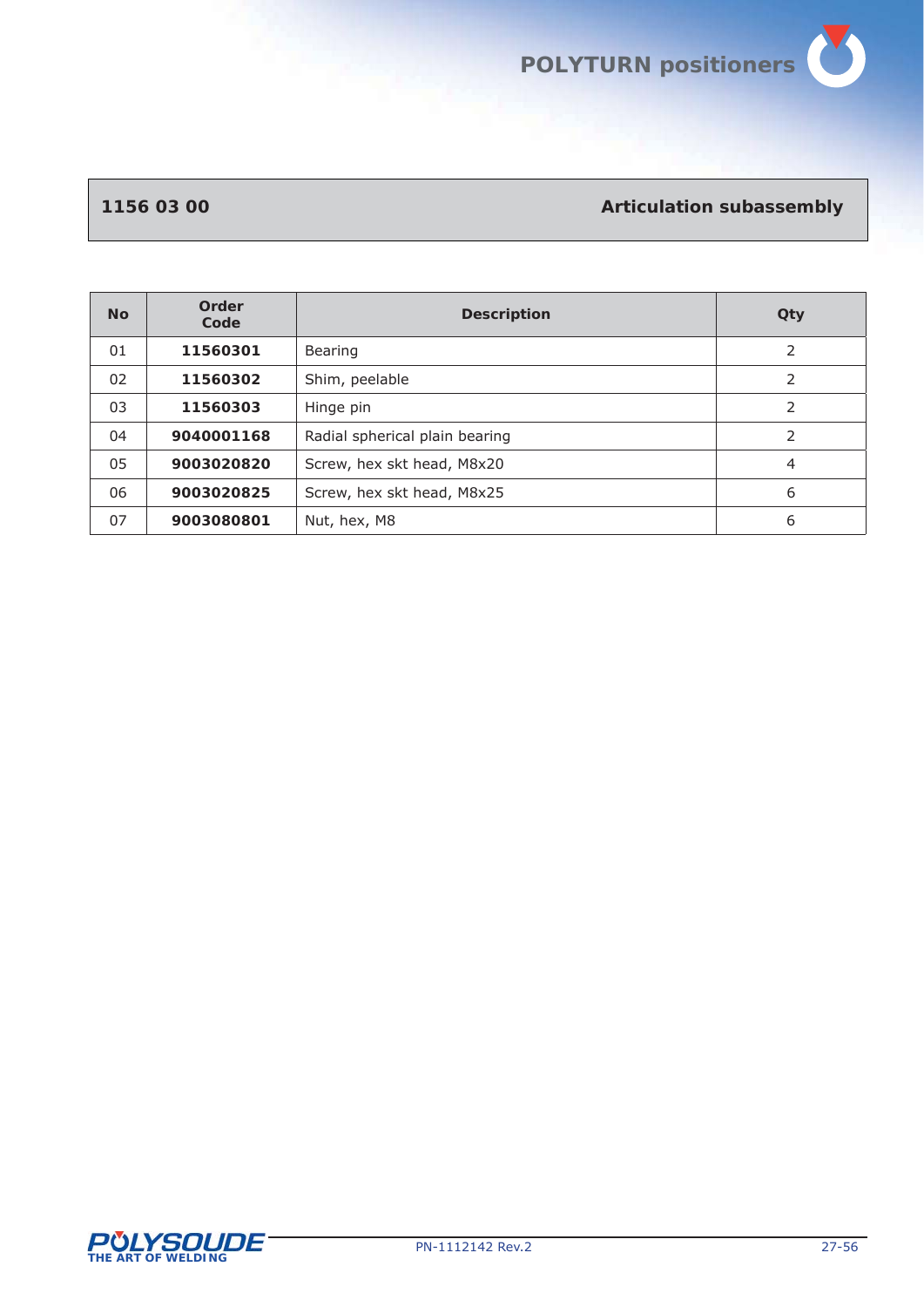

Les longueurs des câbles seront à ajuster au montage. La longueur des câbles permet de basculer le positionneur dans toutes ses positions 0° à 90°.



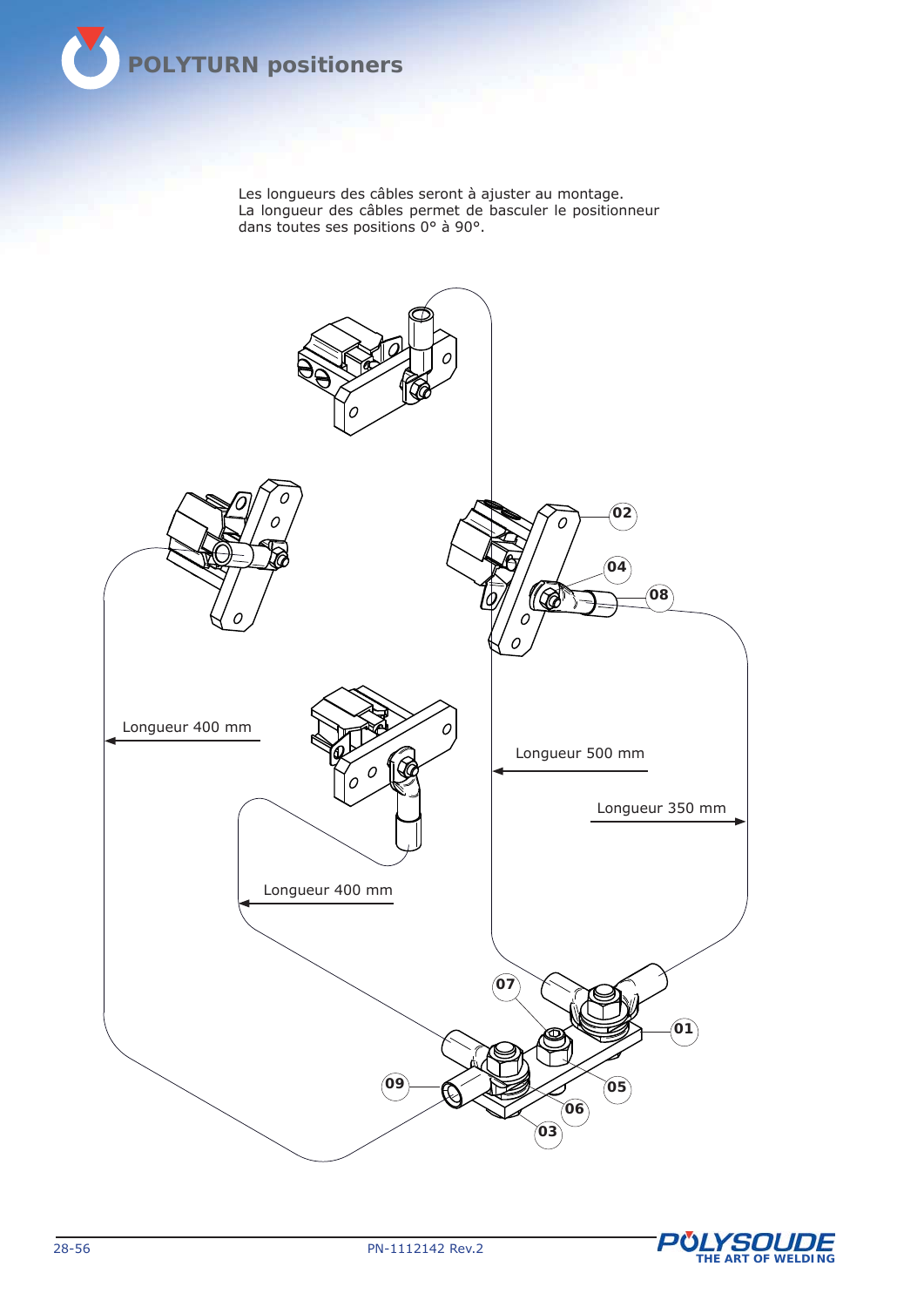

# **00 1156 05 00 Brush support assembly**

| <b>No</b> | Order<br>Code | <b>Description</b>                                           | Qty            |
|-----------|---------------|--------------------------------------------------------------|----------------|
| 01        | 0011560503    | Lug interface                                                | 1              |
| 02        | 0011560505    | Brush support                                                | $\overline{4}$ |
| 03        | 9003371235    | Screw, hex head, M12x35, brass                               | 2              |
| 04        | 9003380601    | Nut, hex, M6, brass                                          | $\overline{4}$ |
| 05        | 9003381201    | Nut, hex, M12, brass                                         | 3              |
| 06        | 9003391227    | Washer, M, M12, brass                                        | 4              |
| 07        | 9040001185    | Headless SHC screw, M12x40, stainless steel                  | 1              |
| 08        | 61402050      | Welding cable, 50 mm <sup>2</sup>                            | 4              |
| 09        |               | Terminal lug, crimp type, $\varnothing$ 8 50 mm <sup>2</sup> | 8              |

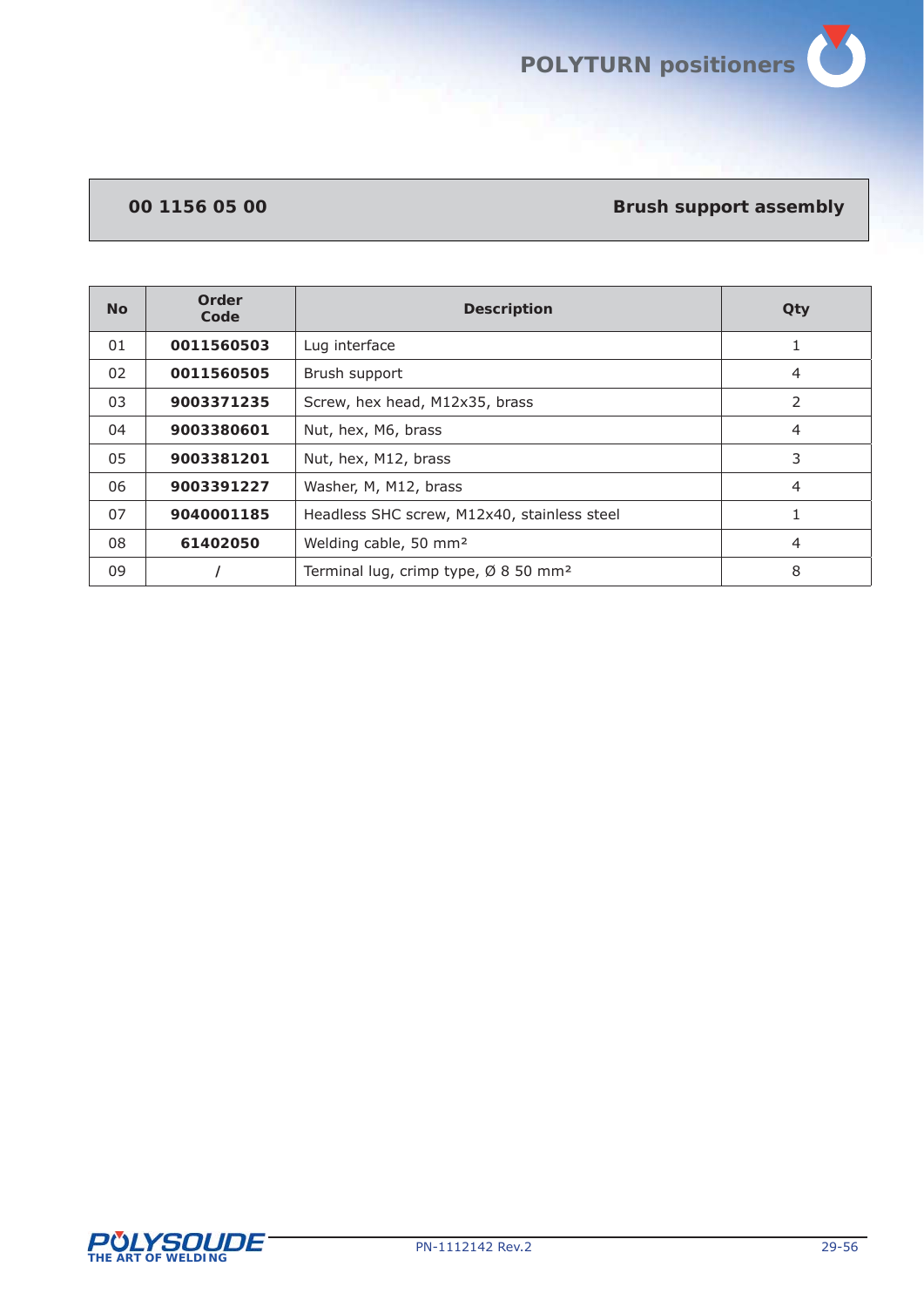





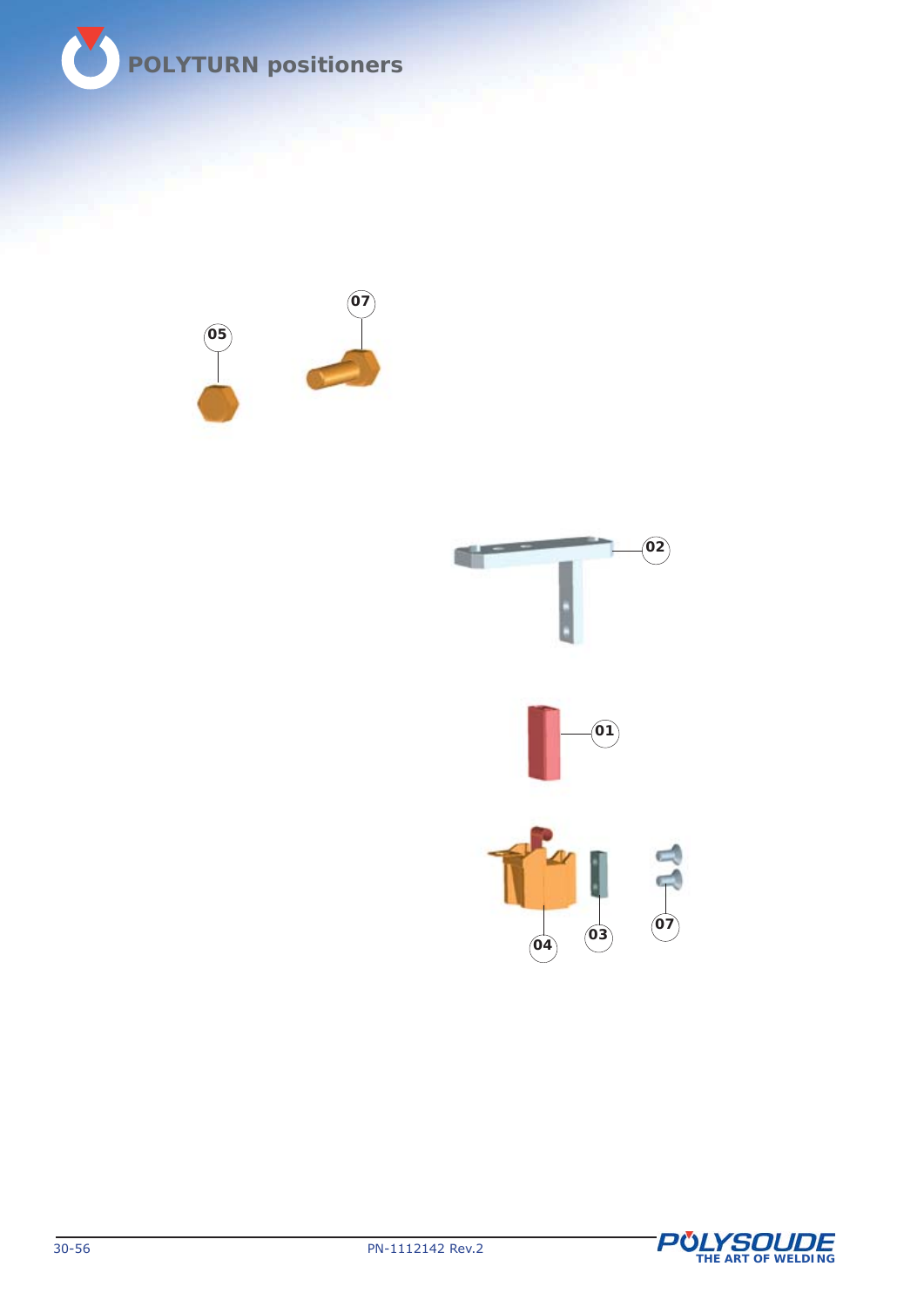

# **00 1156 05 05 Brush support**

| <b>No</b> | Order<br>Code | <b>Description</b>            | Qty           |
|-----------|---------------|-------------------------------|---------------|
| 01        | 9000612207    | Equipped brush, 10x20x40 M192 |               |
| 02        | 11560501      | Brush support bracket         |               |
| 03        | 11560502      | Tapped strip                  |               |
| 04        | 9000612208    | Brush support                 | ┸             |
| 05        | 9003380601    | Nut, hex, M6                  |               |
| 06        | 9003060612    | Screw, CSK 90° M6x12          | $\mathcal{P}$ |
| 07        | 9003370625    | Screw, hex, M6x20, brass      |               |

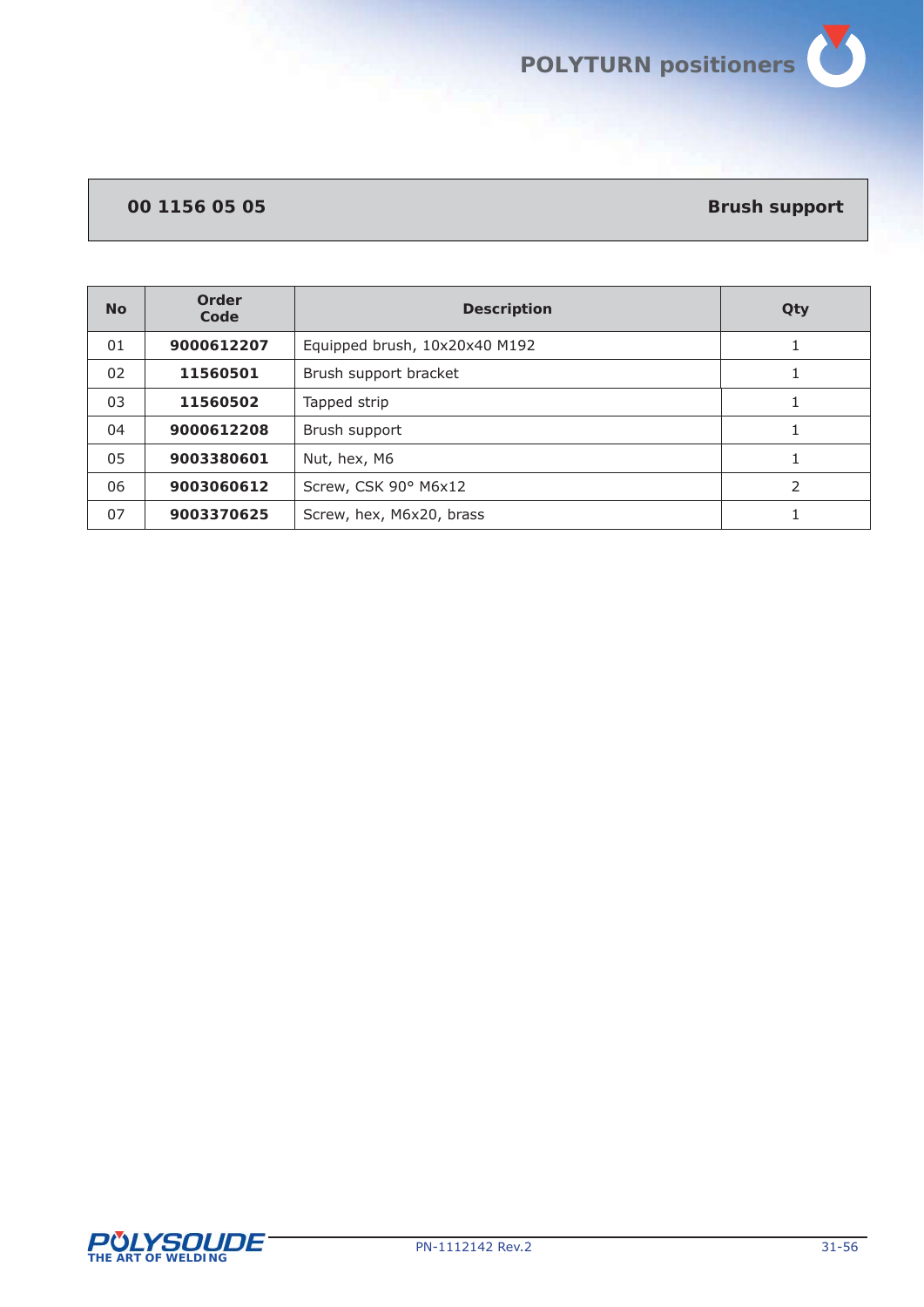







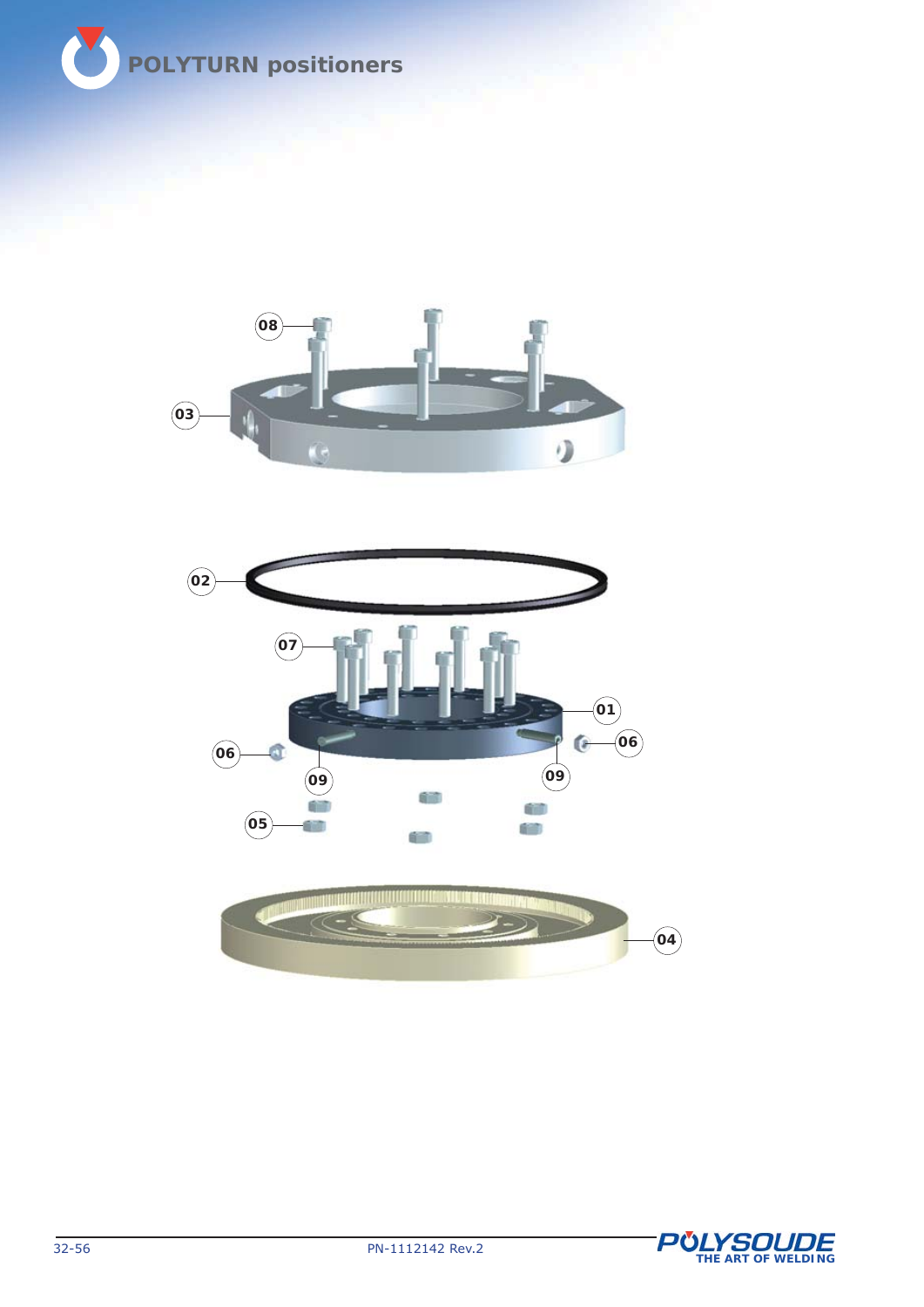

# **1156 06 00**

# **Rotation assembly**

| <b>No</b> | <b>Order</b><br>Code | <b>Description</b>          | <b>Qty</b>     |
|-----------|----------------------|-----------------------------|----------------|
| 01        | 01055037             | Guide ring                  | 1              |
| 02        | 01150002             | Gasket VL 300               | 1              |
| 03        | 11560601             | Fixed plateau               | 1              |
| 04        | 11560602             | Turntable                   | 1              |
| 05        | 9003081001           | Nut, hex, M10               | 6              |
| 06        | 9003080802           | Nut, Hm, M8                 | $\overline{2}$ |
| 07        | 9003021040           | Screw, hex skt head, M10x40 | 10             |
| 08        | 9003021050           | Screw, hex skt head, M10x50 | 6              |
| 09        | 9040001158           | Set screw w/dog point M8x50 | 2              |

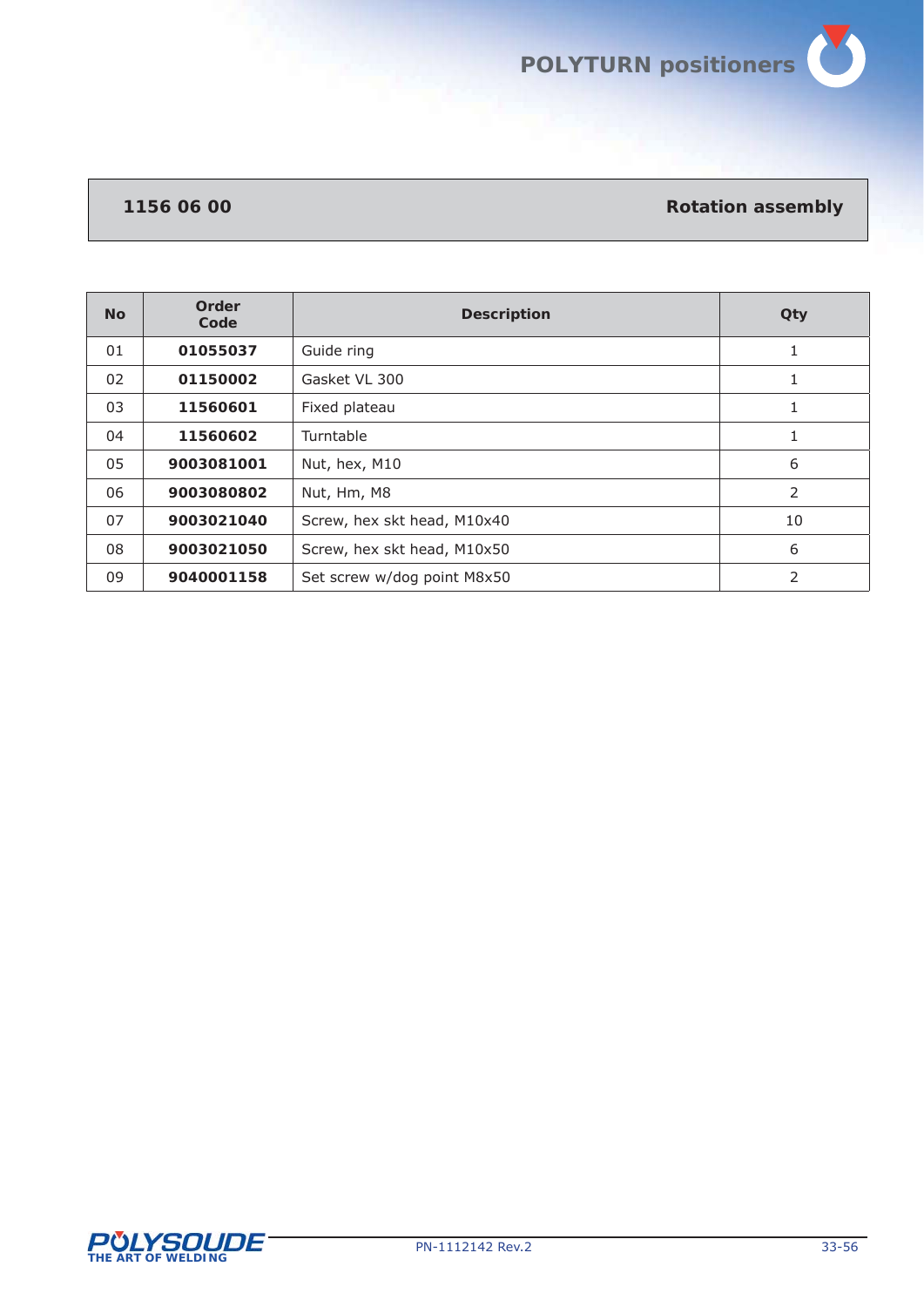



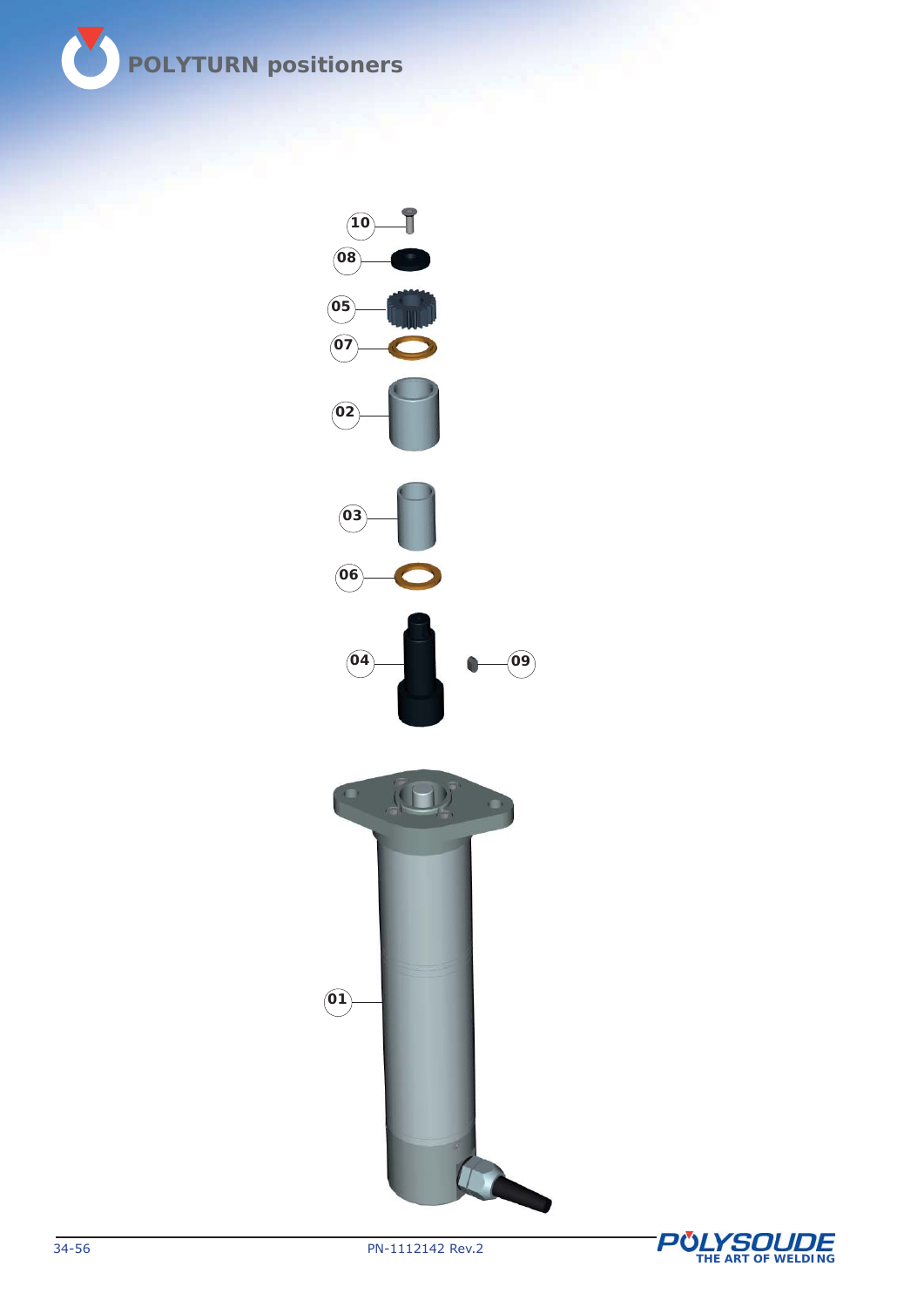

# **00 1156 04 00 Motor assembly P0 + pinion**

| <b>No</b> | <b>Order</b><br>Code | <b>Description</b>             | <b>Qty</b> |
|-----------|----------------------|--------------------------------|------------|
| 01        | 11599900             | Motor PO 17e R1:225 cable 9 m  | 1          |
| 02        | 01042121             | Needle roller cage HK, 20.-30  | 1          |
| 03        | 01046001             | Ring IR 17.20.30,5 C2          | 1          |
| 04        | 11560401             | Receiver pin                   | 1          |
| 05        | 11560402             | Pinion gear, 23-tooth M1       | 1          |
| 06        | 11560403             | Rear washer                    | 1          |
| 07        | 11560404             | Front washer                   | 1          |
| 08        | 11560405             | Retaining washer               | 1          |
| 09        | 9040000573           | Key W:4 L:8 H:4 steel          | 1          |
| 10        | 9003050412           | Screw, hex skt csk head, M4x12 | 1          |

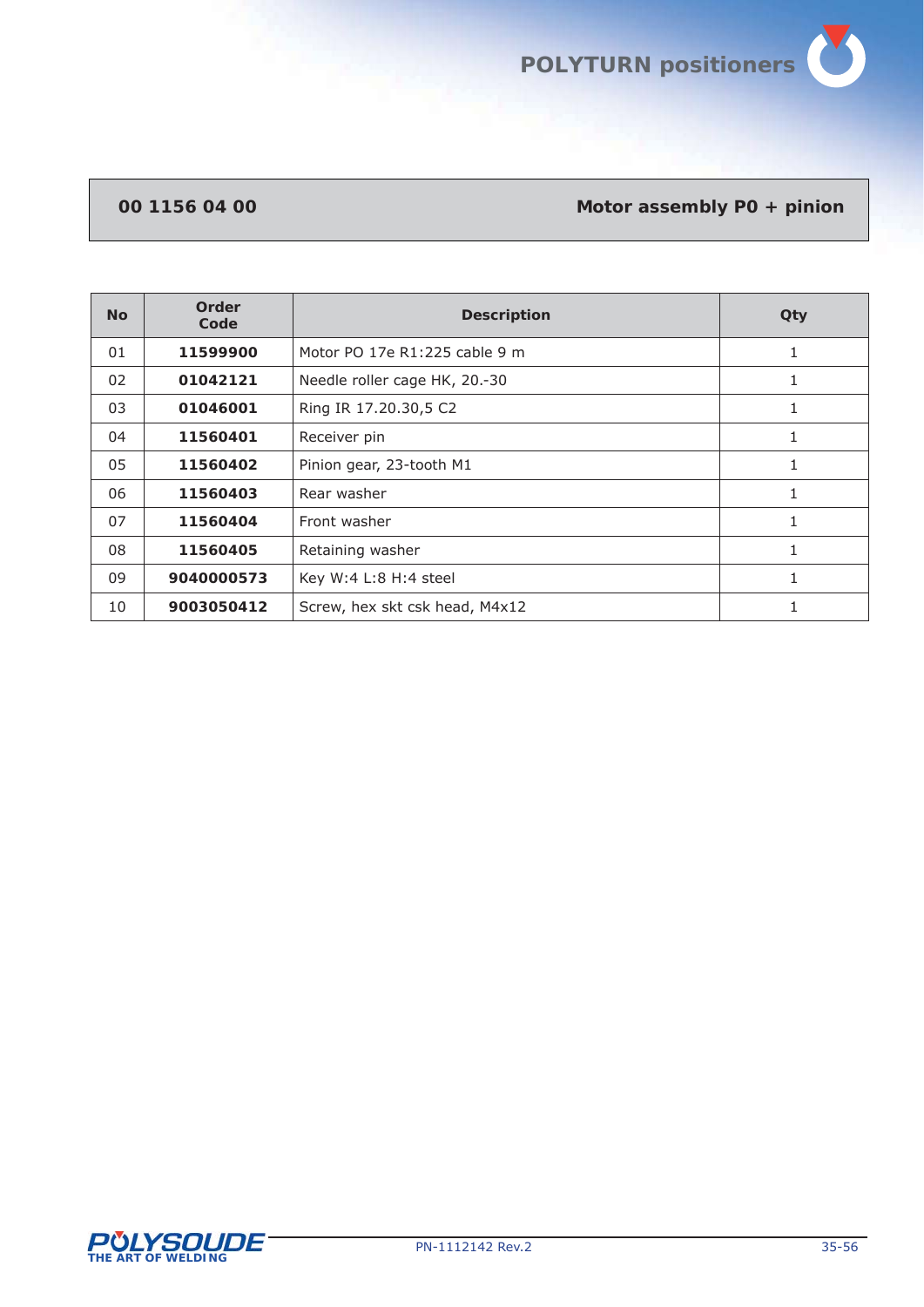

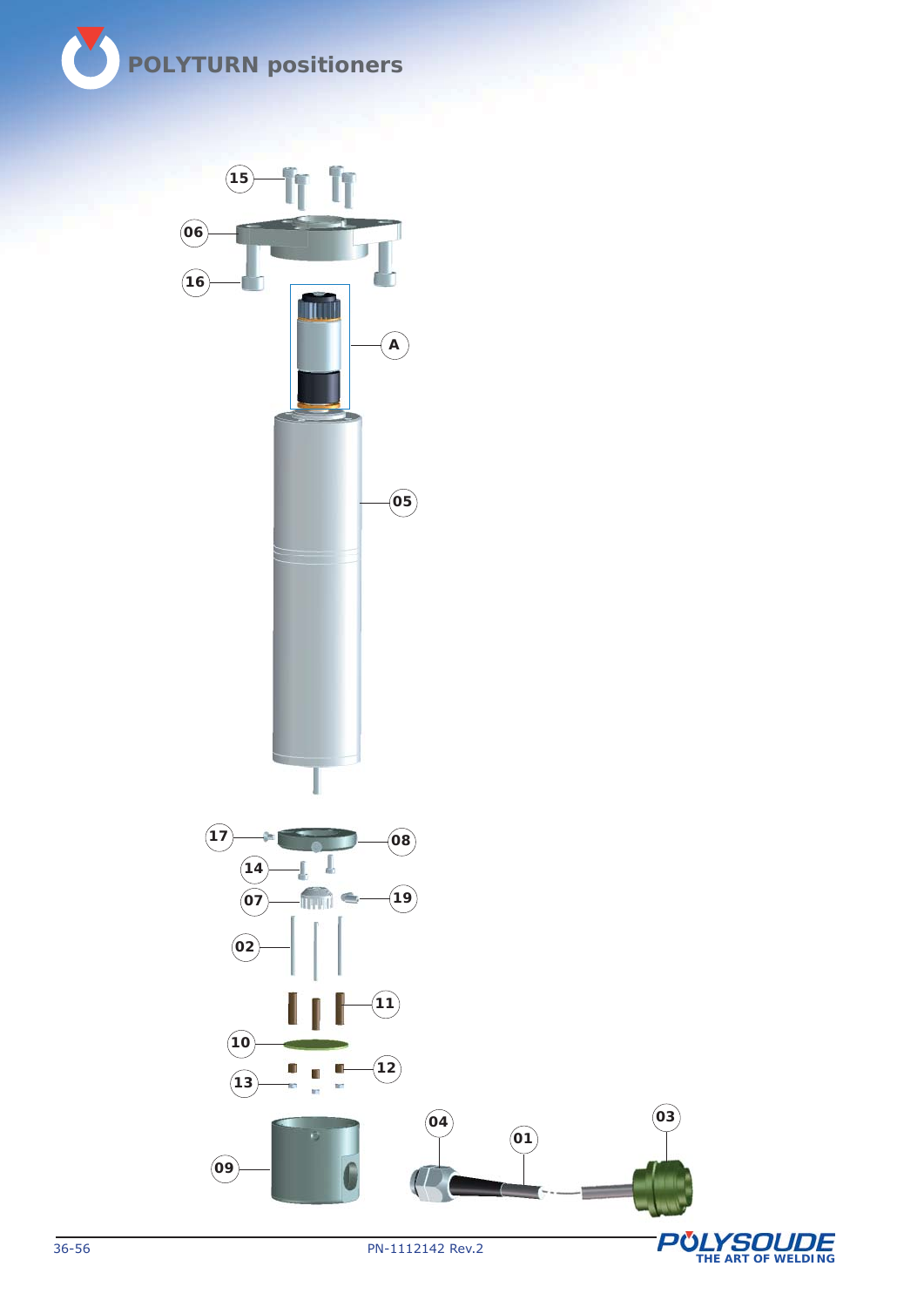

# **1159 99 03 PO reduction motor R1:64**

| <b>No</b> | Order<br>Code | <b>Description</b>                       | <b>Qty</b> |
|-----------|---------------|------------------------------------------|------------|
| 01        | 00551134      | Shielded cable $4x0.5^2+3x2x0.22^2$      | 9          |
| 02        |               | Stud bolt dia, 2.5                       | 3          |
| 03        | 00563103      | 10-pin plug, 97 3106A 18 19P             | 1          |
| 04        | 00569045      | Gland $+$ sleeve 1011-52                 | 1          |
| 05        | 01421005      | Motor-gearbox unit GR53 3000T R/64:1     | 1          |
| 06        | 11560406      | Connecting flange                        | 1          |
| 07        | 11560801      | Encoding wheel 17                        | 1          |
| 08        | 11560802      | Circuit support                          | 1          |
| 09        | 11560811      | Protection cover                         | 1          |
| 10        | 21700243      | Pulse sensor 243                         | 1          |
| 11        | 29424602      | Lower bushing                            | 3          |
| 12        | 29424612      | Upper bushing CI 243                     | 3          |
| A         |               | See parts list, Detail A, PO motor drive |            |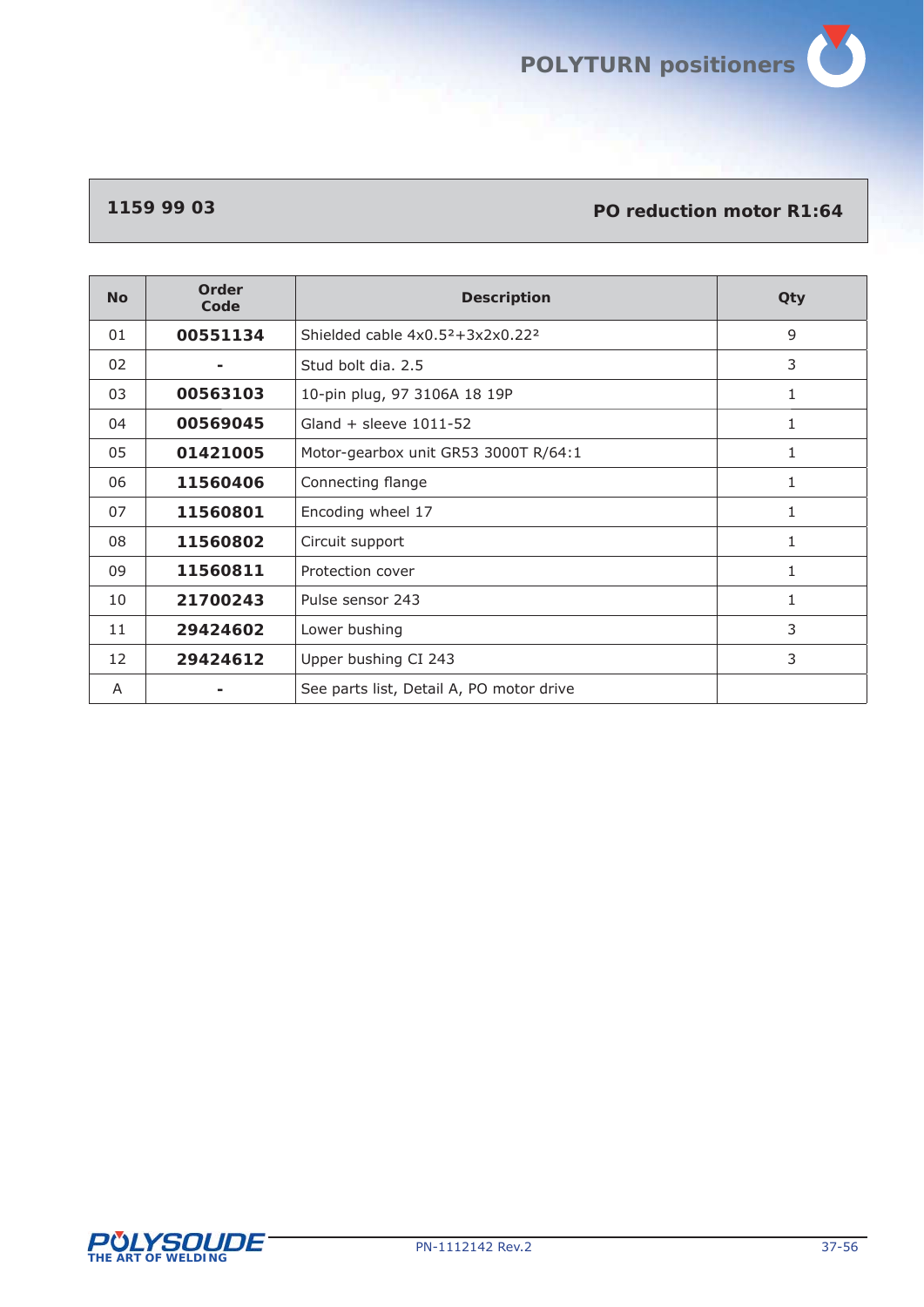

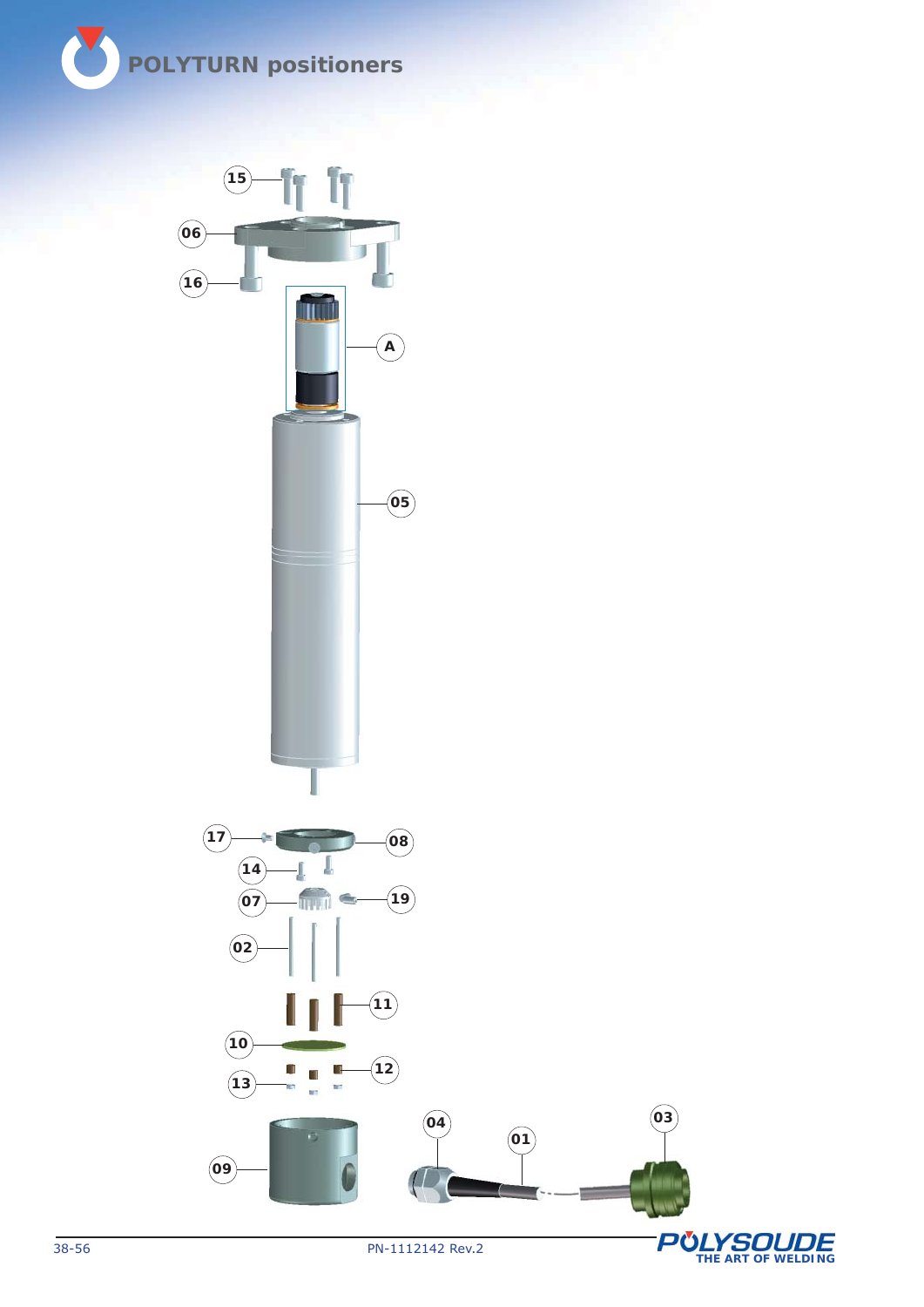

# **1159 99 00 PO reduction motor R1:225**

| <b>No</b> | <b>Order</b><br>Code | <b>Description</b>                                       | <b>Qty</b>     |
|-----------|----------------------|----------------------------------------------------------|----------------|
| 01        | 00551134             | Shielded cable 4x0.5 <sup>2</sup> +3x2x0.22 <sup>2</sup> | 9              |
| 02        |                      | Stud bolt dia. 2.5                                       | 3              |
| 03        | 00563103             | 10-pin plug, 97 3106A 18 19P                             | $\mathbf{1}$   |
| 04        | 00569045             | Gland + sleeve $1011 - 52$                               | $\mathbf{1}$   |
| 05        | 01421004             | Motor-gearbox unit GR53 40V R=225:1                      | $\mathbf{1}$   |
| 06        | 11560406             | Connecting flange                                        | $\mathbf{1}$   |
| 07        | 11560801             | Encoding wheel 17                                        | $\mathbf{1}$   |
| 08        | 11560802             | Circuit support                                          | $\mathbf{1}$   |
| 09        | 11560811             | Protection cover                                         | $\mathbf{1}$   |
| 10        | 21700243             | Pulse sensor 243                                         | $\mathbf{1}$   |
| 11        | 29424602             | Lower bushing                                            | 3              |
| 12        | 29424612             | Upper bushing CI 243                                     | 3              |
| 13        |                      | Hex nut, M2.5                                            | 3              |
| 14        | 9003020308           | Screw, hex skt head, M3x8                                | $\overline{2}$ |
| 15        | 9003020516           | Screw, hex skt head, M5x16                               | 2              |
| 16        | 9003020820           | Screw, hex skt head, M8x20                               | $\overline{4}$ |
| 17        | 9003050306           | Screw, hex skt csk head, M3x6                            | 3              |
| 18        | 9003050412           | Screw, hex skt csk head, M4x12                           | $\mathbf{1}$   |
| 19        | 9003000306           | Set screw, M3x6                                          | 2              |
| <b>NR</b> | 9000563288           | Shielding kit, size 18, DDK connector                    | $\mathbf{1}$   |
| <b>NR</b> | 00563064             | Right cable clamp                                        | 1              |
| A         |                      | See parts list, Detail A, PO motor drive                 |                |

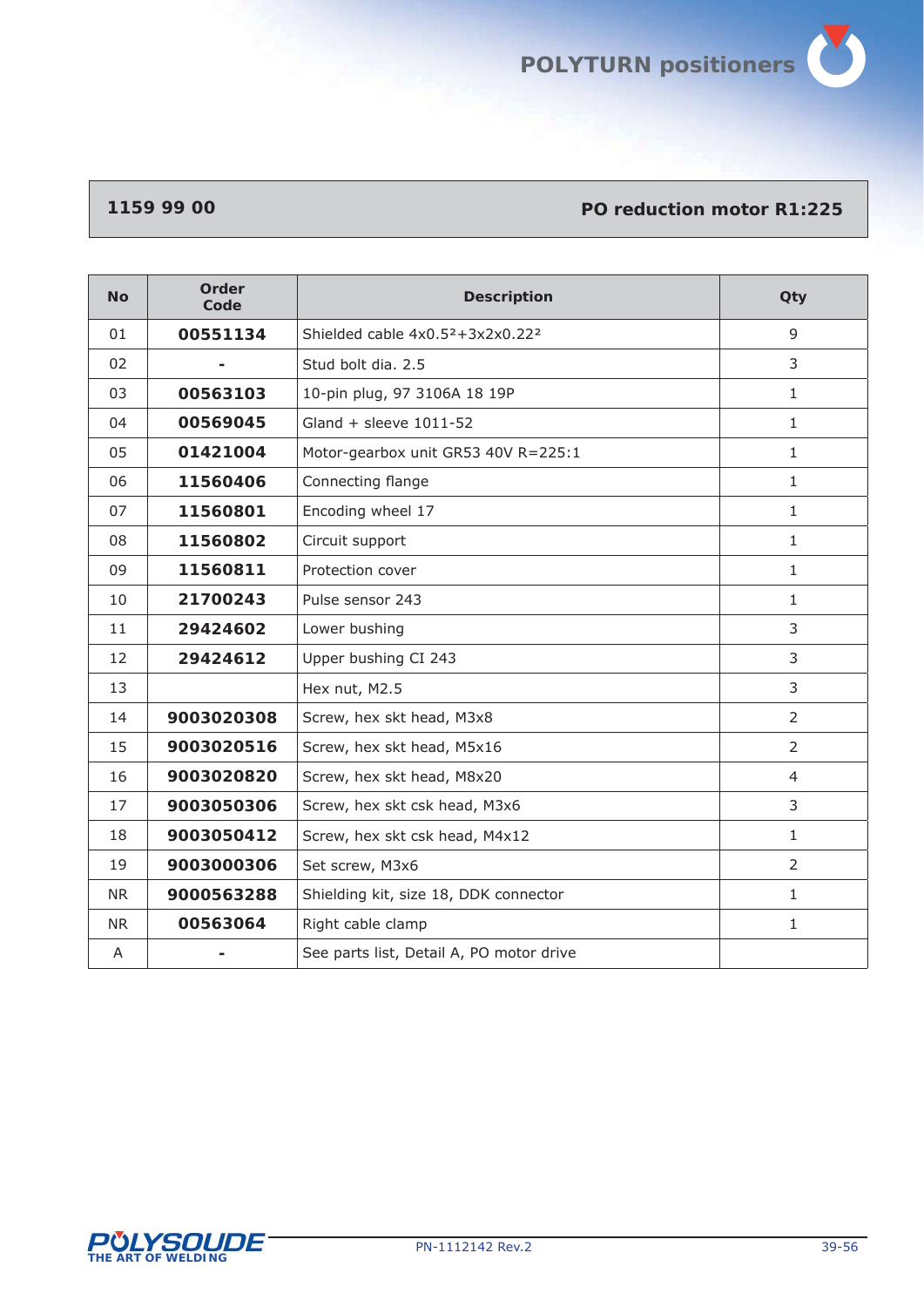

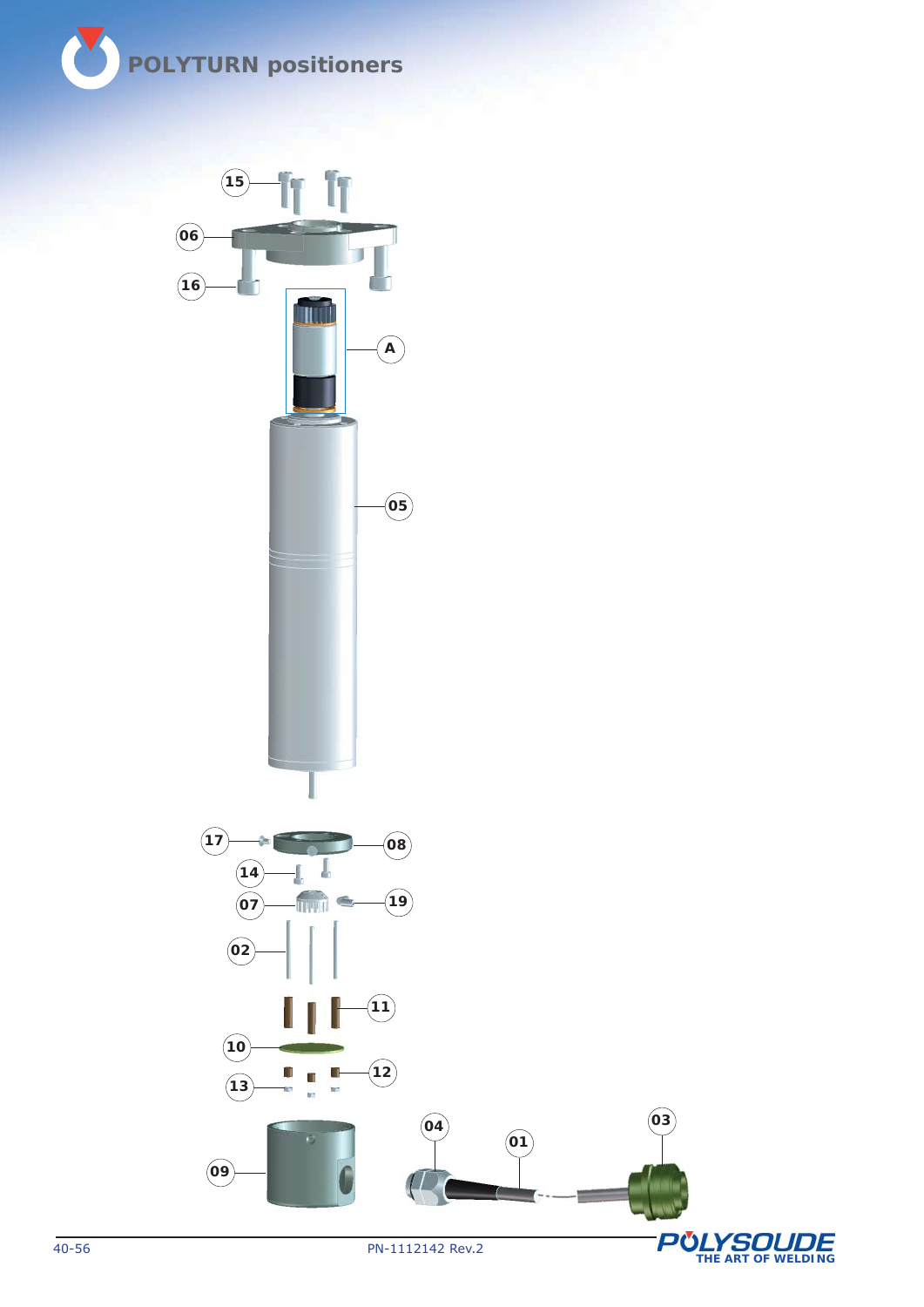

# **1159 99 04 PO reduction motor R1:512**

| <b>No</b> | Order<br>Code | <b>Description</b>                                       | <b>Qty</b>     |
|-----------|---------------|----------------------------------------------------------|----------------|
| 01        | 00551134      | Shielded cable 4x0.5 <sup>2</sup> +3x2x0.22 <sup>2</sup> | 9              |
| 02        |               | Stud bolt dia. 2.5                                       | 3              |
| 03        | 00563103      | 10-pin plug, 97 3106A 18 19P                             | $\mathbf{1}$   |
| 04        | 00569045      | Gland + sleeve $1011-52$                                 | $\mathbf{1}$   |
| 05        | 100011332     | Motor-gearbox unit GR53 type 512                         | $\mathbf{1}$   |
| 06        | 11560406      | Connecting flange                                        | 1              |
| 07        | 11560801      | Encoding wheel 17                                        | $\mathbf{1}$   |
| 08        | 11560802      | Circuit support                                          | $\mathbf{1}$   |
| 09        | 11560811      | Protection cover                                         | $\mathbf{1}$   |
| 10        | 21700243      | Pulse sensor 243                                         | $\mathbf{1}$   |
| 11        | 29424602      | Lower bushing                                            | 3              |
| 12        | 29424612      | Upper bushing CI 243                                     | 3              |
| 13        |               | Hex nut, M2.5                                            | 3              |
| 14        | 9003020308    | Screw, hex skt head, M3x8                                | 2              |
| 15        | 9003020516    | Screw, hex skt head, M5x16                               | 2              |
| 16        | 9003020820    | Screw, hex skt head, M8x20                               | $\overline{4}$ |
| 17        | 9003050306    | Screw, hex skt csk head, M3x6                            | 3              |
| 18        | 9003050412    | Screw, hex skt csk head, M4x12                           | $\mathbf{1}$   |
| 19        | 9003000306    | Set screw, M3x6                                          | $\overline{2}$ |
| <b>NR</b> | 9000563288    | Shielding kit, size 18, DDK connector                    | $\mathbf{1}$   |
| <b>NR</b> | 00563064      | Right cable clamp                                        | $\mathbf{1}$   |
| Α         |               | See parts list, Detail A, PO motor drive                 |                |

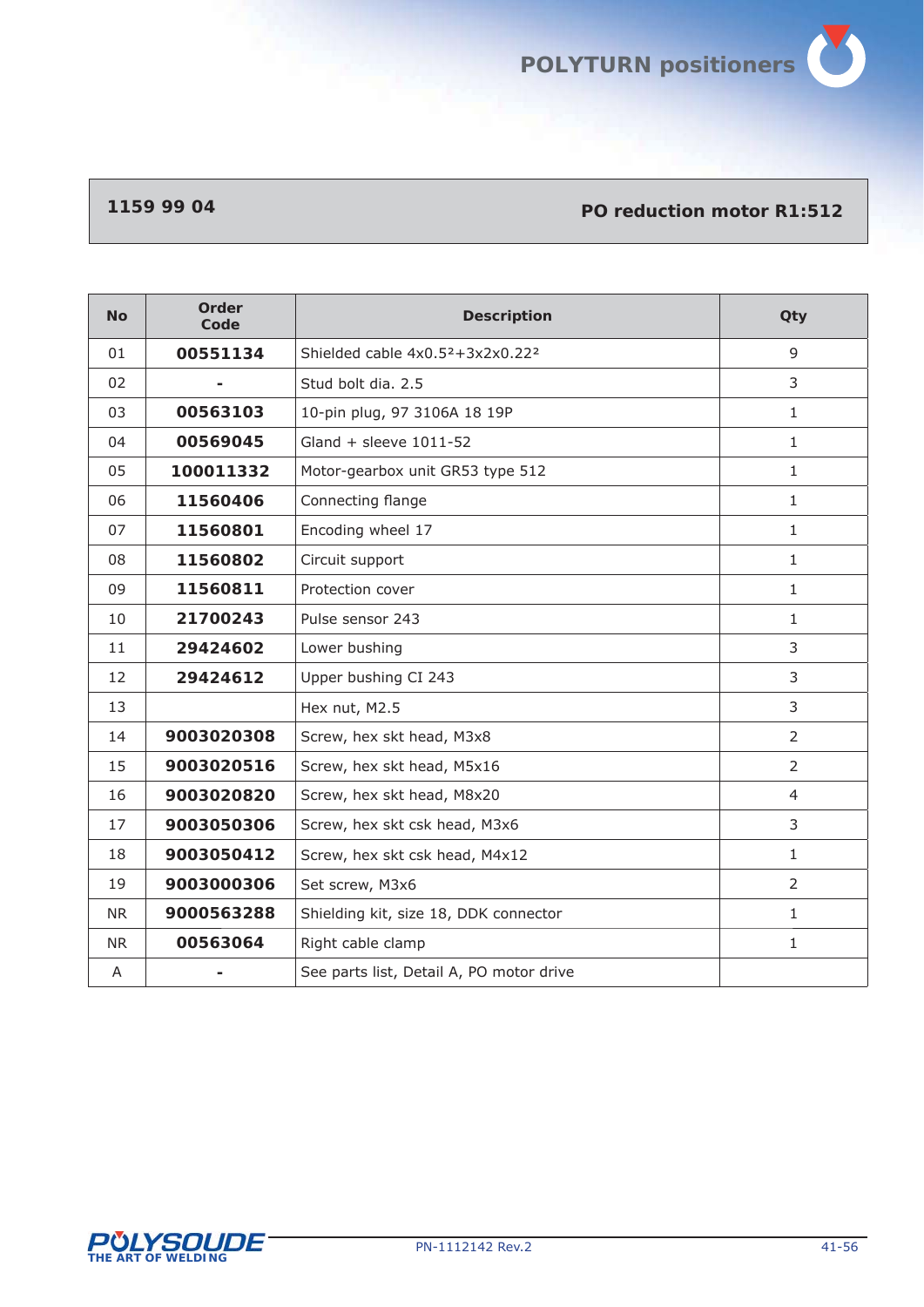



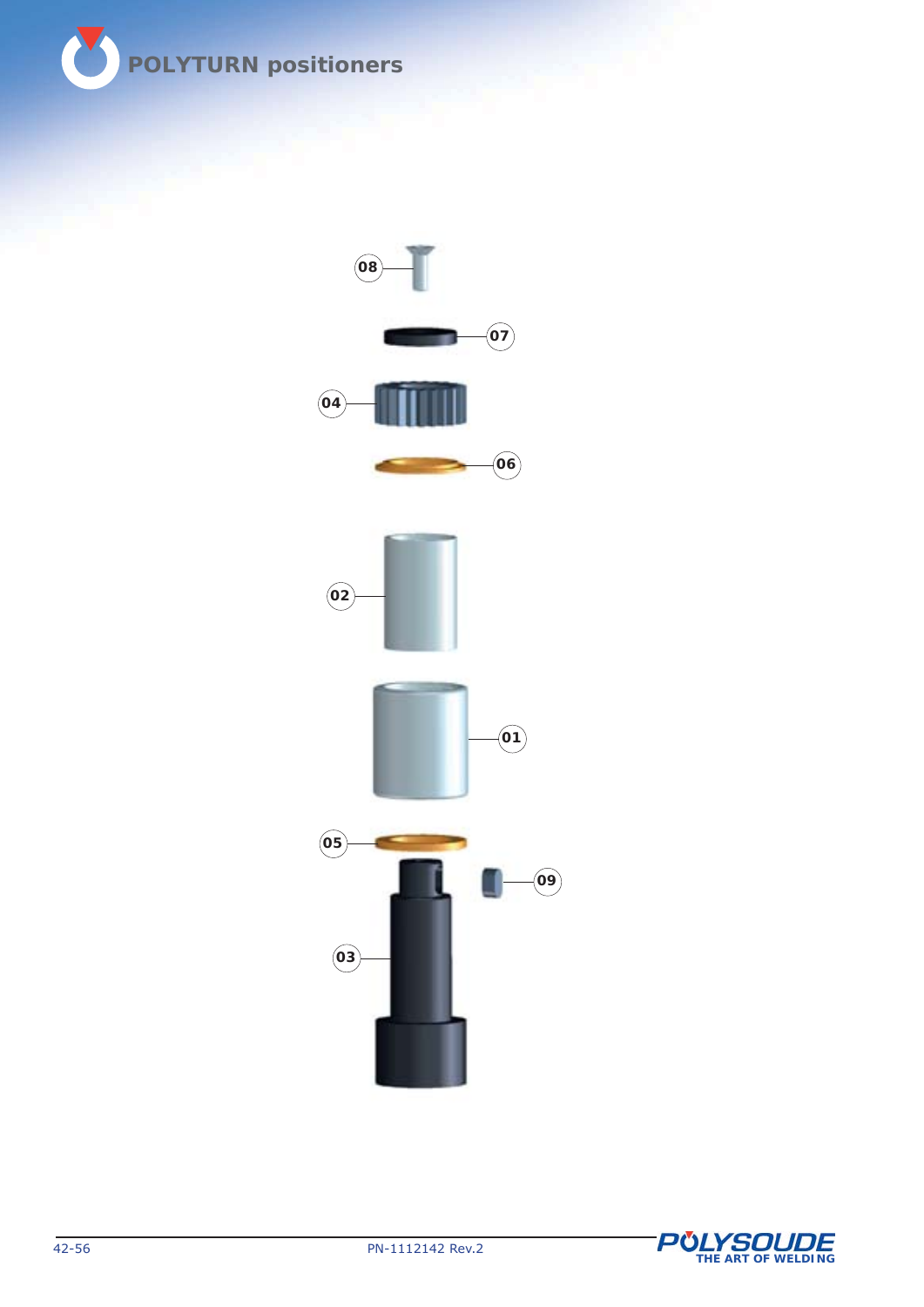

# **Detail A, PO motor drive**

| <b>No</b> | <b>Order</b><br>Code | <b>Description</b>             | <b>Qty</b>   |
|-----------|----------------------|--------------------------------|--------------|
| 01        | 01042121             | Bush HK 20-30                  |              |
| 02        | 01046001             | Ring IR 17.20.30,5 C2          | 1            |
| 03        | 11560401             | Receiver shaft                 | 1            |
| 04        | 11560402             | Pinion 23 teeth M1             | 1            |
| 05        | 11560403             | Rear washer                    | 1            |
| 06        | 11560404             | Front washer                   | 1            |
| 07        | 11560405             | Retaining washer               | 1            |
| 08        | 9003050412           | Screw, hex skt csk head, M4x12 | $\mathbf{1}$ |
| 09        |                      | Key 4x4L8                      |              |

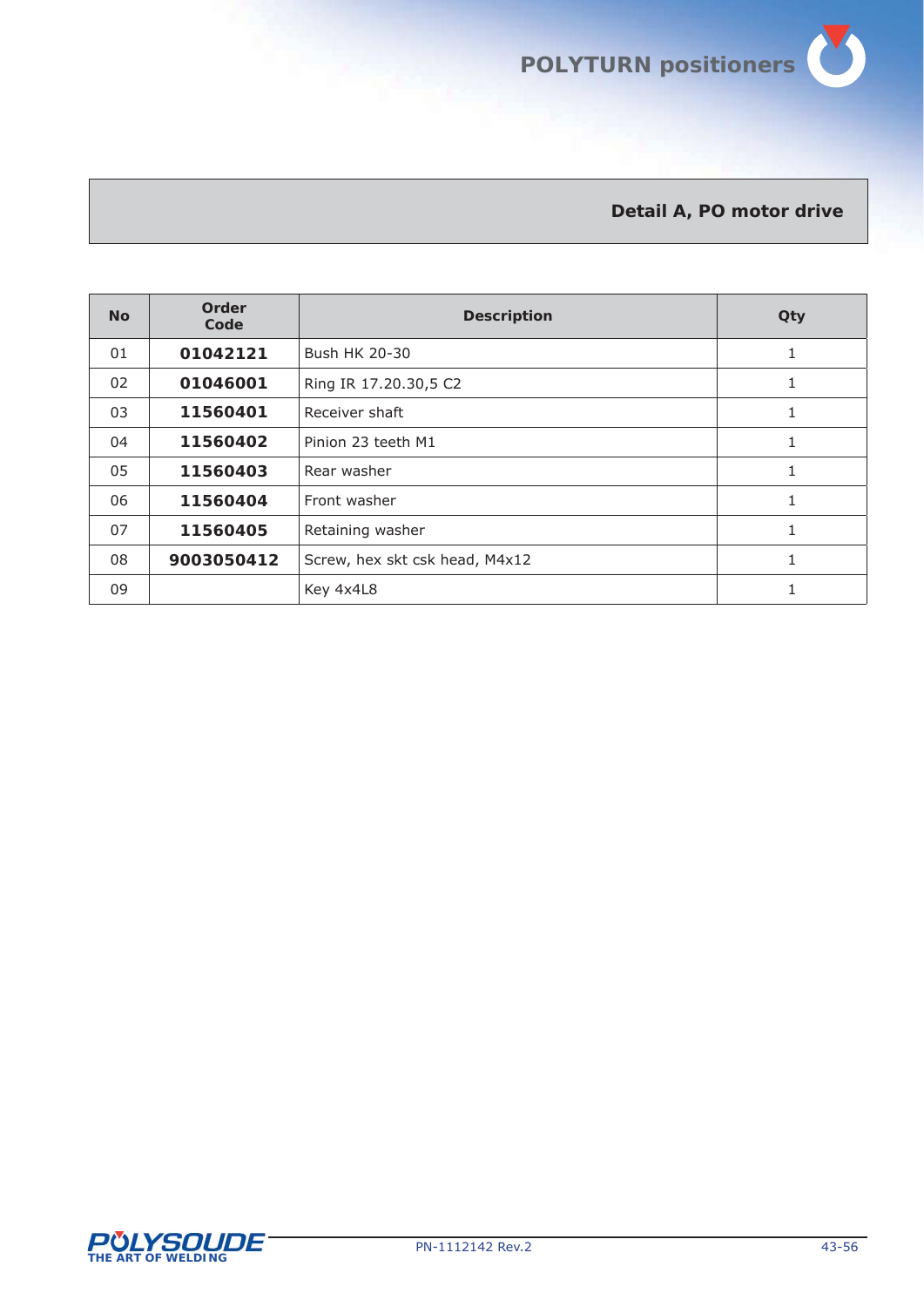



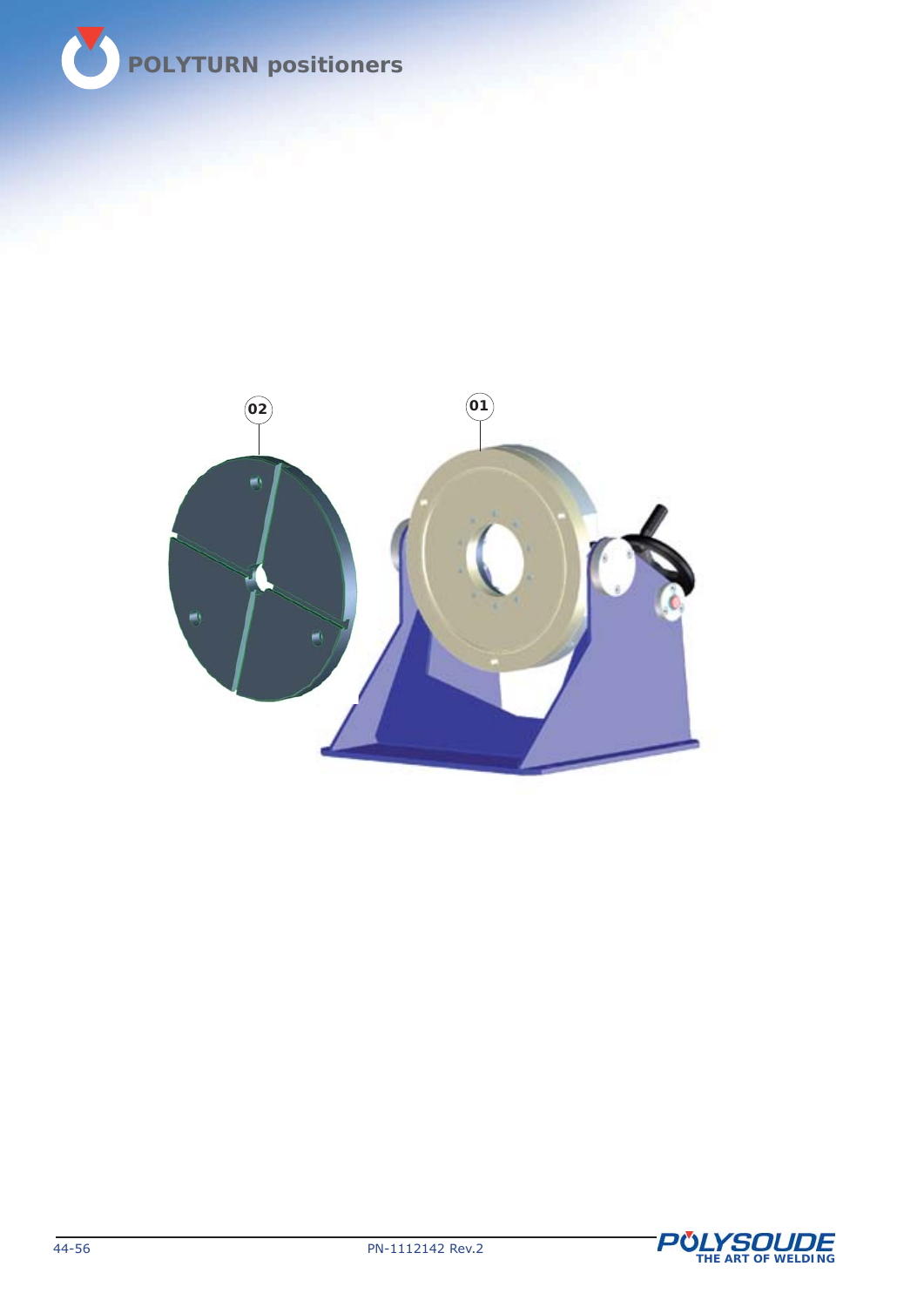# **7550 07 32 Polyturn 50 positioner, plate dia. 400 mm**

| <b>No</b> | Order<br>Code | <b>Description</b>      | Qty |
|-----------|---------------|-------------------------|-----|
| 01        | 11560000      | Polyturn positioner 175 |     |
| 02        | 0011560702    | Plate, dia. 400 mm      |     |

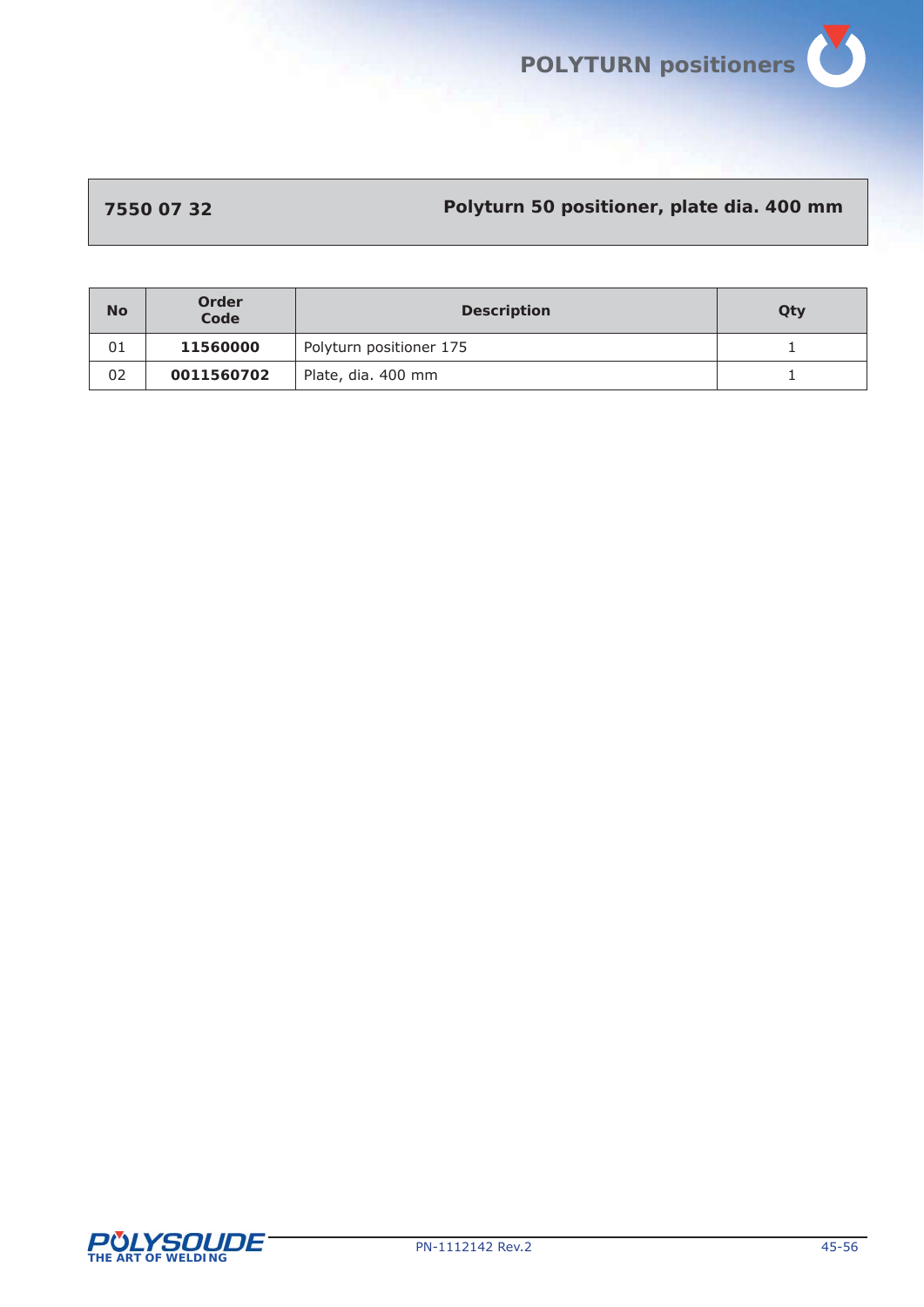



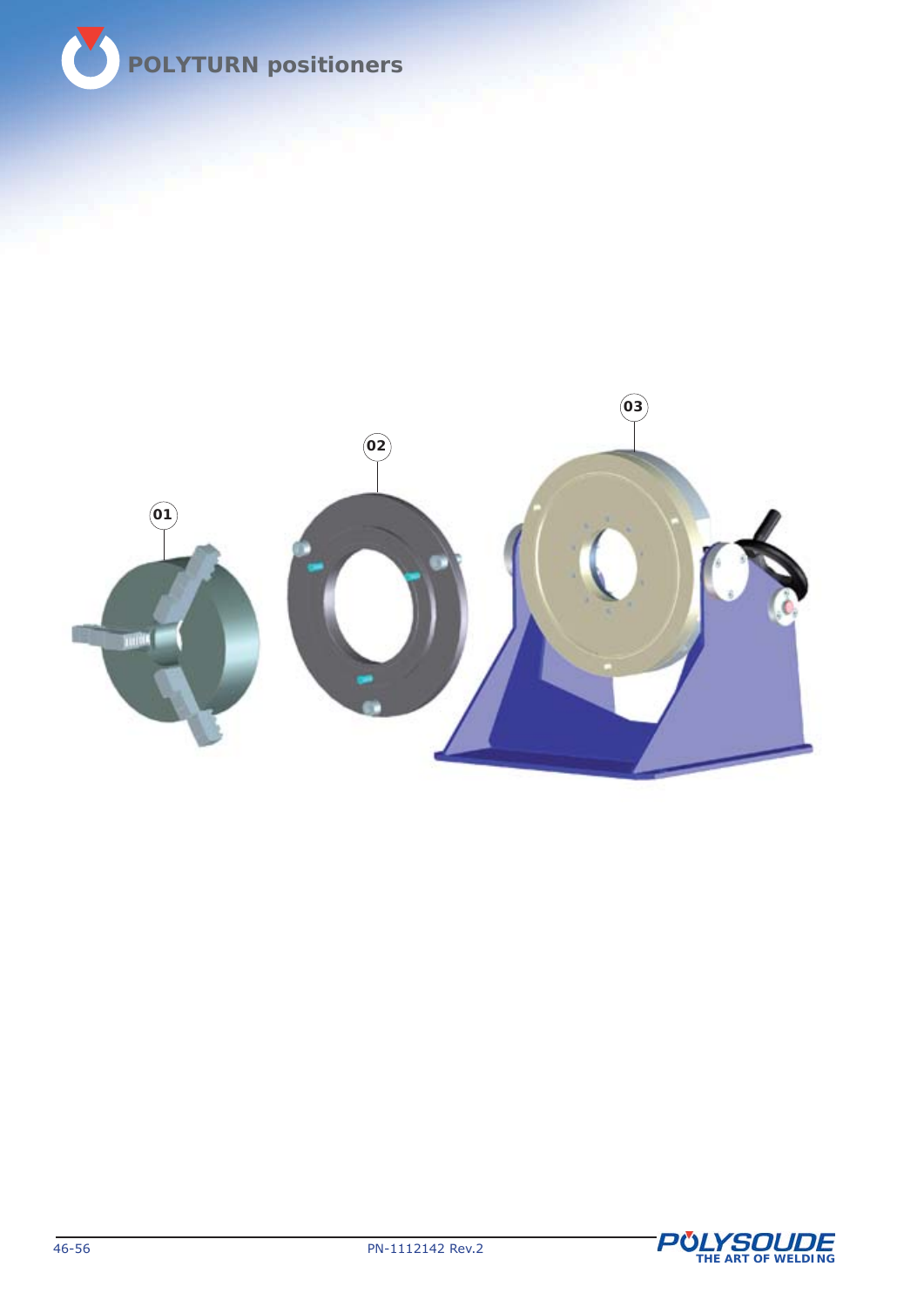# **7550 07 33 Polyturn 76 positioner, chuck dia. 250 mm**

| <b>No</b> | Order<br>Code | <b>Description</b>         | Qty |
|-----------|---------------|----------------------------|-----|
| 01        | 9001250303    | Chuck, dia. 250 mm         |     |
| 02        | 0011560702    | Chuck adaptor, dia. 250 mm |     |
| 03        | 11560000      | Polyturn positioner 175    |     |

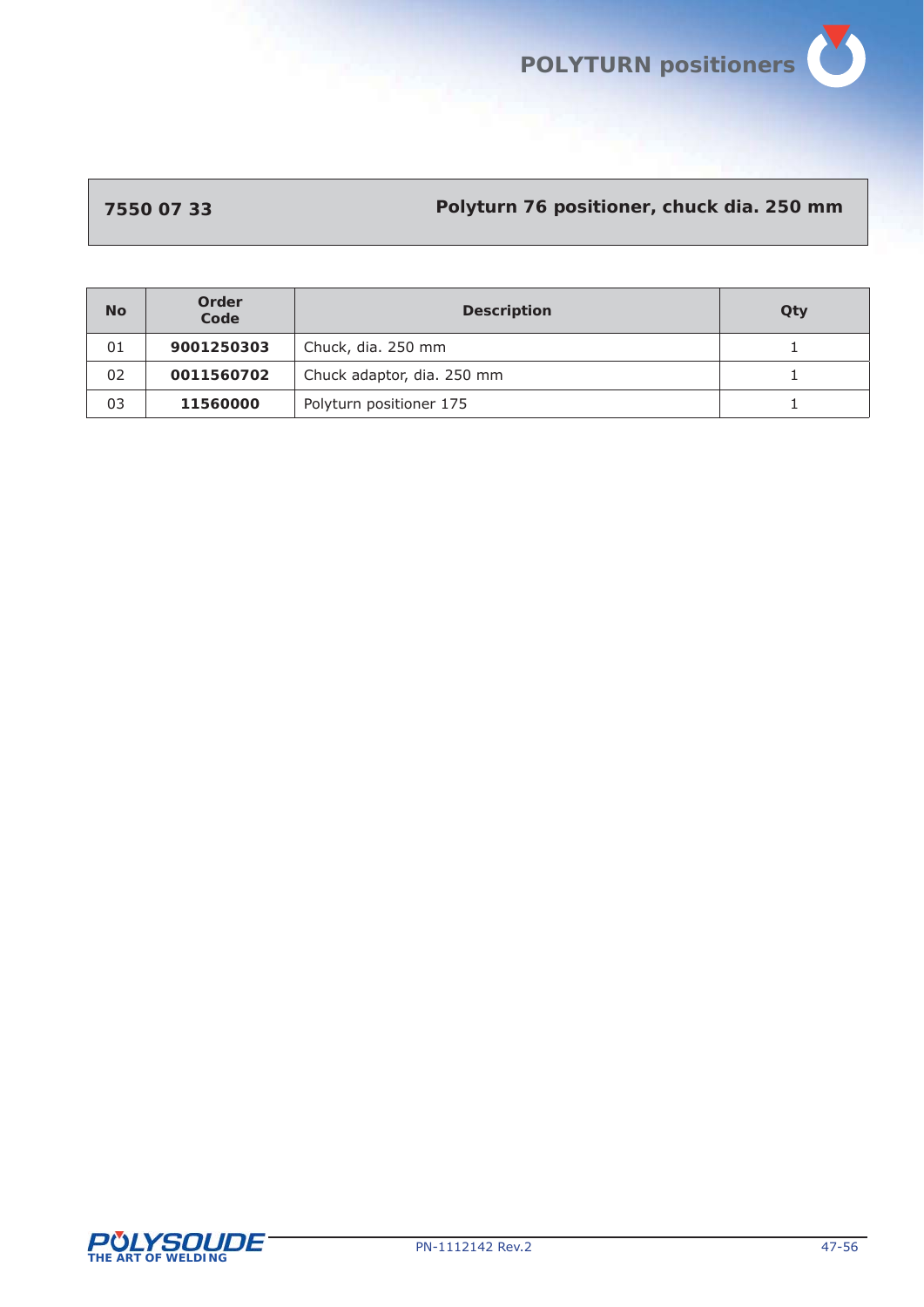



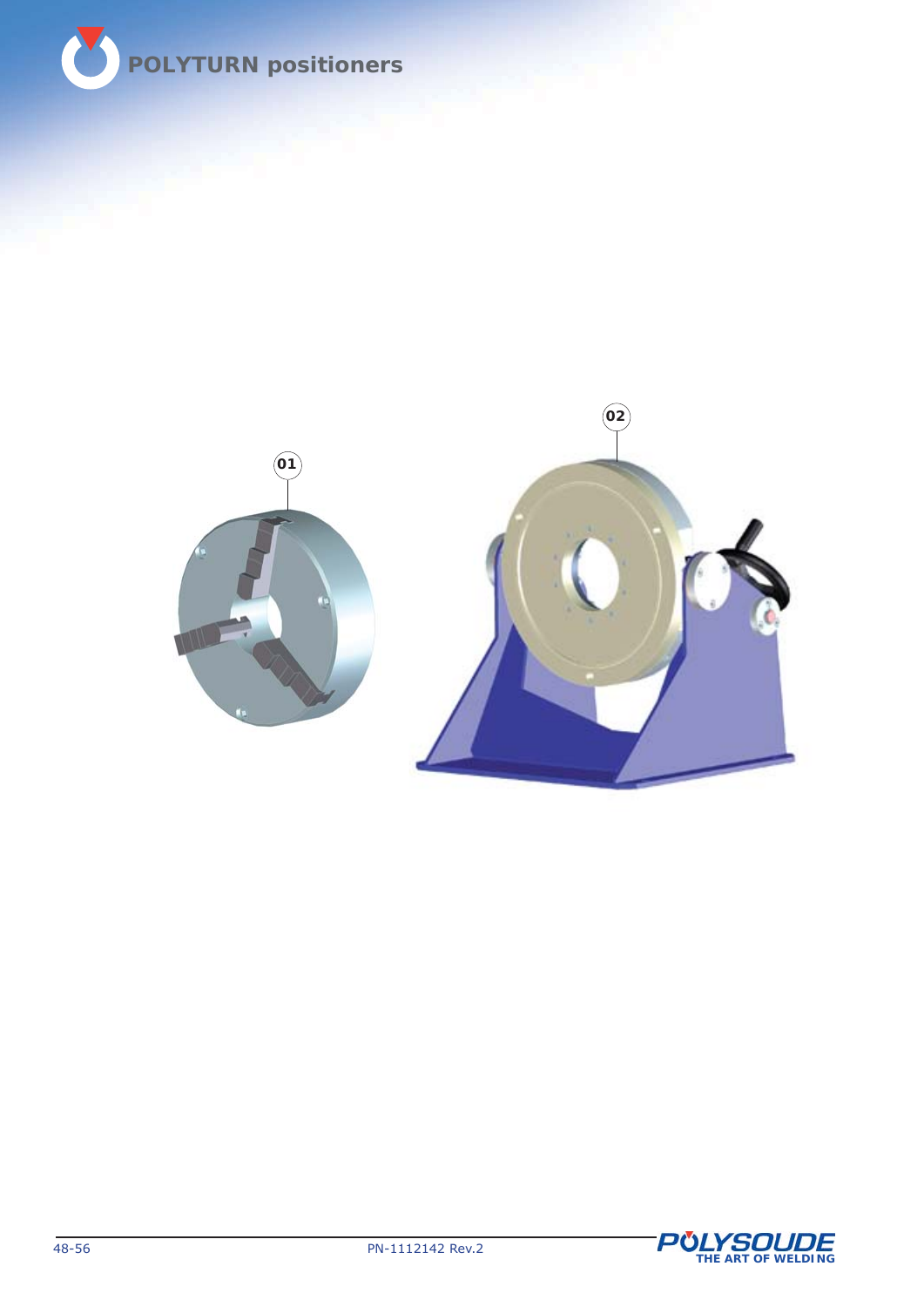

# **7550 07 34**

# **Polyturn 115 positioner, chuck dia. 350 mm**

| <b>No</b> | Order<br>Code | <b>Description</b>         | Qty |
|-----------|---------------|----------------------------|-----|
| 01        | 11560610      | Chuck dia, 350 mm modified |     |
| 02        | 11560000      | Polyturn positioner 175    |     |

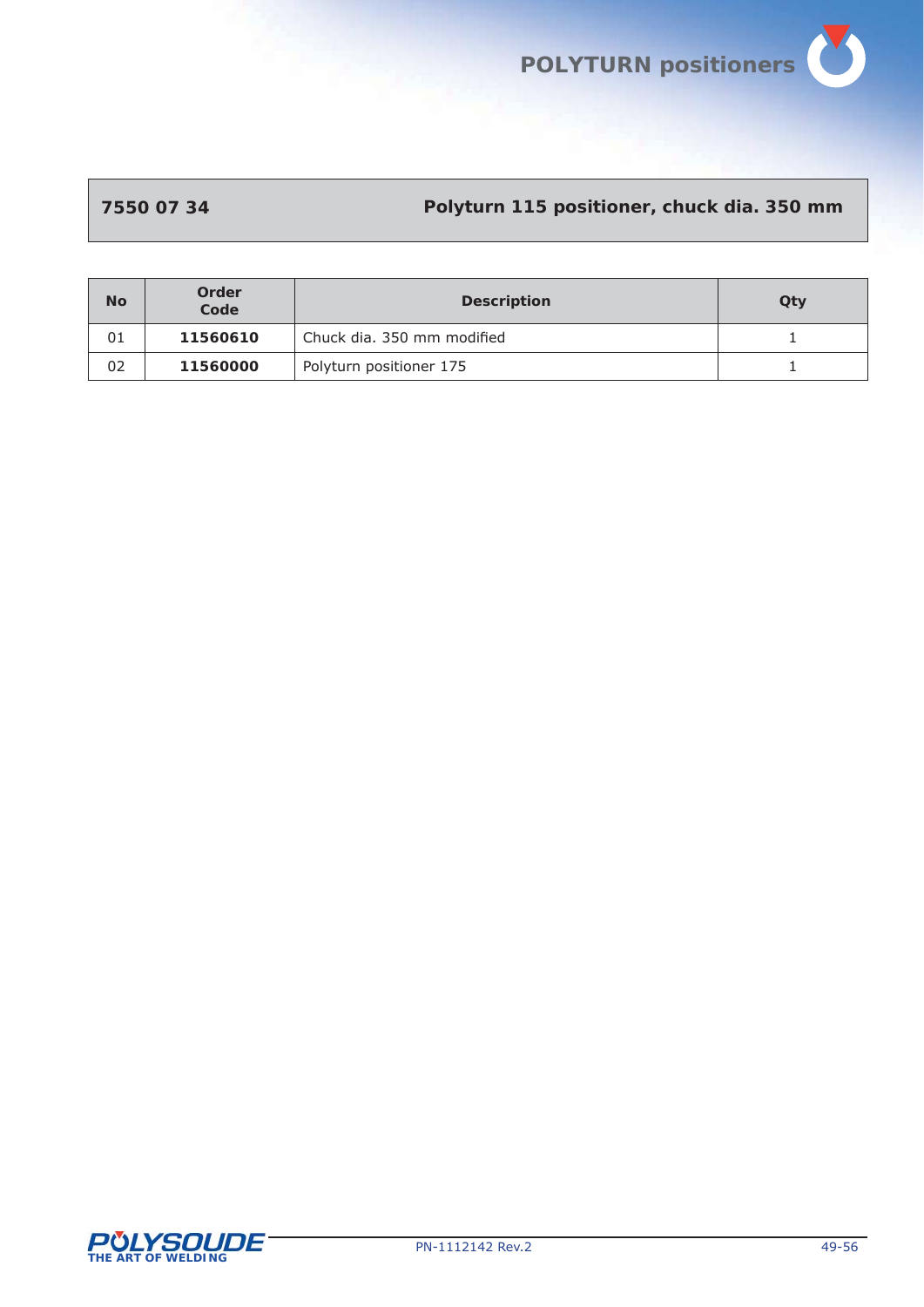

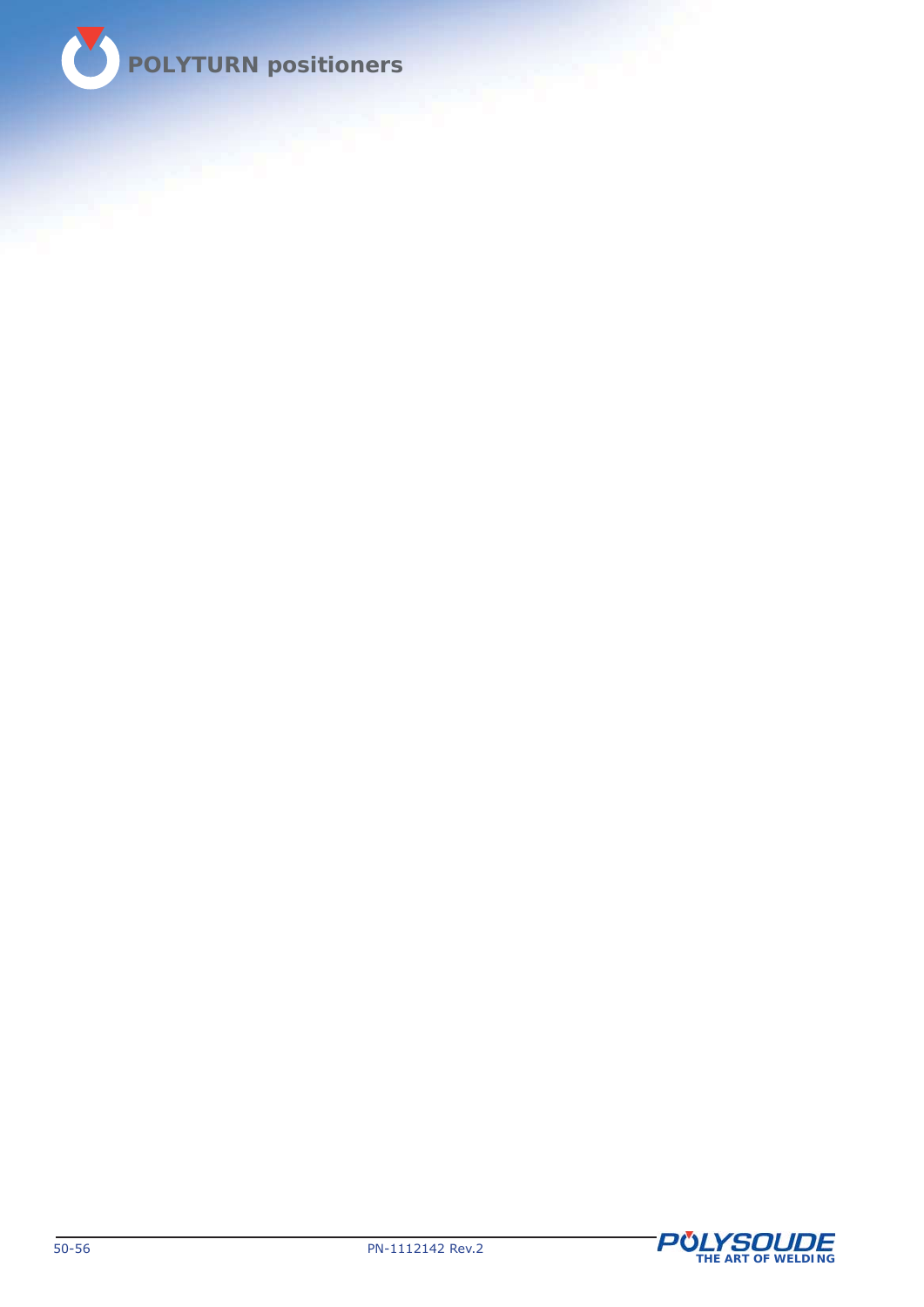

# 7. End of service life - Recycling the machine

Our machines incorporate electrical and electronic components which must be recycled in accordance with Directive 2002/96/EC. Any item of equipment which is declared obsolete or out of service must be sent to approved recycling companies in order to reduce the amount of ultimate waste disposal. A number of solutions may be deployed, including:

- Re-use
- Recycling
- Any other form of recovery (including energy recovery) of WEEE (Waste Electrical and Electronic Equipment).

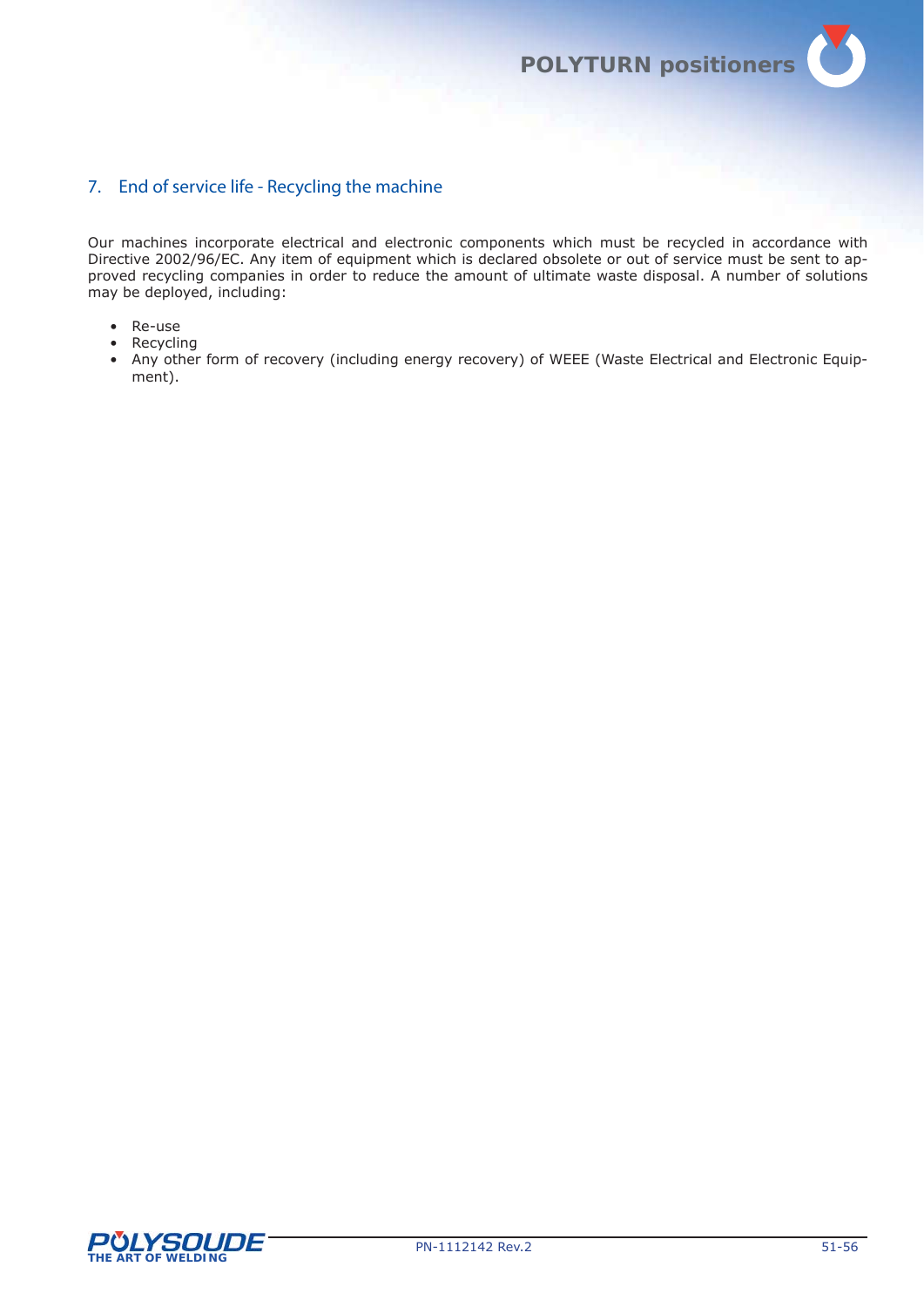

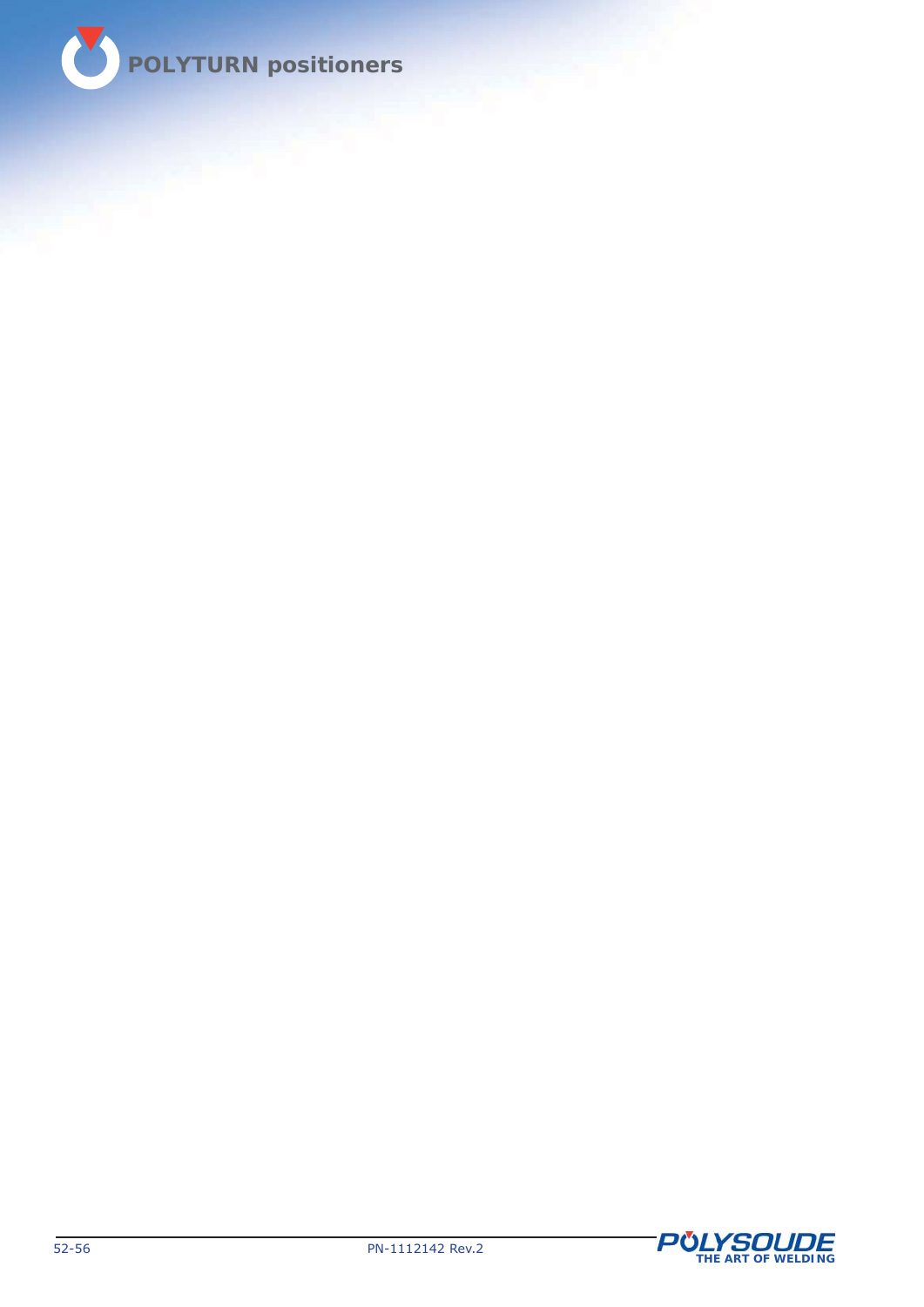

# **RETURN OF EQUIPMENT**

Référence du document : PDS\_FOR\_032\_Retour matériel\_EN **Révision n : 04 Date d'application : Nom du rédacteur : ERO** 

**Please fill out and join this sheet when returning equipment to POLYSOUDE** 

| Reseller / Person in charge :        |  |
|--------------------------------------|--|
| Customer / Person in charge / Tel. : |  |

# **1. EQUIPMENT RETURNED :**

| $\Box$ Power source                                    |                                                                            |                         |
|--------------------------------------------------------|----------------------------------------------------------------------------|-------------------------|
| $\Box$ Welding head                                    |                                                                            | Serial number :         |
| $\Box$ Wire feeder                                     | Type : _________________________________Serial number : __________________ |                         |
| $\Box$ Other (specify designation):<br>$L$ taken from: |                                                                            |                         |
| $\Box$ Power source                                    |                                                                            | Serial number :         |
| $\Box$ Welding head                                    |                                                                            | Serial number:          |
| $\Box$ Wire feeder                                     |                                                                            | Serial number:          |
| $\Box$ Other(to be specified) :                        |                                                                            | Serial number : www.com |

# **1. REASON FOR RETURN :**

| $\Box$ Return of loan equipment<br>$\Box$ Return of demonstration / fair equipment<br>$\Box$ Return of hired equipment<br>$\Box$ Return after exchange<br>$\Box$ Deficient delivery / incorrect order<br>$\Box$ Return for revision<br>$\Box$ Return for calibration | $\Box$ Return for modification ( <i>to be specified</i> ) :                  |
|----------------------------------------------------------------------------------------------------------------------------------------------------------------------------------------------------------------------------------------------------------------------|------------------------------------------------------------------------------|
| $\Box$ Return for repair<br>(to be specified):<br>Description of breakdown:                                                                                                                                                                                          | $\Box$ systematically occurring error<br>$\Box$ occasionally occurring error |
|                                                                                                                                                                                                                                                                      |                                                                              |
|                                                                                                                                                                                                                                                                      |                                                                              |

PDS\_FOR\_032\_Retour matériel\_EN

La seule version de référence de ce document est celle gérée sur «Référentiel Qualité\_De



Polysoude S.A.S.  $\mathbb{R}^n$  **R**  $\mathcal{M}^n$  Rev. **Example 2.1**  $\mathcal{M}^n$  Société par actions simplifiée, au capital de 4.105.45

cuments destanzianes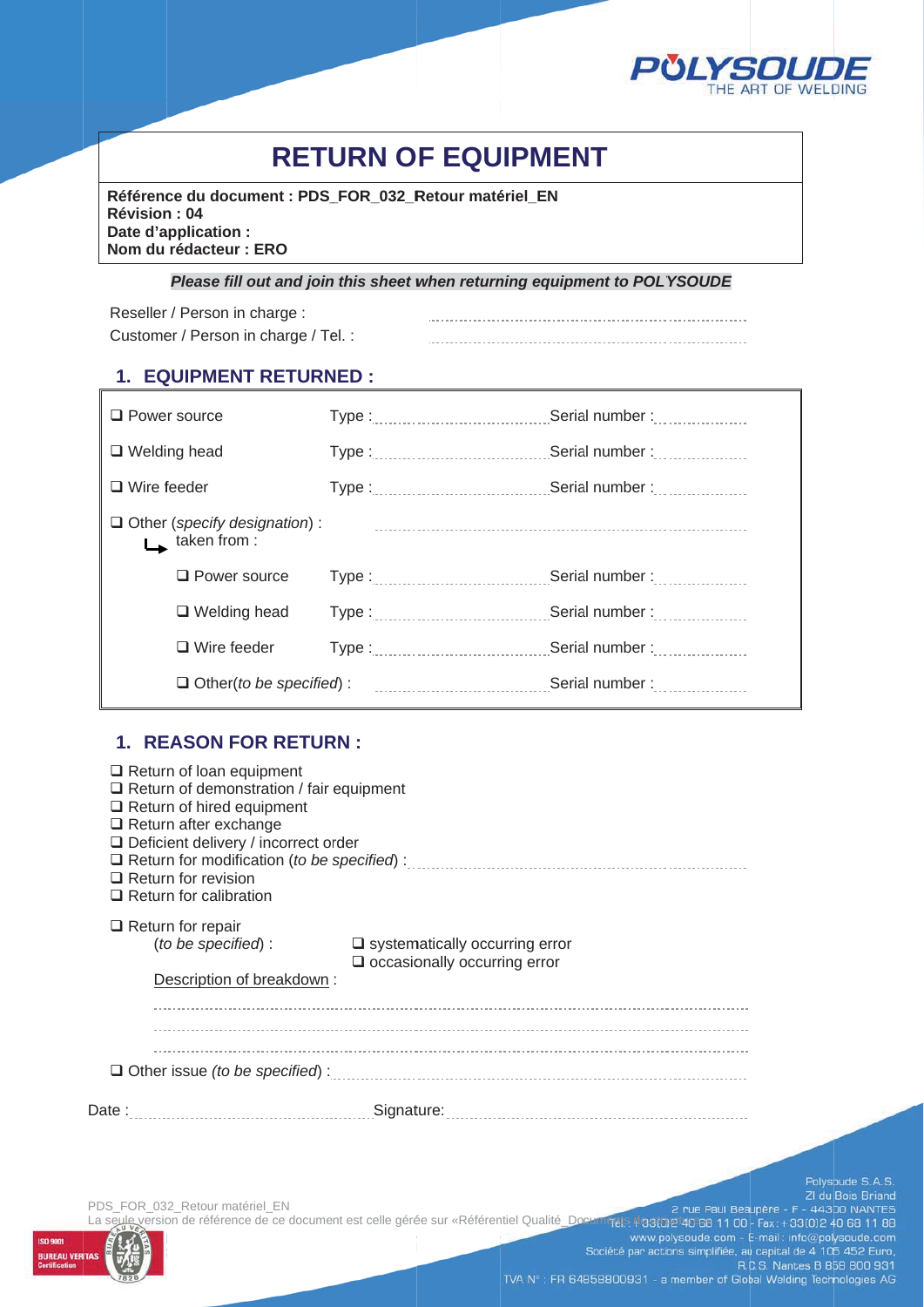

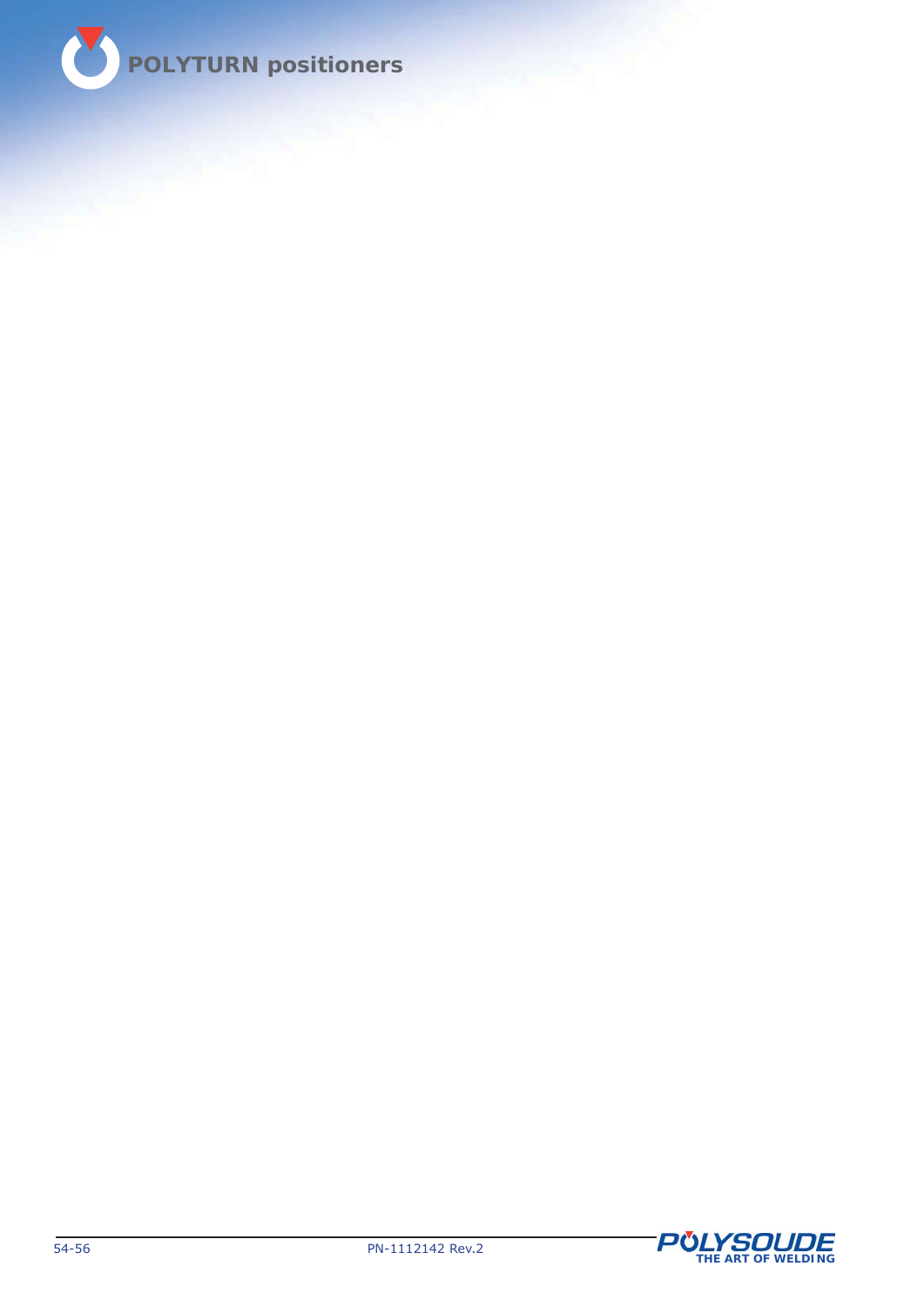

2013 Polysoude Original edition: Polysoude S.A.S. Nantes France.

The photos, diagrams and drawings are used as an aid to understanding and are therefore not contractual.

All copyrights reserved. This work shall not be copied, either in part or whole, in any form or by any means whatsoever, whether electronic or mechanical, including photocopying, recording or the use of computer medium, without the publisher's written permission.

Printed in France. Published by Polysoude, Nantes, France.

www.polysoude.com info@polysoude.com



Translation of original instructions